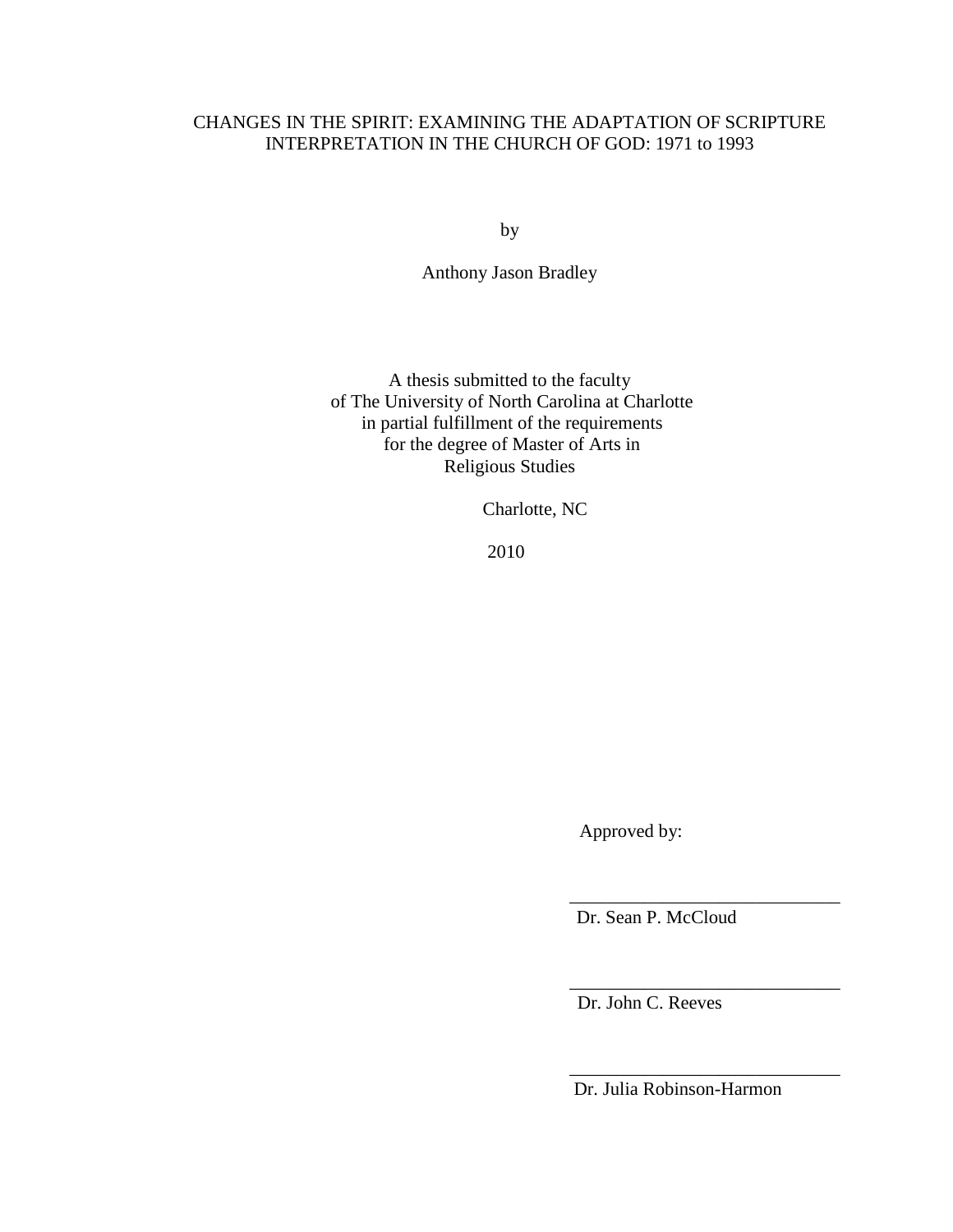©2010 Anthony Jason Bradley ALL RIGHTS RESERVED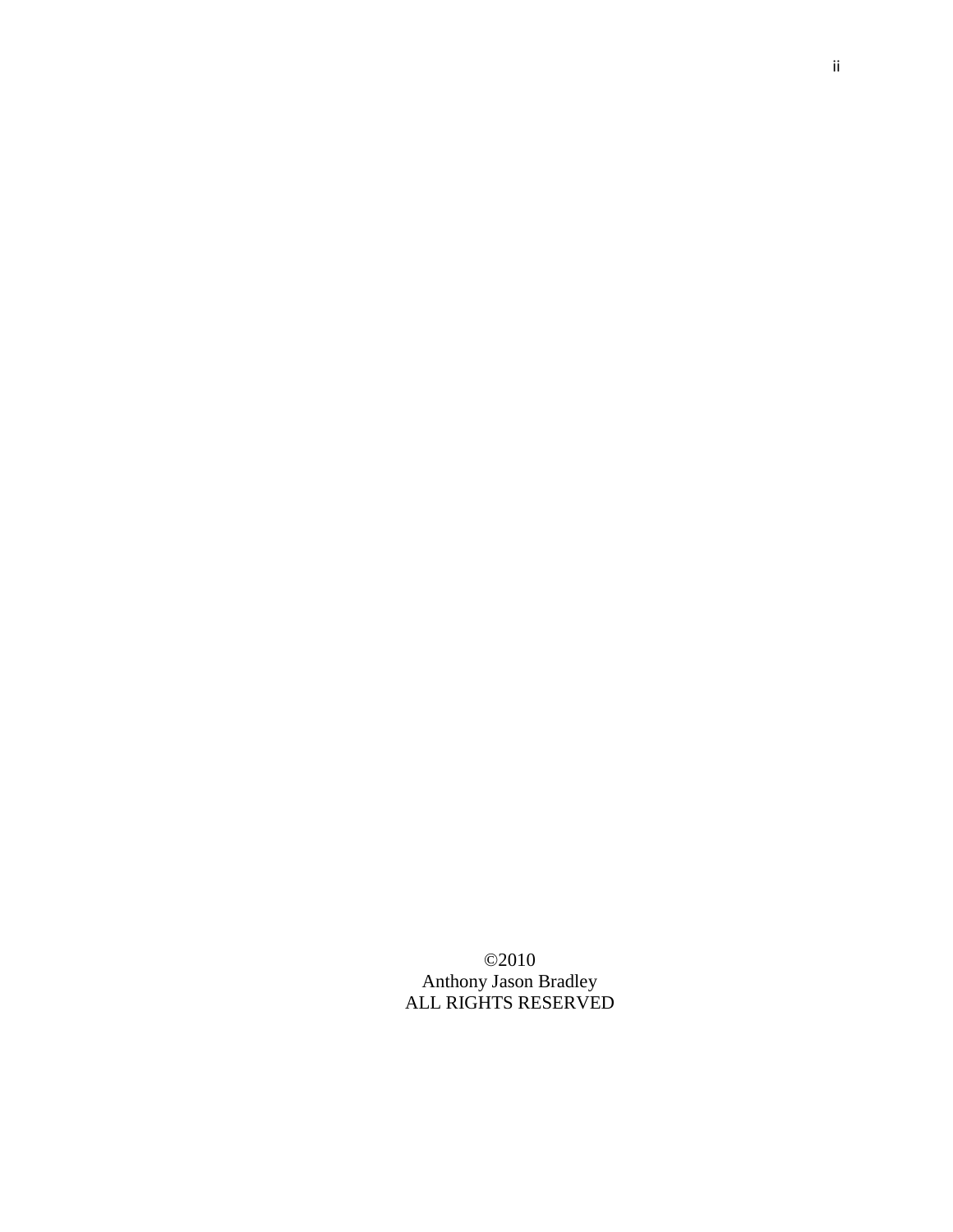#### ABSTRACT

# ANTHONY JASON BRADLEY. Changes in Spirit: Examining the adaptation of scripture interpretation in the Church of God: 1971 to 1993 (Under the direction of DR. SEAN P MCCLOUD)

This purpose of this thesis is to demonstrate the change in scriptural interpretation of the Church of God Cleveland Tennessee in respect to major tenants of the Pentecostal Tradition. I also aim to show through the use of the Evangelical Commentary Sunday School Lessons that the Church of God demonstrates a great deal of adaptability to the contemporary period. The chapters will examine major themes in the church doctrine and the use of the scriptures that each Sunday school lesson uses. The first chapter will concentrate on the creation narrative of Genesis. I will argue that the adaptability of the denomination allows an understanding of science while a literal interpretation of the scriptures is still used. The second chapter will concentrate on prophecy concerning the end of days. I will argue that the denomination still understands these prophecies to be literal, but an adaptation on how they should be interpreted by the adherent within the church. The third chapter will examine the doctrine of "faith healing" within the Church of God. I will argue that the Church of God has adopted medical science in the interpretation of the scriptures. The fourth and fifth chapters will examine changes in the message from the Church of God to its adherents involving wealth and prosperity and leadership within the church. I argue that these changes show how the interpretation of scripture has changed to be acceptable to more educated and affluent converts to the doctrine of the Church of God.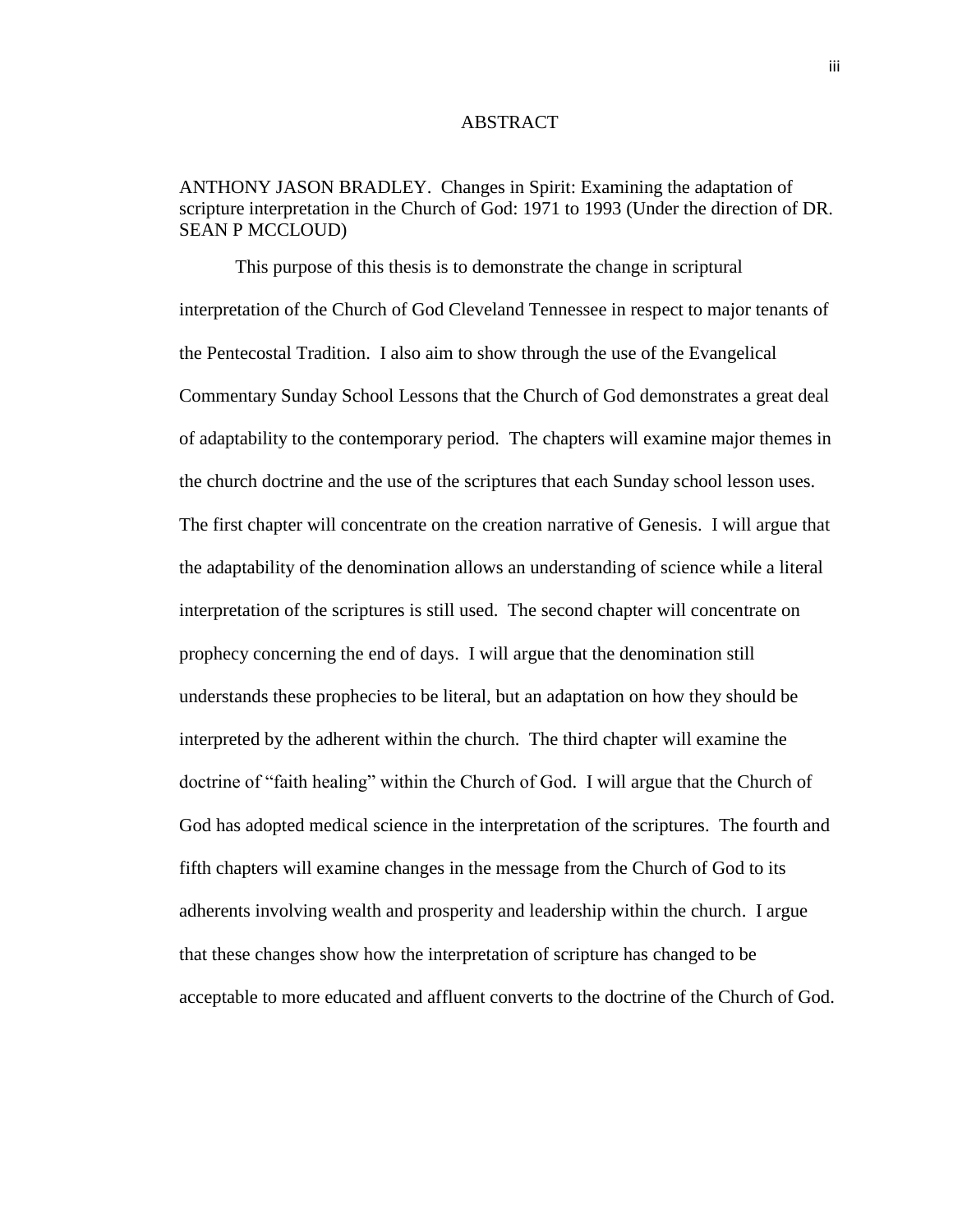# TABLE OF CONTENTS

|                                                | <b>CHAPTER 1: INTRODUCTION</b> |                                                |    |
|------------------------------------------------|--------------------------------|------------------------------------------------|----|
|                                                | 1.1                            | Goals of the Study                             | 2  |
|                                                | 1.2                            | History and Scholarship of Pentecostalism      | 3  |
|                                                | 1.3                            | Introduction to Mickey Crews' Work             | 5  |
| <b>CHAPTER 2: EXPLANATION OF MATERIAL</b>      | 9                              |                                                |    |
|                                                | 2.1                            | Outline of the Lessons                         | 10 |
|                                                | $2.2^{\circ}$                  | Benefits of the Lesson Structure               | 14 |
| <b>CHAPTER 3: THE CREATION NARRATIVE</b>       |                                |                                                |    |
|                                                | 3.1                            | 1971 Evangelical Commentary on Genesis         | 17 |
|                                                | 3.2                            | 1977 Evangelical Commentary on Genesis         | 18 |
|                                                | 3.3                            | Concluding Thoughts on the Creation Narrative  | 21 |
| CHAPTER 4: REVELTAION AND APOCALYPTIC PROPHECY |                                |                                                |    |
|                                                | 4.1                            | 1978 Evangelical Commentary on Revelation      | 24 |
|                                                | 4.2                            | 1985 Evangelical Commentary on Revelation      | 28 |
|                                                | 4.3                            | 1992 Evangelical Commentary on Revelation      | 30 |
|                                                | 4.4                            | Concluding Thoughts on Revelation and Prophecy | 31 |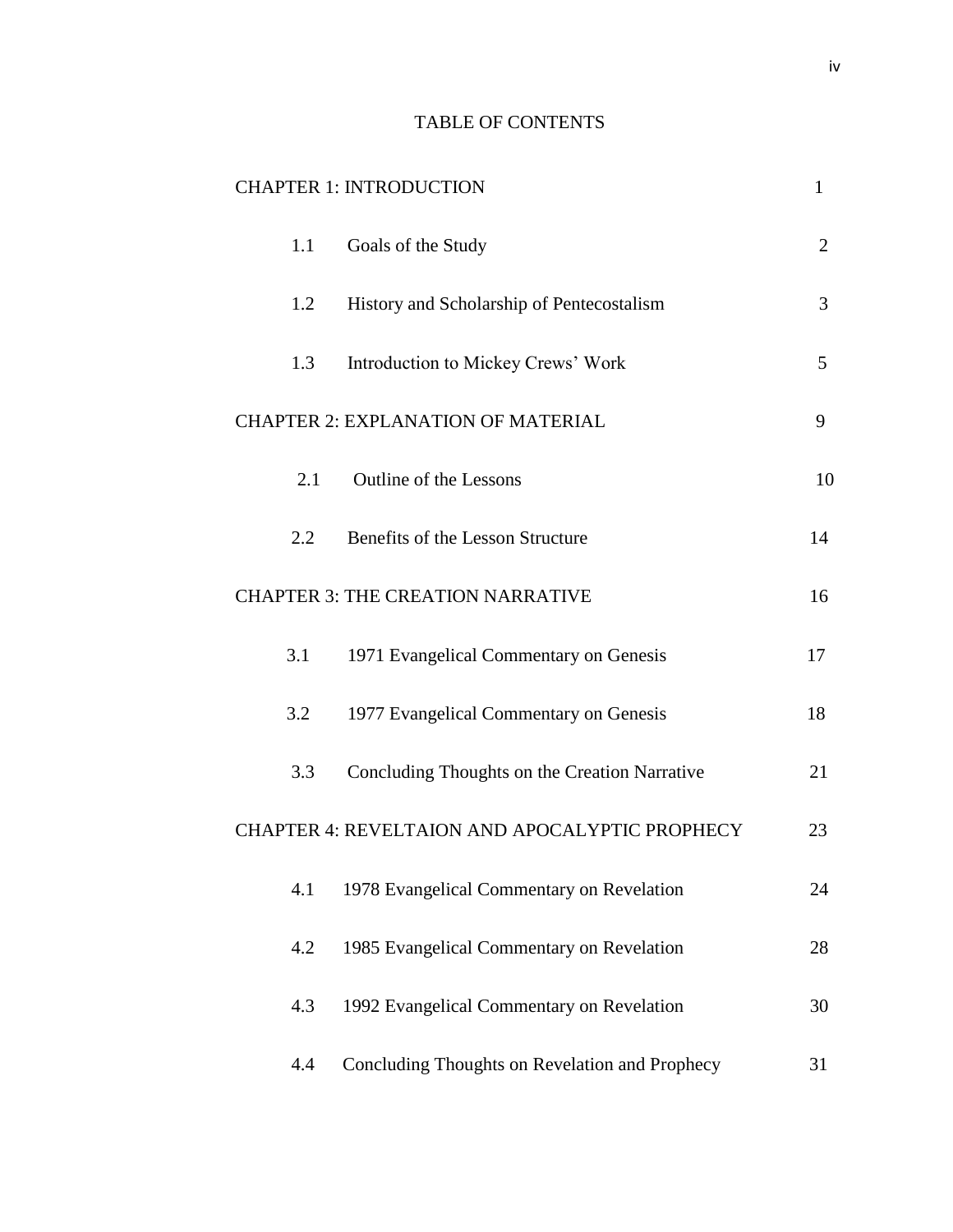|                                                               | <b>CHAPTER 5: FAITH HEALING</b>     |                                                            |    |  |  |  |
|---------------------------------------------------------------|-------------------------------------|------------------------------------------------------------|----|--|--|--|
|                                                               | 5.1                                 | 1972 Evangelical Commentary on Faith Healing               | 34 |  |  |  |
|                                                               | 5.2                                 | 1979 – 1980 Evangelical Commentary on Faith Healing        | 37 |  |  |  |
|                                                               | 5.3                                 | 1991 – 1992 Evangelical Commentary on Faith Healing        | 38 |  |  |  |
|                                                               | 5.4                                 | <b>Concluding Thoughts on Faith Healing</b>                | 40 |  |  |  |
|                                                               |                                     | CHAPTER 6: FINANCES AND ECONOMIC PROSPERITY IN THE         | 41 |  |  |  |
| <b>CHURCH OF GOD</b>                                          |                                     |                                                            |    |  |  |  |
|                                                               | 6.1                                 | 1973 Evangelical Commentary on Stewardship and Wealth      | 42 |  |  |  |
|                                                               | 6.2                                 | 1982 Evangelical Commentary on Stewardship and Wealth      | 47 |  |  |  |
|                                                               | 6.2                                 | 1989 Evangelical Commentary on Stewardship and Wealth      | 50 |  |  |  |
|                                                               | 6.3                                 | Concluding Thoughts on Stewardship and Wealth              | 53 |  |  |  |
| <b>CHAPTER 7: CHURCH LEADERSHIP THROUGH THE DECADES</b><br>54 |                                     |                                                            |    |  |  |  |
|                                                               | 7.1                                 | 1974 Evangelical Commentary on Church Leadership           | 55 |  |  |  |
|                                                               | 7.2                                 | 1987 - 1988 Evangelical Commentary on Church Leadership 58 |    |  |  |  |
|                                                               | 7.3                                 | Concluding Thoughts on Church Leadership                   | 60 |  |  |  |
|                                                               | <b>CHAPTER 8: CONCLUSIONS</b><br>62 |                                                            |    |  |  |  |
|                                                               | <b>BIBLIOGRAPHY</b>                 |                                                            |    |  |  |  |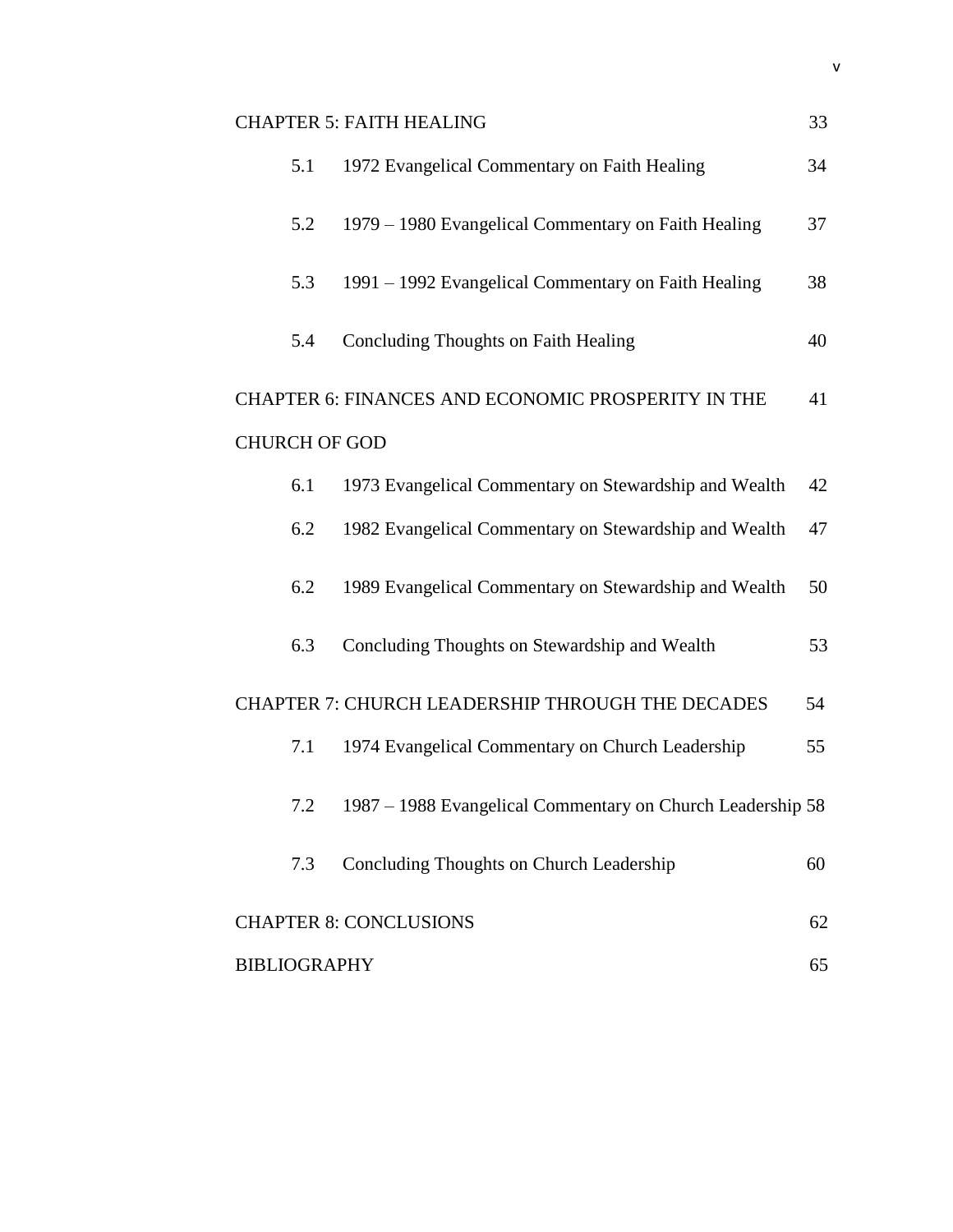# CHAPTER 1: INTRODUCTION

The history and origins of the Pentecostal movement and one of its oldest, largest, and fastest growing Holiness Pentecostal denominations, the Church of God (Cleveland, TN), have long been favored topics among American religious historians and sociology scholars, with a growth in the amount of works published since the late Seventies.<sup>1</sup> The extraordinary popularity and subsequent growth of the Pentecostal movement, coupled with the fascinating practices of ecstatic trance, glossolalia, and prophetic interpretation, have made the Pentecostalism the subject of much scholarly literature over the past half century. As scholars of American religion have focused attention on how religious groups adapt and change over time, Pentecostalism while has provided cases studies.<sup>2</sup> While known as one of the most theologically conservative denominations in American Protestantism, the leadership of the Church of God, seizing upon the popularity of the healing and charismatic revivals of the late 1940s and early 1950s, has adapted and changed its practices and ideas over time while simultaneously working to keep what it sees to be the core of their theology. In his examination of the early American Pentecostal Movement, Heaven Below, Grant Wacker suggested that, "the genius of the Pentecostal movement lay in its ability to hold two seemingly

<sup>1</sup> Mickey Crews, *The Church of God a Social History* (Knoxville: University of Tennessee Press, 1990), 1. David Harrell, *All Things Are Possible*: *The Healing and Charismatic Revivals in Modern America* (Bloomington: University of Indiana Press, 1978). Weston La Barre, *The Shall Take Up Serpents: Psychology of the Southern Snake Handling Cult* (New York, Schocken Books, 1962).

<sup>2</sup> Margaret M. Poloma, *The Assemblies of God at the Crossroads* (Knoxville: University of Tennessee Press, 1989).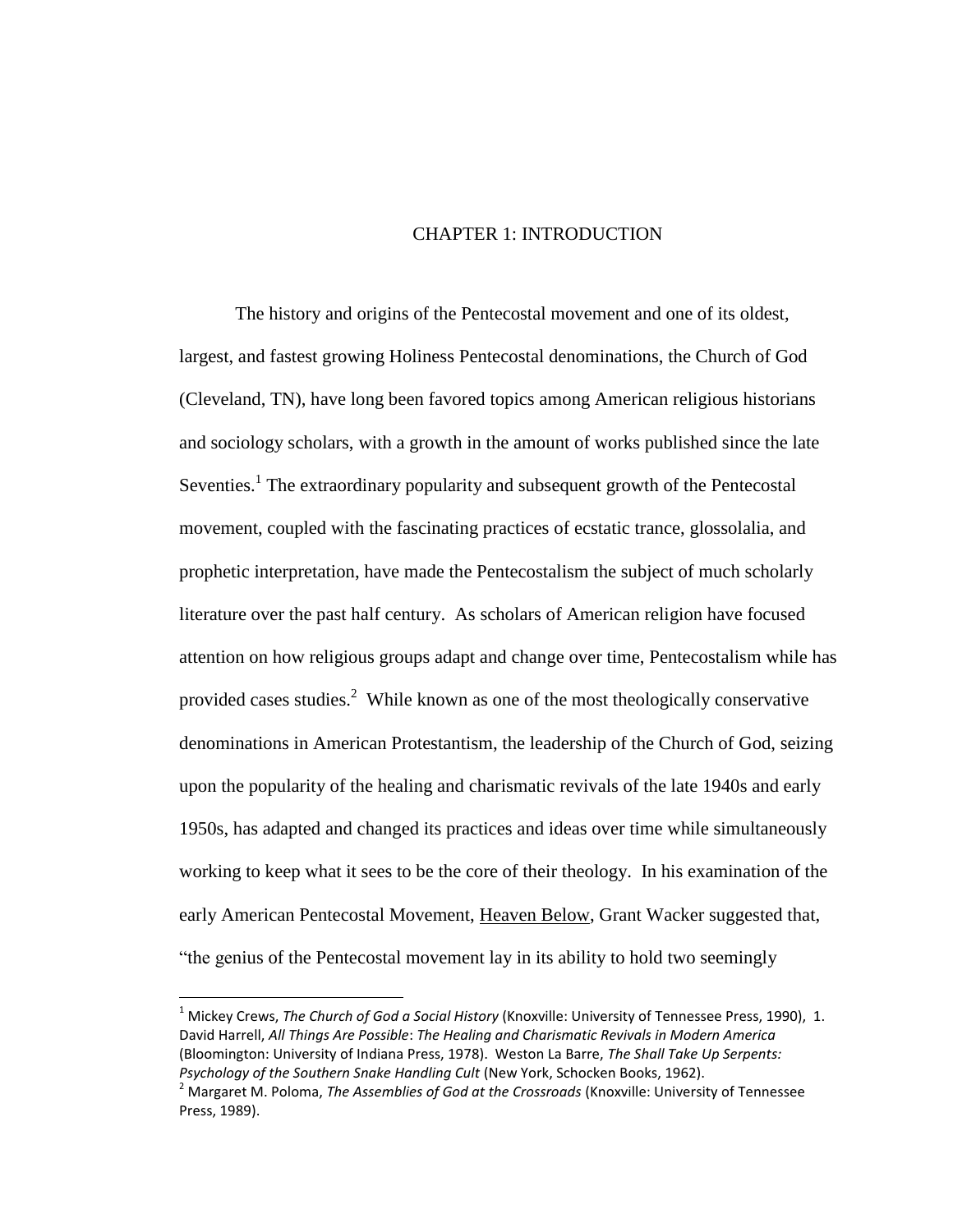incompatible impulses in pragmatic tension. $\mathbb{R}^3$  Wacker calls these impulses "the primitive and the pragmatic."<sup>4</sup> As in Wacker's work, these ideas will become more nuanced throughout as my arguments are made but he understands them to simply be thought of as "idealism versus realism, or principle versus practicality."<sup>5</sup> The Church of God, like all evangelical denominations, adopted change to the interpretation of the scriptures, and I aim to demonstrate these changes throughout the period. Throughout all of the social changes in 1960s to the 1980s the Church of God retained its values while appealing to the surrounding society.

#### 1.1: Goals of the Study

In this thesis, I examine the Church of God, (Cleveland, TN), with Wacker's dual tensions in mind. Through an examination of the Evangelical Commentaries, I will argue that the Church of God has shown a great deal of flexibility in its interpretation of the Holy Scriptures in the contemporary period and a rapidly shifting society. This change has served to continue a trend noticed by Mickey Crews, Grant Wacker, and other scholars who have studied the Church of God and the Pentecostal movement. I also will demonstrate how even in the face of these changes the Church of God has kept its literal interpretation of the scriptures. For the remainder of this introduction I will briefly explore the Pentecostal movement's origins and beliefs, the scholarship associated with the Pentecostal movement, and a discussion on Mickey Crews' work as it serves an important role in the evidence for my findings.

<sup>&</sup>lt;sup>3</sup> Grant Wacker, *Heaven Below: Early Pentecostals and American Culture* (Cambridge: Harvard University Press, 2003), 10.

 $<sup>4</sup>$  Ibid.</sup>

 $<sup>5</sup>$  Ibid.</sup>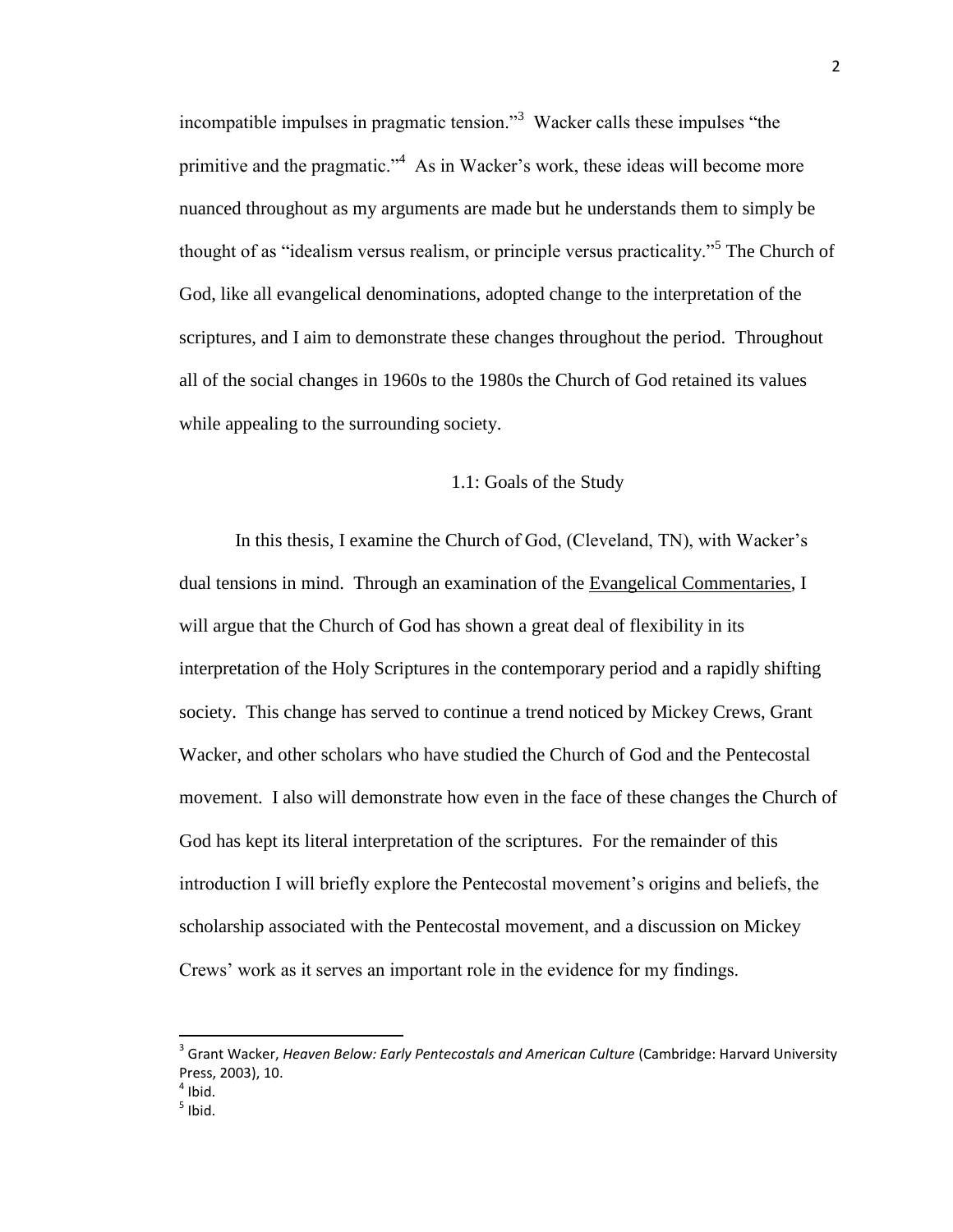## 1.2: The History and Scholarship of Pentecostalism

The Pentecostal Movement has roots that date back to the nineteenth century Holiness movement.<sup>6</sup> The Holiness movement can be characterized by literal minded scripture interpretation, emotional fervor, enmity towards ecclesiasticism and most importantly a belief in the "Second Blessing" theology.<sup>7</sup> The "Second Blessing" theology is a Wesleyan term referring to a distinct, second event following a salvation experience of conversion that makes the convert free from voluntary sins. The Pentecostal movement itself has its earliest American manifestations with the followers of Charles Fox Parham began in 1901 as the Apostolic Faith movement, and eventually spreading across the country. $8$  Early revivals and meetings of like-minded early Pentecostals occurred at Bethel College under Parham and more famously in Los Angeles at the Azusa Street Mission on April Eighteenth 1906 under Parham's African American protégé, William Joseph Seymour.<sup>9</sup> In the years that followed the early Pentecostal leadership would go on to "stump" across the country preaching in store fronts, warehouses, schools, and anywhere else they could rent space.<sup>10</sup> Eventually some of the leadership would land in the rugged mountain country of Eastern Tennessee and Western North Carolina.<sup>11</sup>

<sup>6</sup> Mapes Anderson, *Vision of the Disinherited: The Making of American Pentecostalism,* (Peabody: Hendrickson Publishers, 1979), 28.

 $^7$  Wacker10.

<sup>&</sup>lt;sup>8</sup> Anderson 47.

 $9$  Ibid 65 – 67.

 $10$  Ibid 77.

 $11$  Anderson 77.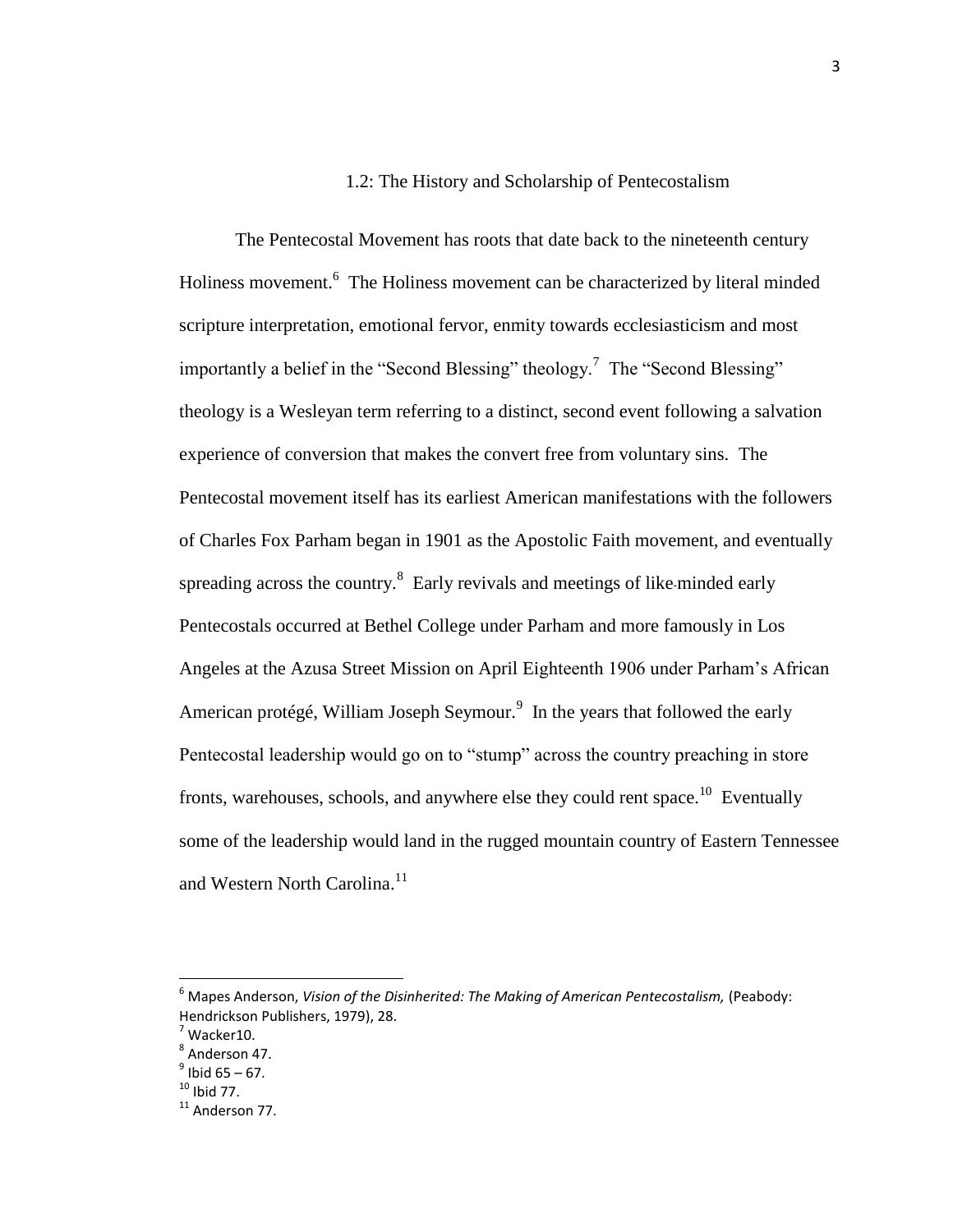Robert Mapes Anderson's encyclopedic work, Vision of the Disinherited, on the American Pentecostal movement is one of the Movement's most important histories. He accurately tracks the early movements from its origins in the Keswick doctrines in England, and various undercurrents in early American Protestant denominations, including the Wesleyan Calvinists, Methodists and even Quakers.<sup>12</sup> Other iportant works include Grant Wacker's Heaven Below, which builds upon the history of Anderson's work and provides insight into the Early Pentecostals faith and theology. Wacker examines major tenants of the faith such as the authority of scripture, the role of women and minorities in the movement, the society around them, and the American nation in which they live in much the same way as Anderson. Wacker does come to different conclusions about the rationale for believers for their joining and continued involvement of the Pentecostal faith.

These two scholars differ in their opinion of why the adherents are drawn to the Pentecostal faith. Anderson argues that the majority of the adherents of the Pentecostal faith are disenfranchised members of society, the working poor and fringe who are searching for an entity to replace what they had been deprived of due to their social and economic class. Anderson makes the case that these deprived individuals were already of a religious stock, and the messages of the Pentecostal movement of the "imminent" Kingdom" promised to them led to their joining and stay with the movement.<sup>13</sup> Rather than do something about their lot through political or social action, they relied on the faith to escape it. Wacker writes that this attitude towards the denomination and the Pentecostal belief system an attempt by already religious persons to bridge the gap

l

 $12$  Anderson 29 – 43.

 $13$  Ibid 235 – 236.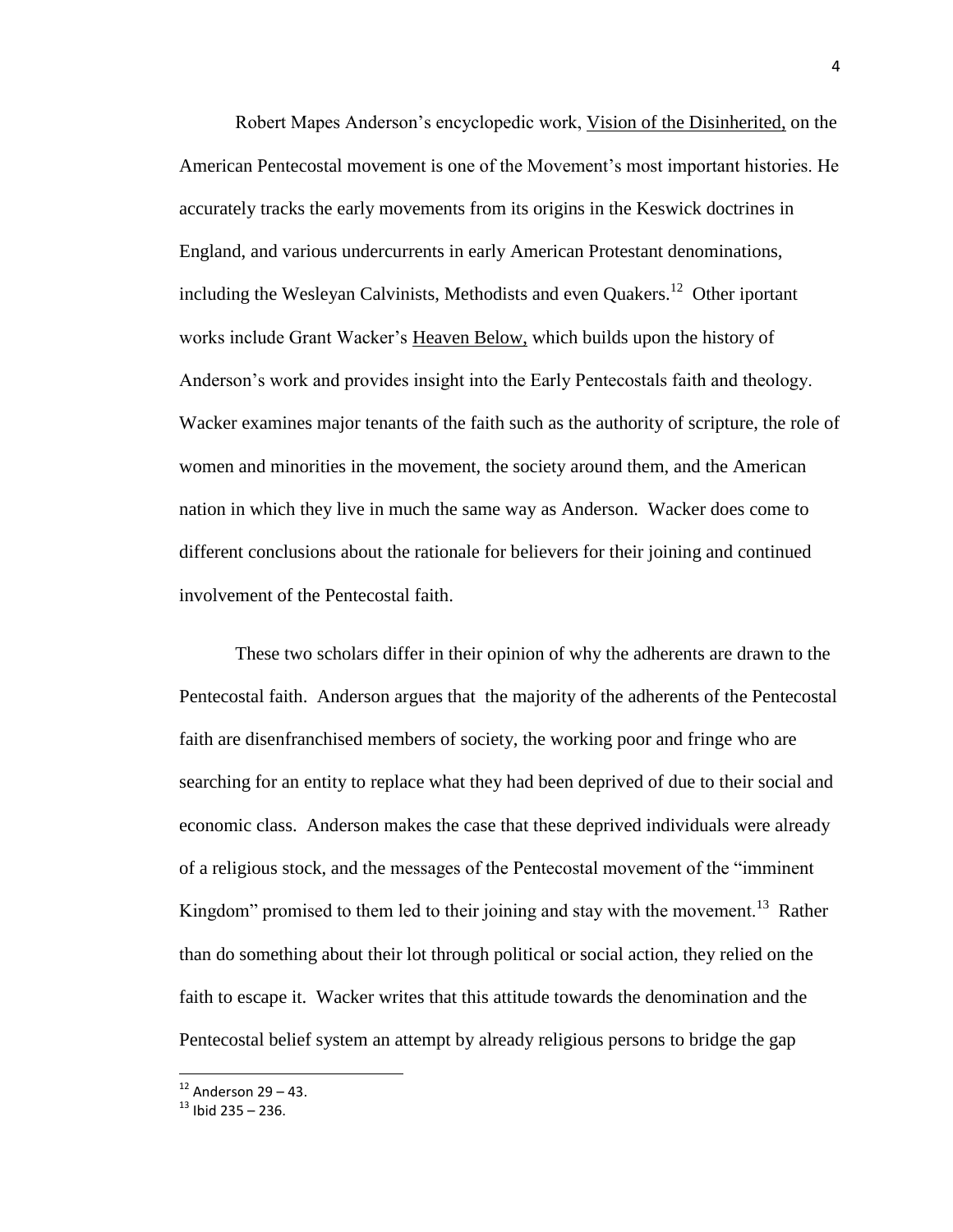between the primitive and the modern, the ideal against the real, or the principle against the practical. $^{14}$ 

More contemporary works have been penned by Randall J. Stephens, who concentrates solely on Southern Pentecostals and the Holiness tradition in his work The Fire Spreads. Stephens chooses to begin his history of the movement with the revival in Dunn North Carolina lead by charismatic preacher G. B. Cashwell.<sup>15</sup> The most important research for my thesis comes from Mickey Crews' contemporary text The Church of God: A Social History. Crews' work concentrates specifically on the Church of God (Cleveland TN) and its contemporary history.

#### 1.3: Introduction to Mickey Crews' Work

Mickey Crews demonstrates the social change specific to the Church of God (Cleveland Tennessee), which is the denomination whose Sunday School lessons will serve as the primary source for my thesis. Crews begins much like the other scholars who have studied the Pentecostal and Holiness movements, with an introduction to the theology and a short history of the movement. He then transitions to the specific theology of the Church of God and demonstrates the changes that the movement has made from its origins in Cleveland, Tennessee in the first decade of the twentieth century to the late seventies and early eighties. He gives special attention to the overall charismatic revival in America and its influence on the Church of God. Crews argues that "the charismatic movement helped to widen social acceptance of the Pentecostal message. Some of the Neopentecostals came from more affluent middle and upper

 $14$  Wacker 10.

<sup>15</sup> Randall J. Stephens, *The Fire Spreads: Holiness and Pentecostalism in the American South*, (Cambridge, Harvard University Press, 2008), 1.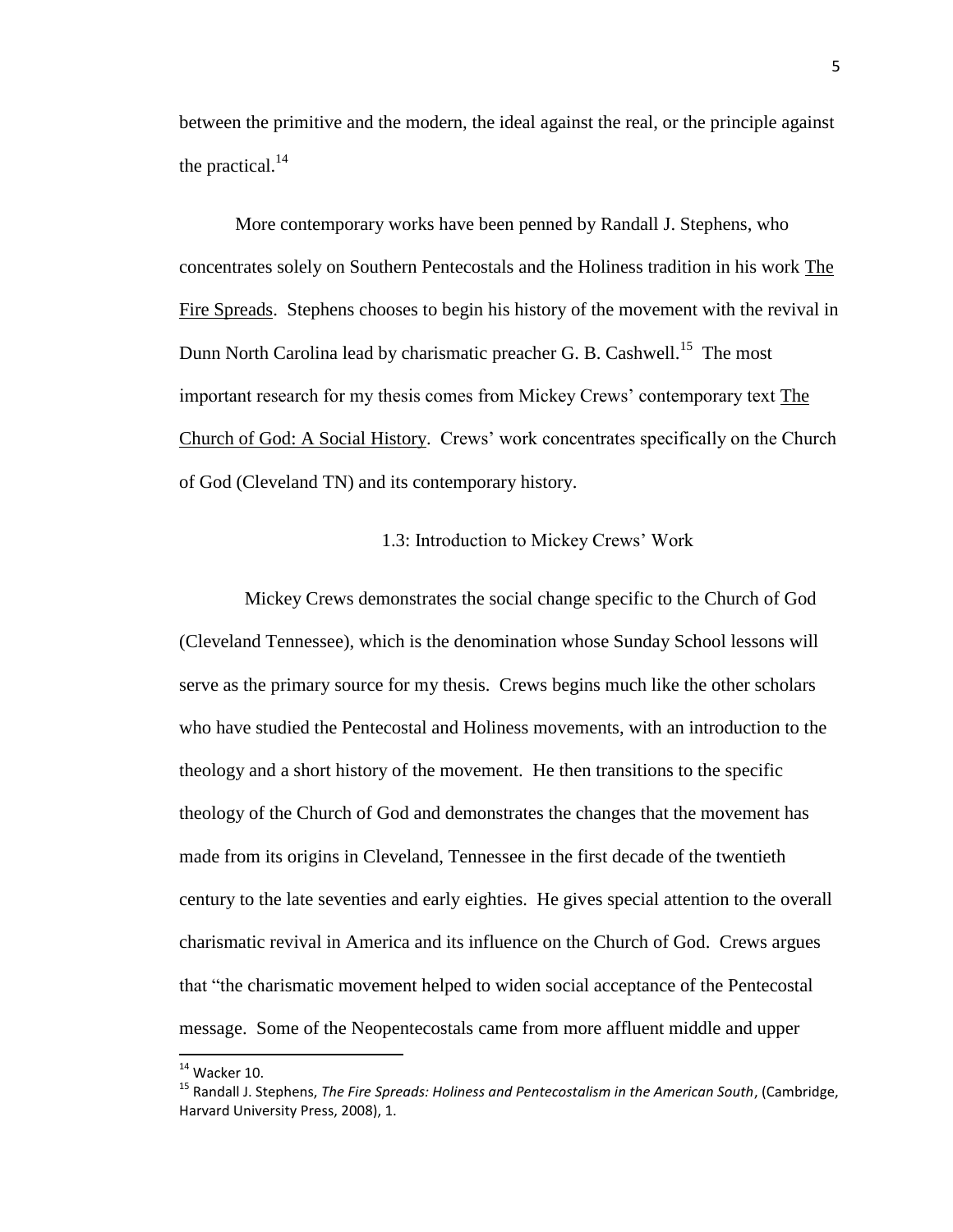classes."<sup>16</sup> Crews here is emphasizing the point that the overall charismatic movement helped aid the Church of God by making the Pentecostal faith more acceptable to middle and upper class families. "Had it not been for the charismatic revival, it probably would have taken much longer for old line denominations such as the Church of God to break into the higher stratum of American society. By the 1960s and 1970s, people from all socioeconomic classes had discovered Pentecostalism."<sup>17</sup> Again Crews emphasizes the point that the charismatic movement contained with it much of what the Pentecostals in the Church of God had believed since its inception. "By the mid-1970s" the Pentecostal message of the Church of God had moved into the mainstream conservative evangelicalism, and the church had become one of the fastest-growing Protestant organizations in America."<sup>18</sup>

He goes on to quote a member of the Church of God leadership weighing in on the social changes of the 1960s and 1970s stating that "modernism with its leadership of liberals and ultra-liberals is making rapid inroads into the minds and masses of the church-going people of our day.' The rise of neo-orthodoxy and situational ethics, or the New Morality, produced a ‗crisis' mentality among church leaders, who were troubled by such complex moral and social issues as abortion, gay rights, the Equal Rights Amendment, pornography, prayer in public schools, civil disobedience and civil rights." $^{19}$ 

 $16$  Crews 159.

 $17$  Ibid.

 $18$ Ibid.

 $19$ Ibid 160.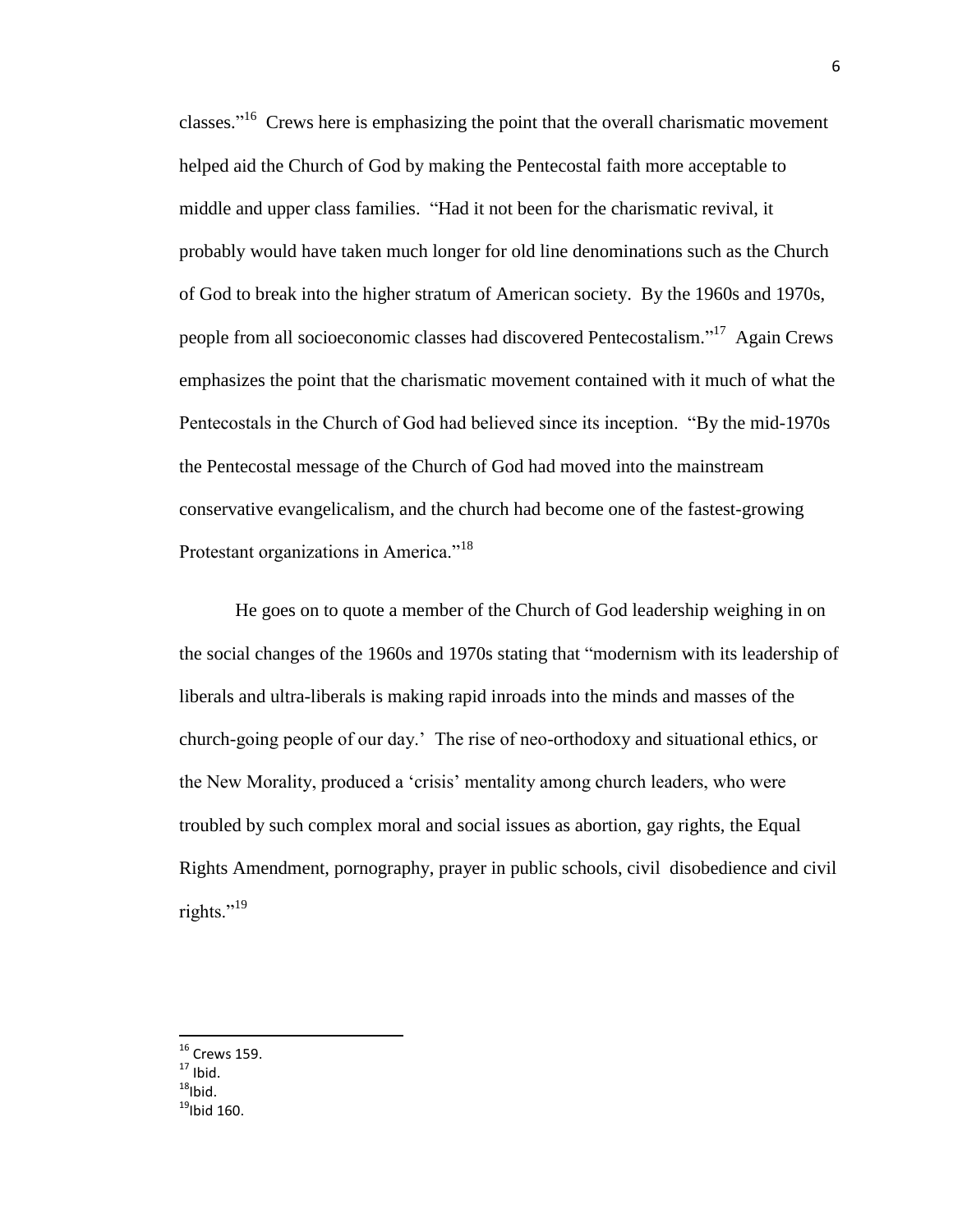While the idea of a "crisis mentality" carries the connotation of negativity, humankind has demonstrated that during times of great crisis the ability of an individual or group to be flexible and adapt to the changing world around them produces the greatest benefits. For a group such as a church, these benefits can be growth, success in conversion, and stability. "By the 1960s and 1970s," Crews writes "the Church of God not only showed signs of religious tolerance but exhibited a remarkable degree of cooperation with charismatics within the historic churches. This was especially true among more progressive Church of God clergymen and laymen."<sup>20</sup> Crews goes on to state that in the years following World War II, slowly but surely the Church of God continued to adapt and gird themselves with mainstream conservative and evangelical characteristics.<sup>21</sup>

While much has been written by Crews and other scholars on the origins, practices, and changes within the Pentecostal movement, a look into how the Church of God interprets their own philosophy upon a day-to-day basis has been absent from the academic study of the denomination. Here I seek to utilize one of the best resources for the layman adherent of the Church of God which outlines how to live the Pentecostal lifestyle and movement every day, from the scriptures of the Holy Bible. Since the mid-1940s the Church of God has issued a multidenominational commentary on the biblical scriptures for use in their Sunday School lessons. These commentaries, which examine the entire Bible each seven years, offer unparalleled insight of the Church of God's social adaptation. These works not only demonstrate the changes in outlook of the church leadership as evidenced by the utilization of formally educated church

 $^{20}$  Ibid.

l

 $21$  Ibid.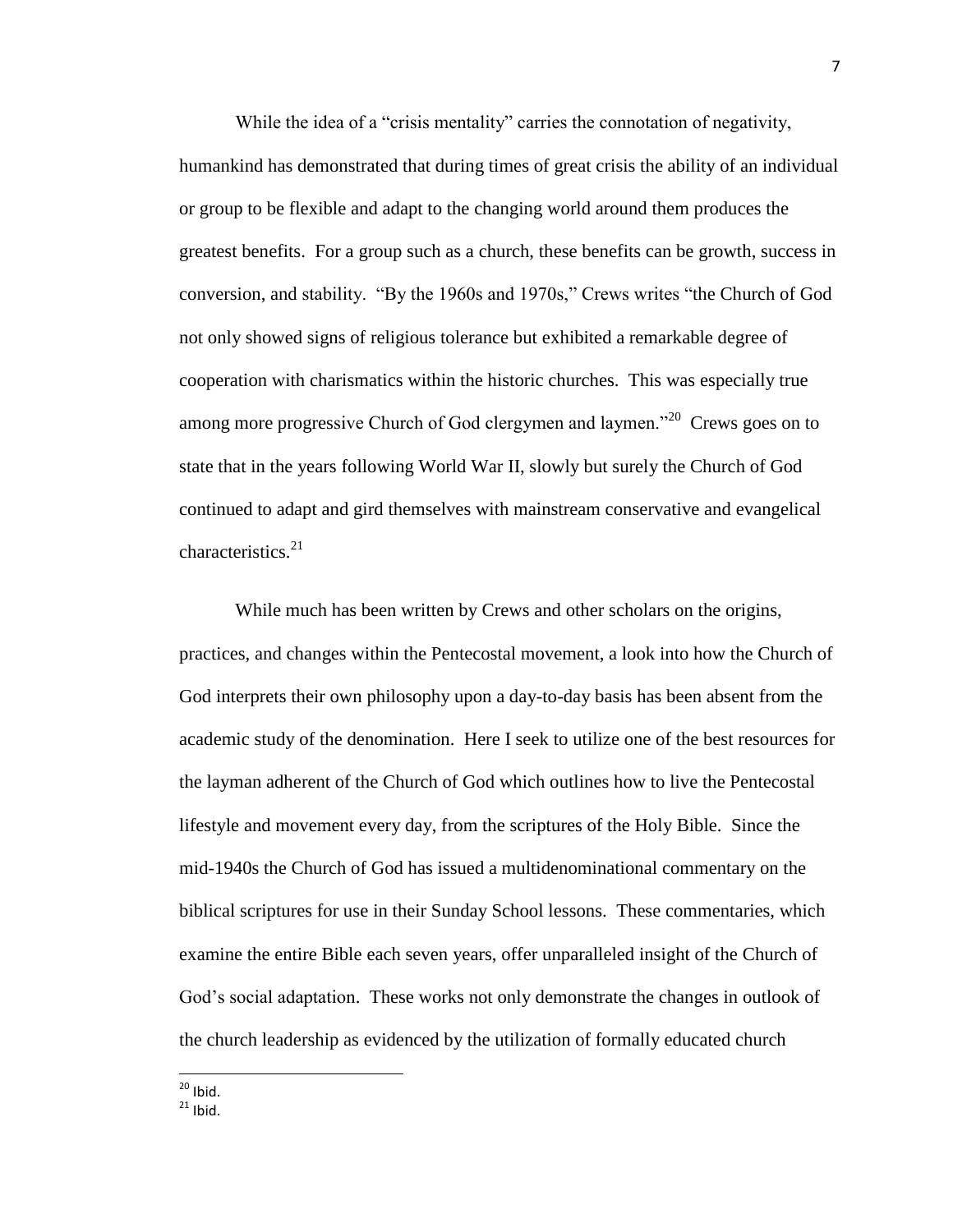leaders as contributors to the commentaries themselves rather than merely ordained pastors, but also the changes of the general church population as well. I will in the following chapters examine changes in the interpretations of the creation narrative, allowing the denomination to adapt its literal reading of the scriptures in light of the scientific facts concerning the age of the earth. The second topic will demonstrate the changes in the scriptural interpretation of the end of days prophecies in the Revelation of St John, Daniel, and the Gospels. Topic three will examine the ministry of "faith" healing" within the Church of God, and how the denomination has expanded its definition of "faith healing" to better align with the modern society and the medical advances that have been made. The fourth major topic will explore the "prosperity" gospel‖ that the Church of God has adopted and how it has changed the message of economic prosperity and familial spiritual health for the adherents of the Church of God message. The final major topic will discuss the role of education and proper training for the leadership of the Church of God. In each of these topics the scriptures and their interpretation plays a major role for the changes that the Church of God has made over the decades to be examined. Supplementing these commentaries with the works of religious scholars that demonstrate the changes in the denomination's theology will serve to illustrate my basic thesis that the Church of God has managed to weather the storm of social change following the civil rights era and beyond into the turbulent 70s and 80s changing their interpretation of scriptures while keeping a literal interpretation of those scriptures. Also the church keeps and even gains appeal to a increasingly accepting and open populace on whole.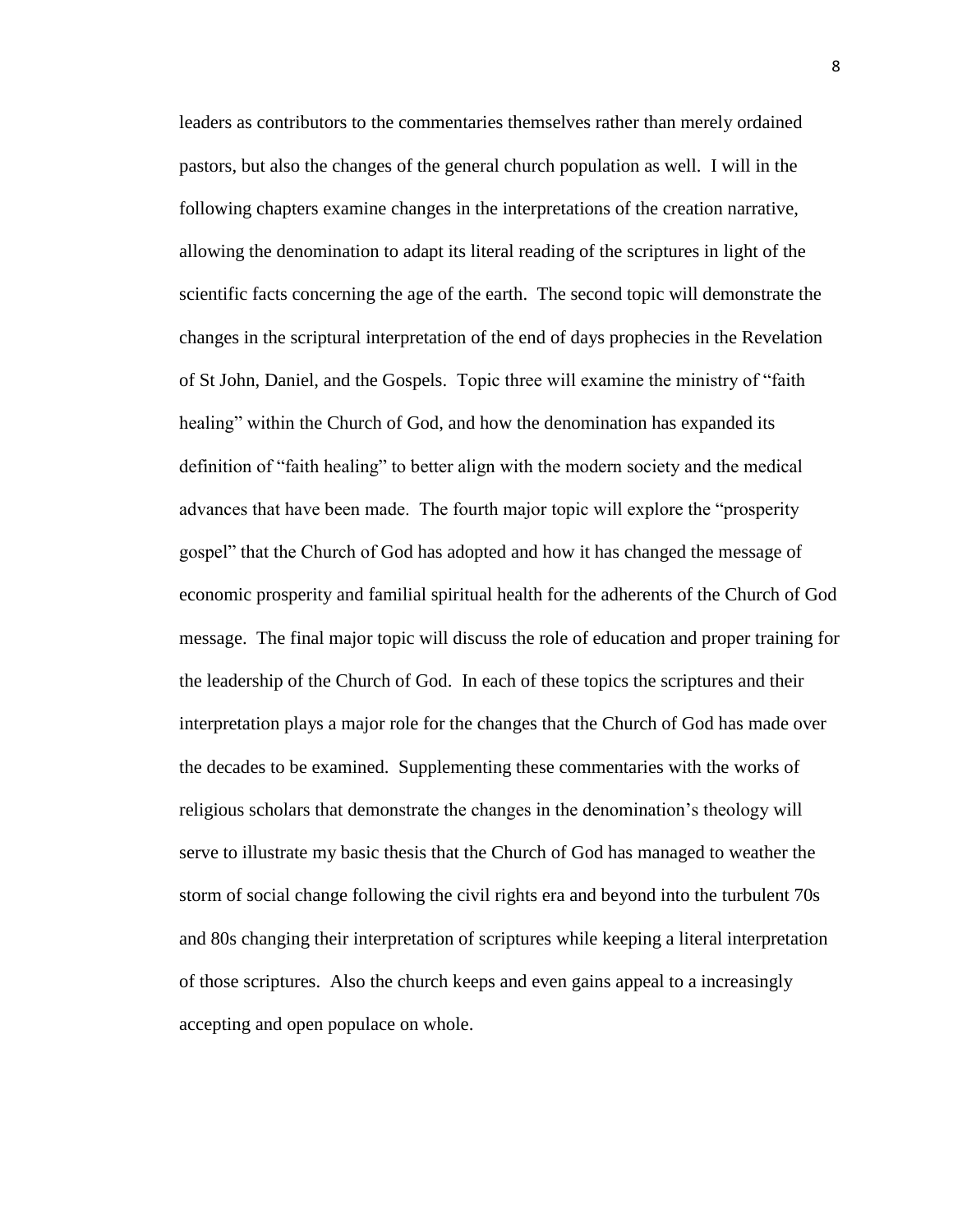# CHAPTER 2: EXPLANATION OF MATERIAL

Like most Evangelical denominations, the Church of God participates in a weekly study of scripture and its practical applications for the lives of the adherents. These classes, usually on Sunday and prior to the worship service are separated into age groups and the core lesson is altered slightly for the purpose of relevance to the target audience. For this study, the lesson examples will come from the Evangelical Sunday School Commentary. Below is the explanation of the Evangelical Commentaries, which can be found in each volume.

―The lessons for the *Evangelical Commentary* are based on the Uniform Bible Lesson Series outlines, prepared by the Evangelical Curriculum Commission. (The Evangelical Curriculum Commission is a member of the National Association of Evangelicals). The lessons include studies from both the Old and New Testaments; and taken together with the other annual volumes of lessons in the cycle, they provide a valuable commentary on a wide range of biblical subjects."<sup>22</sup>

Pathway Press is the Church of God publishing company. With each year covering a portion of the scriptures, the entirety of the Biblical text is examined in a cycle that lasts for seven years. By having the same or similar sections of text recur for the lessons a

l

<sup>22</sup>Evangelical Curriculum Commission, *Evangelical Commentary,* 1971 Ed., (Cleveland: Pathway Press, 1971), 3.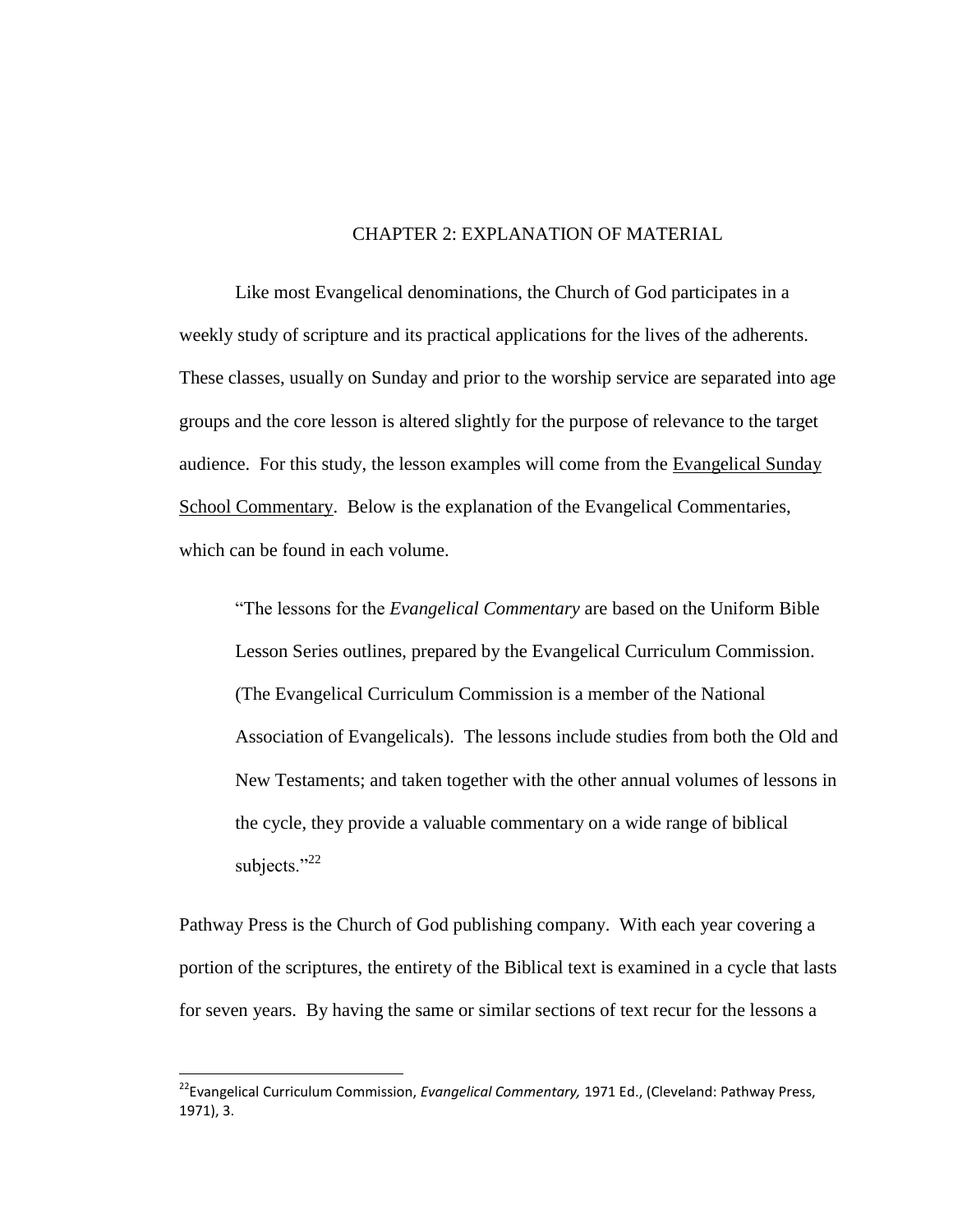scholarly study can show the adaptability of the Church of God in their dogma and theology. It gives the reader a textual version of time lapse study with clear reference points across the decades for contrast and comparison.

Each lesson is broken down into numerous sections to ease the transition from a text to an oral study in groups of various ages. Each section of the lesson serves to encourage discussion and explanation of the biblical text being examined and aid the Sunday school teacher, who is more often than not a layperson and the student with nuances concerning the history of the lesson scriptures.

# 2.1: Outline of the Lessons

There is much to be said about the Commentaries themselves which will aid in the understanding of this study once an in-depth look at the scriptures and lessons begin. Each lesson is separated into twelve sections. The first is a short Bible background of the lesson for study for that particular week. The Commentator states that ―these references point out passages of Scripture that are directly related to the lesson..."<sup>23</sup> These scriptures are often supplementary to the actual text for the lesson, but are relevant for the central message of the week's lesson. Readers are instructed to read these before moving on to the lesson itself.

The next section is the "Time and Place". This section describes for the reader the approximate time and place in which the lesson text is set, so far as it can be determined. As has been well established by biblical scholars throughout the years, there is a great deal of debate about the time and place for most of the biblical

 $^{23}$ Ibid 4.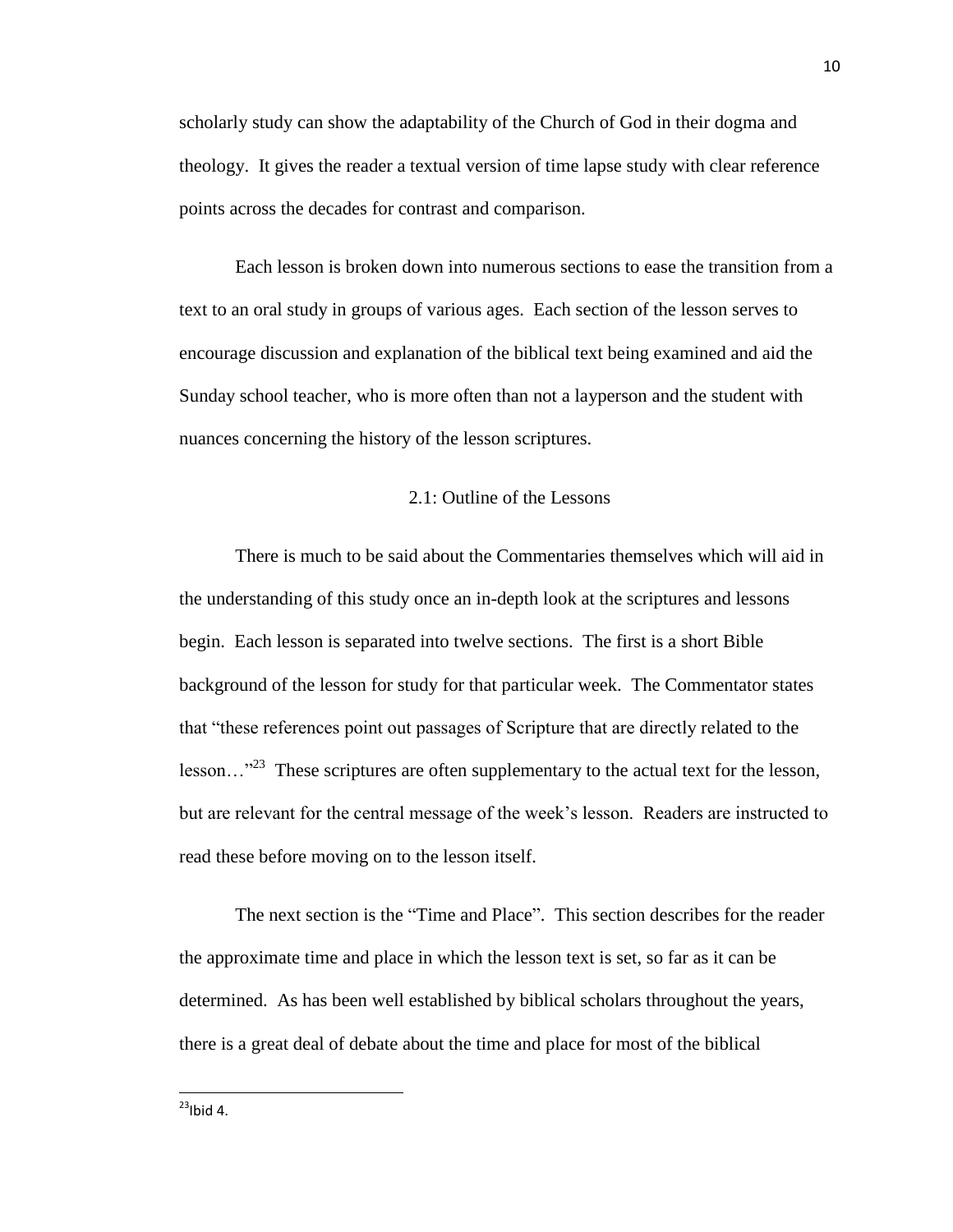narratives, and the lesson author recognizes that. "Where there is a wide range of opinions regarding the exact time or place, the printed New Testament works of Merrill C. Tenney and Old Testament works of Samuel J. Schultz are used to provide the information.<sup> $24$ </sup> Tenney was a professor of theological studies and dean of the Graduate school of Theology at Wheaton College and penned many works on New Testament interpretation. Schultz is an emeritus professor of Bible and theology at Wheaton College. Both of these authors are used by a variety of evangelical denominations. The leaders of the Church of God recognize that scriptural interpretation and exegesis is a contentious issue in biblical study and approach it by utilizing outside, albeit trusted, sources.

Following Time and Place is one of the more core elements of each week's lesson. The *Printed Text and Central Message* section lays out the week's scriptures of focus. This is separated from the background section of text. This section contains the focus scriptures for the lesson as the commentaries proceed through the entirety of the biblical text. As an example, the printed text for the first lesson of the 1971 commentary is Genesis 1:1 through 2:25. The commentator explains how the lessons have no mandated curriculum; rather they contain a central truth that ties the lesson itself to the scriptures of that week.

―Drawing on the Bible background the teacher delves into the printed text, expounding its contents to the students. Although the printed text contains

 $^{24}$  Ibid.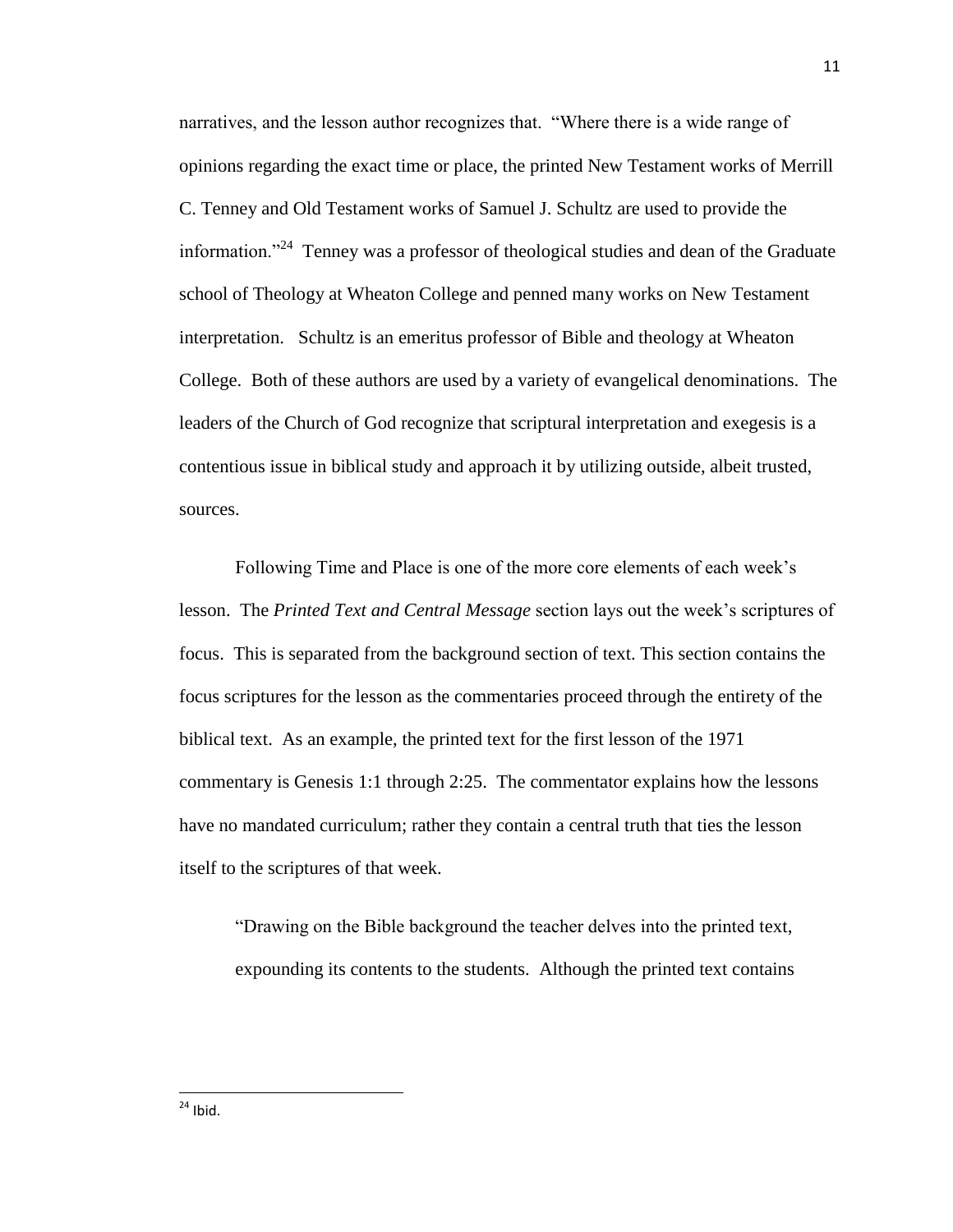different insights for each teacher, the central truth states the single unifying principle that the expositors attempted to clarify in each lesson. $^{25}$ 

The printed text section allows the teacher the greatest freedom of interpretation in development of the week's lesson, but the most important part of each commentary for this study will be the Exposition and Lesson outline as well as the Review and Discussion Questions sections that follow. Between these two sections is a dictionary, which attempts to bring pronunciation and clarification to the often difficult and obscure words and phrases from the biblical text.<sup>26</sup>

The lesson outline and exposition can be understood as the heart of each individual commentary lesson.<sup>27</sup> The exposition material follows a specific outline, which is similar for weekly lesson. These outlines are to be understood not as exhaustive lesson plans, but rather a framework for each individual teacher to build upon.<sup>28</sup> However, looking at the exposition material for the purposes of this study, this framework stands as the demonstrative evidence of the church's social positioning. In other words, although these lessons are primarily meant to serve as a teaching tool for the Church of God in a bible study format, they are an excellent source to see a sanctioned work of the Church of God demonstrate the evolution of the movement's theology. Sidney Greidanus, emeritus professor of preaching at Calvin Theological Seminary in Grand Rapids, writes that "today's preachers are dependent on the Scriptures as their source of revelation . . . The sermon as an exposition of Scriptures

 $^{25}$  Ibid.

 $26$  Ibid.

 $27$ Ibid 5.

 $28$  Ibid.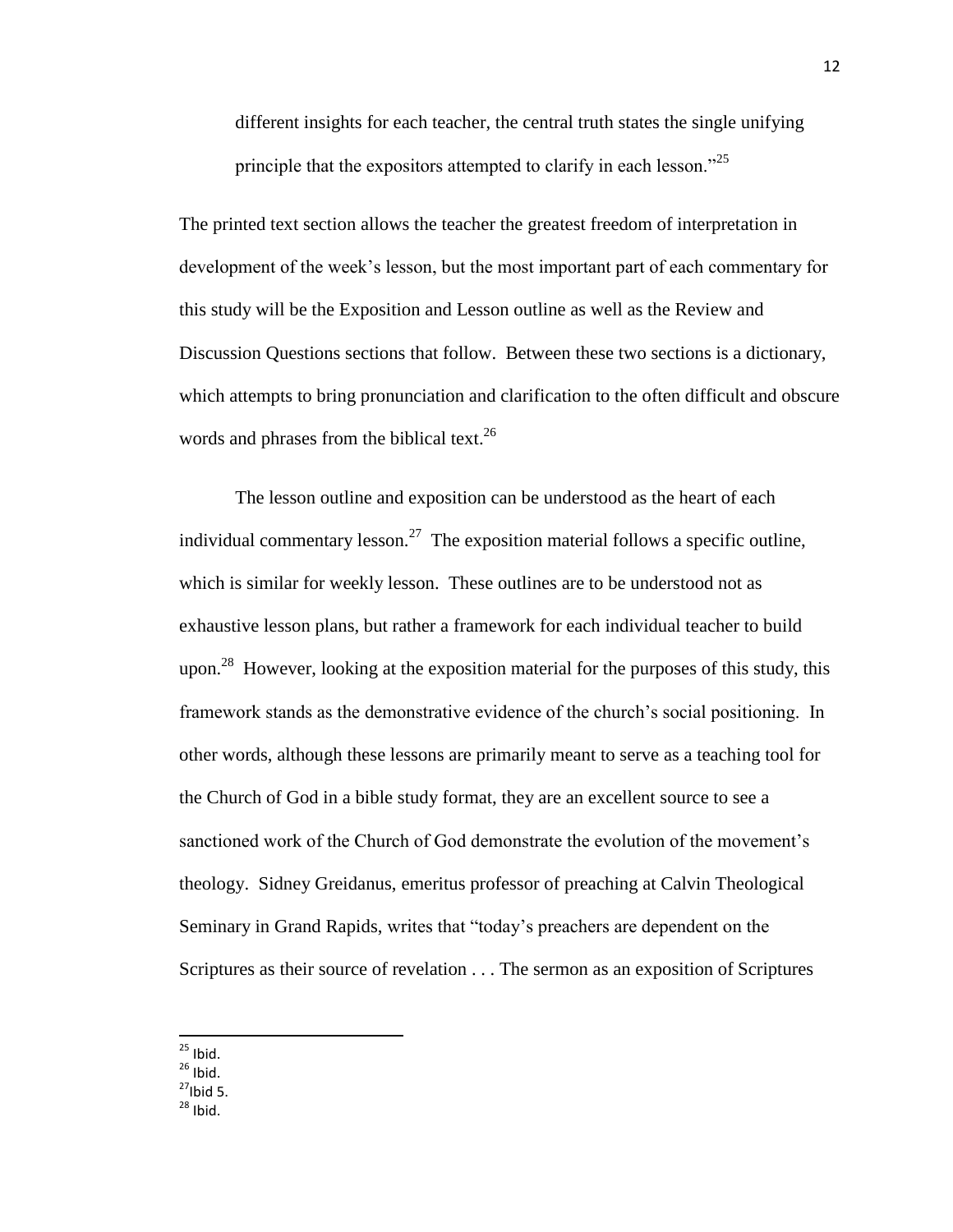can trace its roots from the Old Testament priesthood (Deut 31:9-13; Neh 8:1-8) to the synagogue (see Luke 4:16-27; Acts 13:14-41; 17:1-3) to the New Testament church . . . contemporary preachers are called to be channels of the word of God. The metaphors of herald and ambassador apply as much to them as they did to the apostles.<sup> $29$ </sup> What Greidanus means is the like the apostles and priests of the biblical era, the commentators and teachers of these lessons are reliant on the scripture to convey the revelation from God to the believer. These commentaries serve an important role in the Church of God. The commentator, the pastor, and the Sunday School teacher all take on the mantle of these roles when they work with these scriptures and the lessons. This teaching of these lessons educates the faithful of the Church of God just as the apostles taught the earliest converts to Christianity.<sup>30</sup>

*The Review and Discussion Questions* that follow each lesson exposition give further evidence in the changes that the Church of God have gone through over the past few decades. For the classroom, these questions are to be discussion starters in order to spur further interpretation and understanding of the central message. For the purposes of this study, these questions demonstrate the adaptation by the Church of God in response to the varying social climate they find themselves surrounded by. The majority of proof for this study will come from these two sections, with supporting arguments from various secondary sources.

<sup>&</sup>lt;sup>29</sup> Sydney Greidanus, *The Modern Teacher and the Ancient Text: Interpreting and Preaching Biblical Literature,*(Grand Rapids: William B. Eeerdmans Publishing Company, 1988), 8.

 $30$  (Evangelical Curriculum Commission 1971, 5)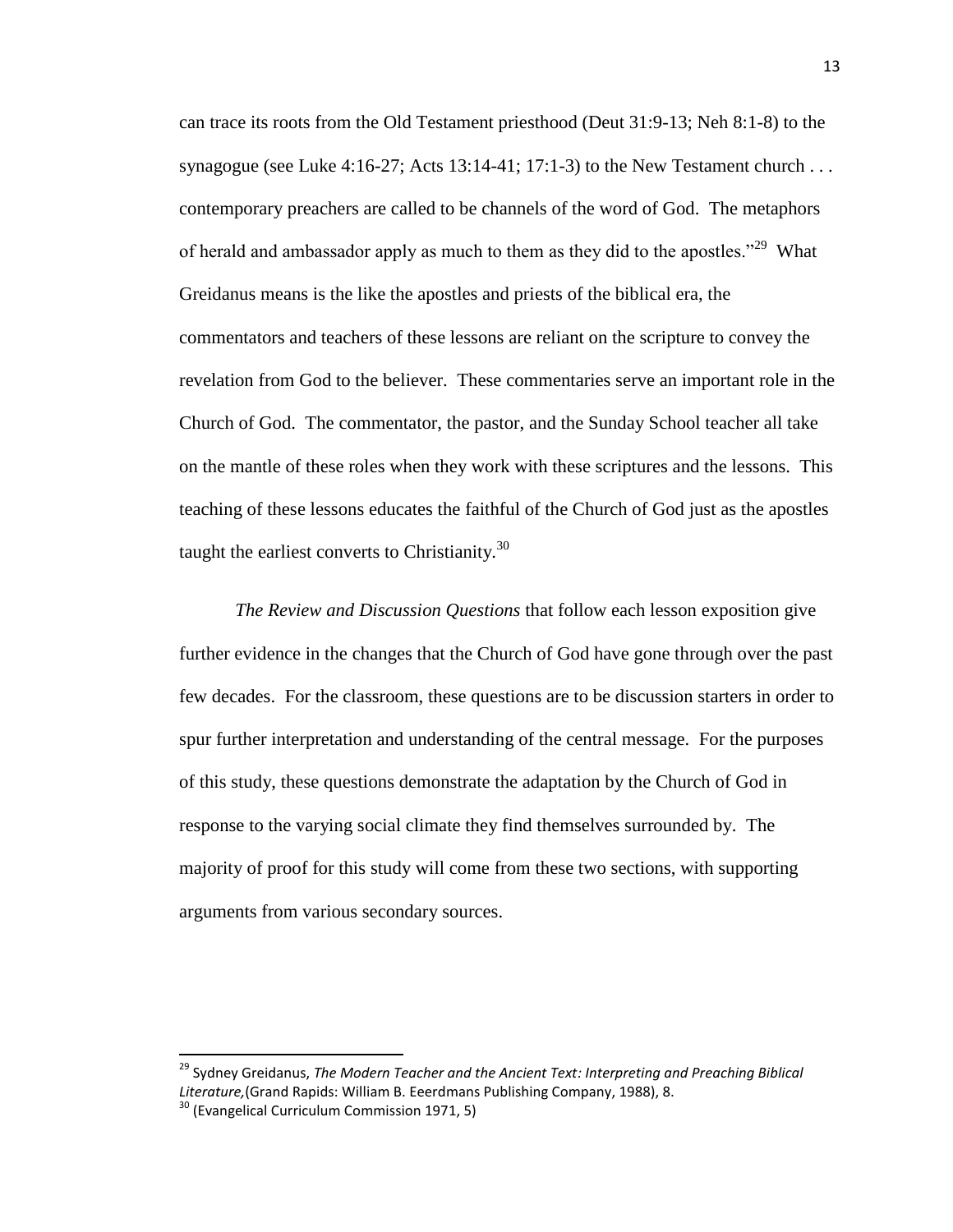The final major section of importance for this study is the *Golden Text Homily*. It is a brief reflection on a single verse which has relevance to the lesson, often giving the lesson a real life example for the adherent to build upon. $31$ 

Beyond the *Homily* section are single sentence sermons, thoughts on the central truth of the lesson, an Evangelistic application, which relates the general theme of the weekly lesson to the charge of evangelism to the Christian population.<sup>32</sup> There are also applications for youth studies and daily devotional guide to further the week's lesson into the devotions of both the teacher and class students.<sup>33</sup>

# 2.2: Benefits of the Lesson Structure

By utilizing a consistent layout for each week's lesson, it allows the teacher to concentrate more on the lesson itself and its meaning to the adherent. For the purposes of this study, the consistency of the lessons allow a much easier comparison and demonstration of the changes in the Church of God over each seven year period that examines the Biblical scriptures in their entirety. Moving forward in this study, I will begin to more closely examine the contents of these Commentaries, starting with the changes in the exposition writers themselves as the years pass and the Church of God adapts itself to the social and economic changes that affect its adherents, both laity and church leadership alike.

Each volume of the Evangelical Commentary spans one year's worth of lessons, which are further divided up into quarters. The lessons' core, exposition and outline

 $31$  (Evangelical Curriculum Commission 1971, 5)

 $32$  Ibid.

 $33$  Ibid.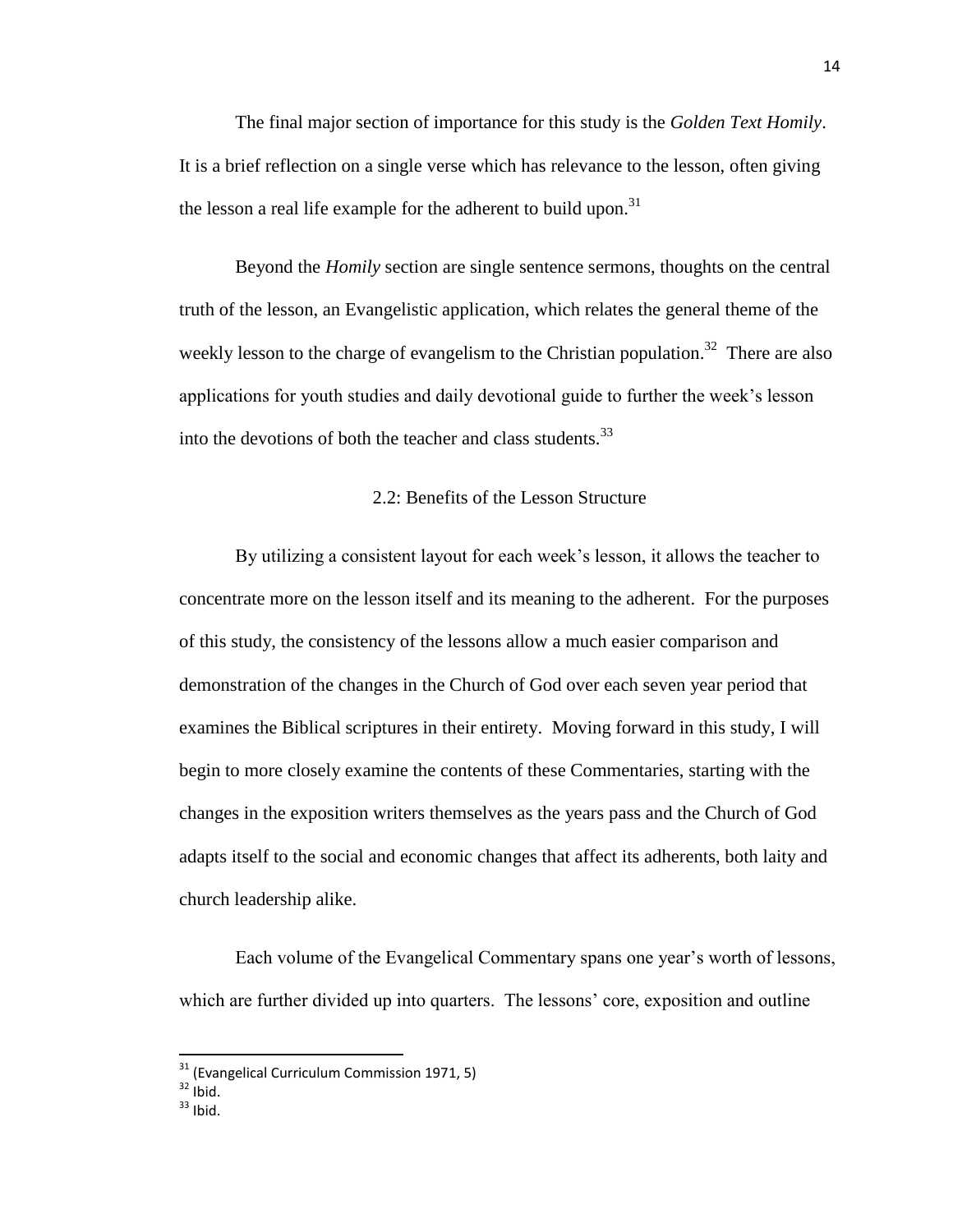sections that were described above are written and compiled by a single author. Typically, the exposition writers are only assigned to a quarter of the year. This is one of the first areas where change is noticed in the Church of God's internal literature. From leaders in the church and laymen in the earlier volumes to pastors with Doctoral degrees in Divinity and Theology, as well as faculty in seminaries and even select secular universities demonstrate a movement within the Church of God to a more scholarly approach to the study of the Biblical text. As the surrounding society put more emphasis on higher education and professionalism, the Church of God saw that to gain further legitimacy in comparison to the mainline Christian denominations. Couple this with the changing demographics of the adherent and it becomes clear that the Church of God was adapting. "Pentecostals were increasingly seen in leadership positions in industry, business, finance, and education… There were even Pentecostals in the professions; for the first time, there were Pentecostal lawyers, medical doctors, and university professors."<sup>34</sup> There has been a change within the Church of God's adherents, but as a whole the movement still ranks near the bottom of socioeconomic ladder when compared to other denominations. This process is not a new one, nor is it exclusive to Pentecostalism. The sociologist Max Weber states that for the leaders of the Church to ensure the continuity of the movement the demands of an ever increasingly intellectual laity for a more scholarly approach to the Scriptures, sermons, and devotionals have been, and are continuing to be met.<sup>35</sup> What Weber is alluding to here is that as the numbers of adherents grows the demands for a more scholarly and intellectual approach to the scriptures is needed to keep the growth sustained.

<sup>34</sup> Vinson Synan, *The Holiness Pentecostal Tradition: Charismatic Movements in the Twentieth Century*, Grand Rapids: William B Eerdsmans Publishing Company, 1971), 221 – 222.

<sup>35</sup>Max Weber, *Sociology of Religion*, (Boston: Beacon Press, 1991), 65 – 66.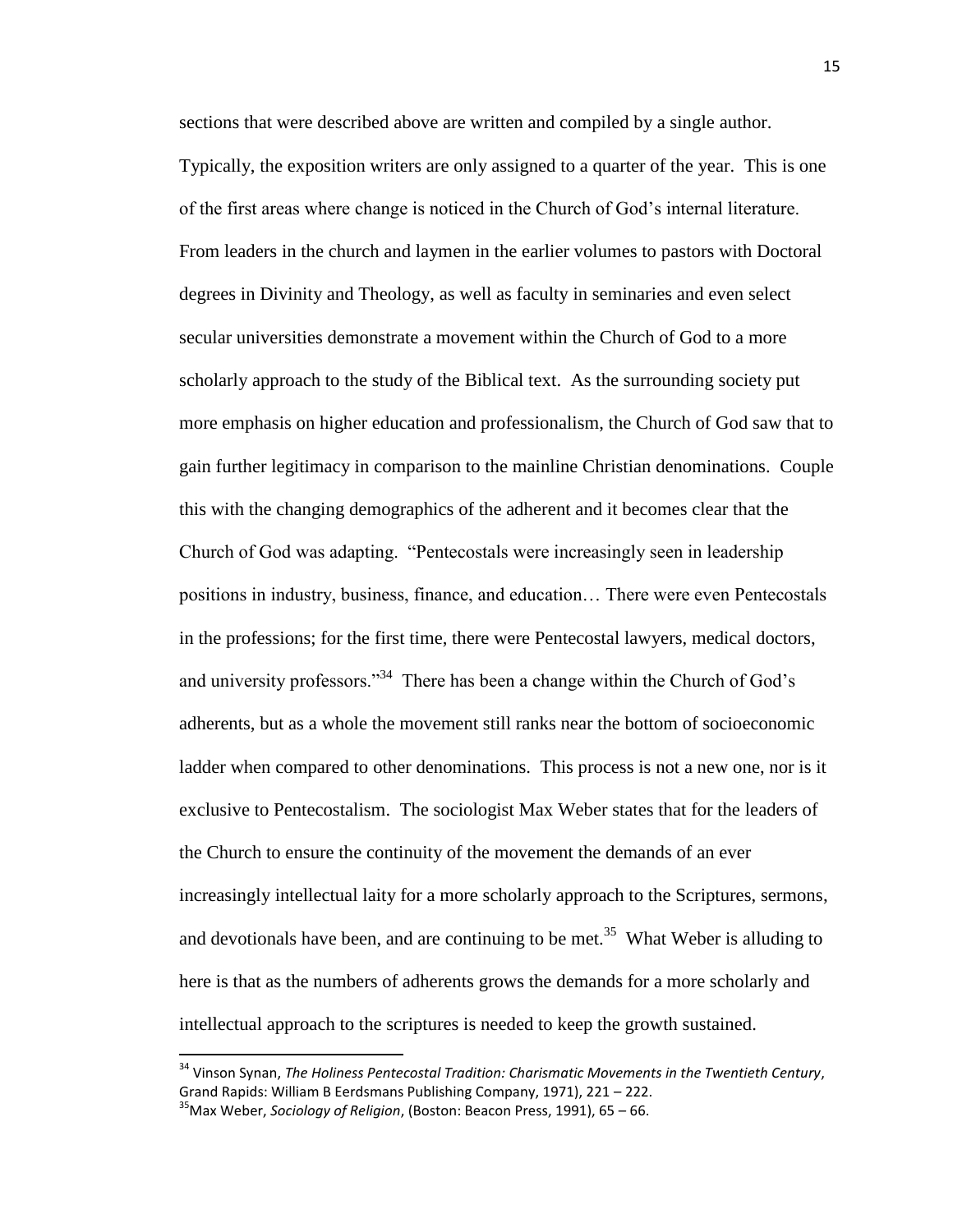# CHAPTER 3: THE CREATION NARRATIVE

Grant Wacker notes that if asked, a convert to the Pentecostal doctrine would state that the authority for daily life rests in the Bible.<sup>36</sup> The Bible, its subsequent doctrine, and the Holy Spirit function as individual parts in a single whole for authority, and these are not subject to historical change, though the saints will modify their own convictions about authority to better suit the needs of day-to-day life.<sup>37</sup> The purpose of this project is to show how one Holiness Pentecostal denomination, The Church of God (Cleveland, TN,) has modified their conceptions through an examination of Sunday School lesson plans. What better way to begin examining these changes in the perceptions of the Church of God than with Genesis and the creation narrative? The creation narrative has been the subject of study and debate for centuries, and with the advances in science that came in the late twentieth century the Church of God recognized that as a body, they too would have to reexamine the Biblical texts in order to continue to gain legitimacy with the secular world.<sup>38</sup> The first lesson text to be examined comes from the Commentary on Genesis. By exploring this lesson a point of reference can be established to compare the earlier theology of the Church of God through other author's works. It will also allow a contrast to the later lessons on the

<sup>&</sup>lt;sup>36</sup>Wacker, 70.

 $37$  Ibid.

<sup>38</sup> Tim Berra, *Evolution and the myth of creationism : a basic guide to the facts in the evolution debate,*  (Stanford, Stanford University Press, 1990).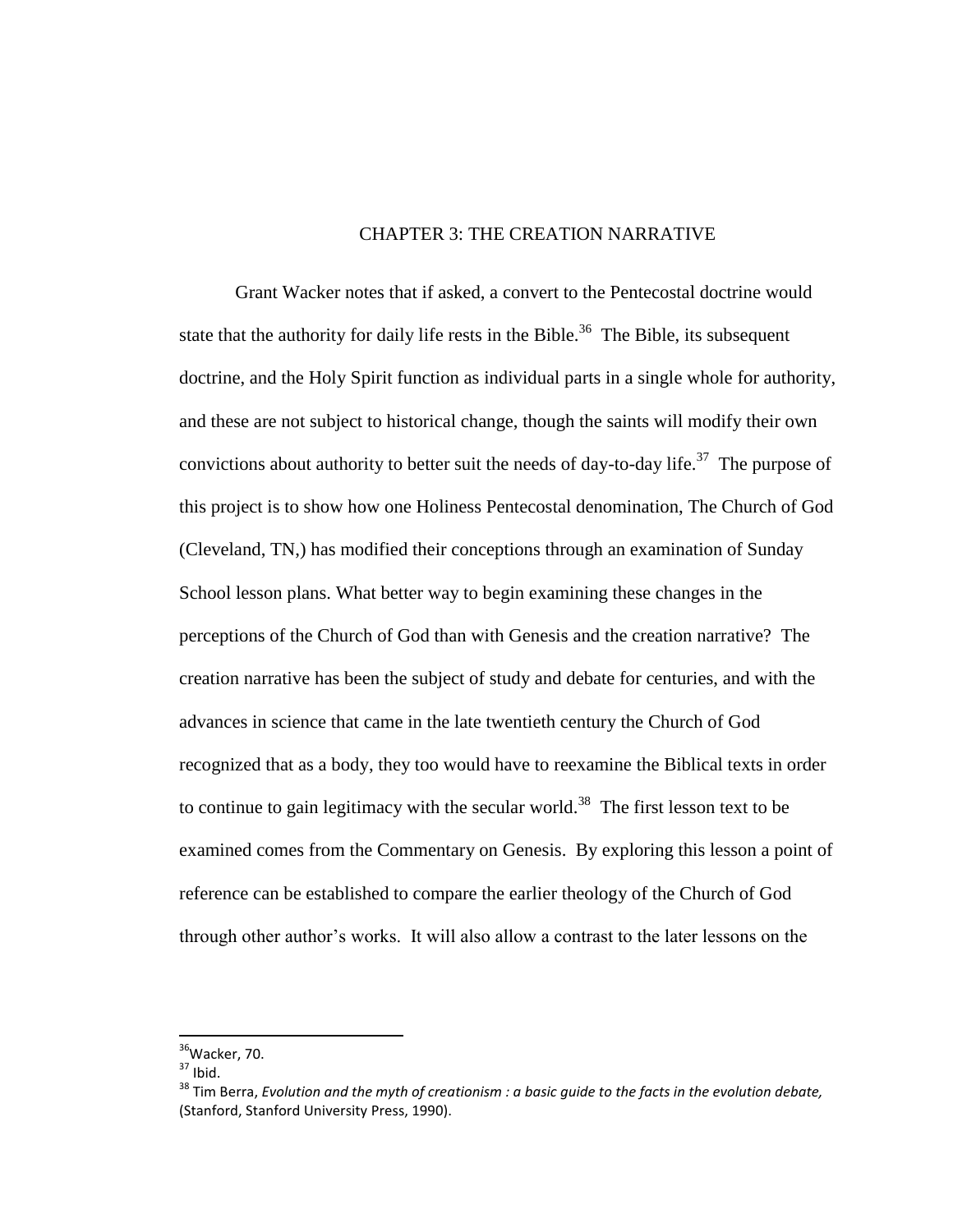same scriptures and demonstrate how the Church of God now interprets the creation narrative and the beginnings of human kind.

# 3.1: 1971 Evangelical Commentary on Genesis

First, an examination of the creation narrative from a popular study Bible utilized by various evangelical denominations can demonstrate the ideology of authority when it comes to the biblical scriptures. The Commentary utilizes The Scofield Study Bible to reference the Genesis text for the lesson. This Bible is a unique dispensationalist text that was originally issued in 1909.<sup>39</sup> From its inception The Scofield Study Bible was written to aid the reader understand the Bible as a unified whole.<sup>40</sup> Dispensationalist theology is the theology that the God deals with humanity through a progressive way.<sup>41</sup> There are specific periods of time when people have been responsible for specific and varying tests of their obedience of God, from the beginning of time until the current day and beyond until the end of days.<sup>42</sup> Dr. Cyrus Scofield is attributed with the establishment of this doctrine in Christian theology. The text, like many dispensationalist materials, is popular with the Evangelical Christian tradition. The Scofield Study Bible would not have been utilized or even considered by the more mainline Protestant denominations and the Catholic Church. There is a radical difference in the acceptance of the dispensationalist theology between the Catholic Church, so called mainline denominations and the Evangelicals that have adopted this theology. The Scofield Study Bible explains the concept of time by pointing out that

<sup>&</sup>lt;sup>39</sup> C. I. Scofield, ed. *Holy Bible King James Version,* (New York: Oxford University Press 2002), viv.  $40$  Ibid.

 $41$  Ibid.

 $42$  Ibid.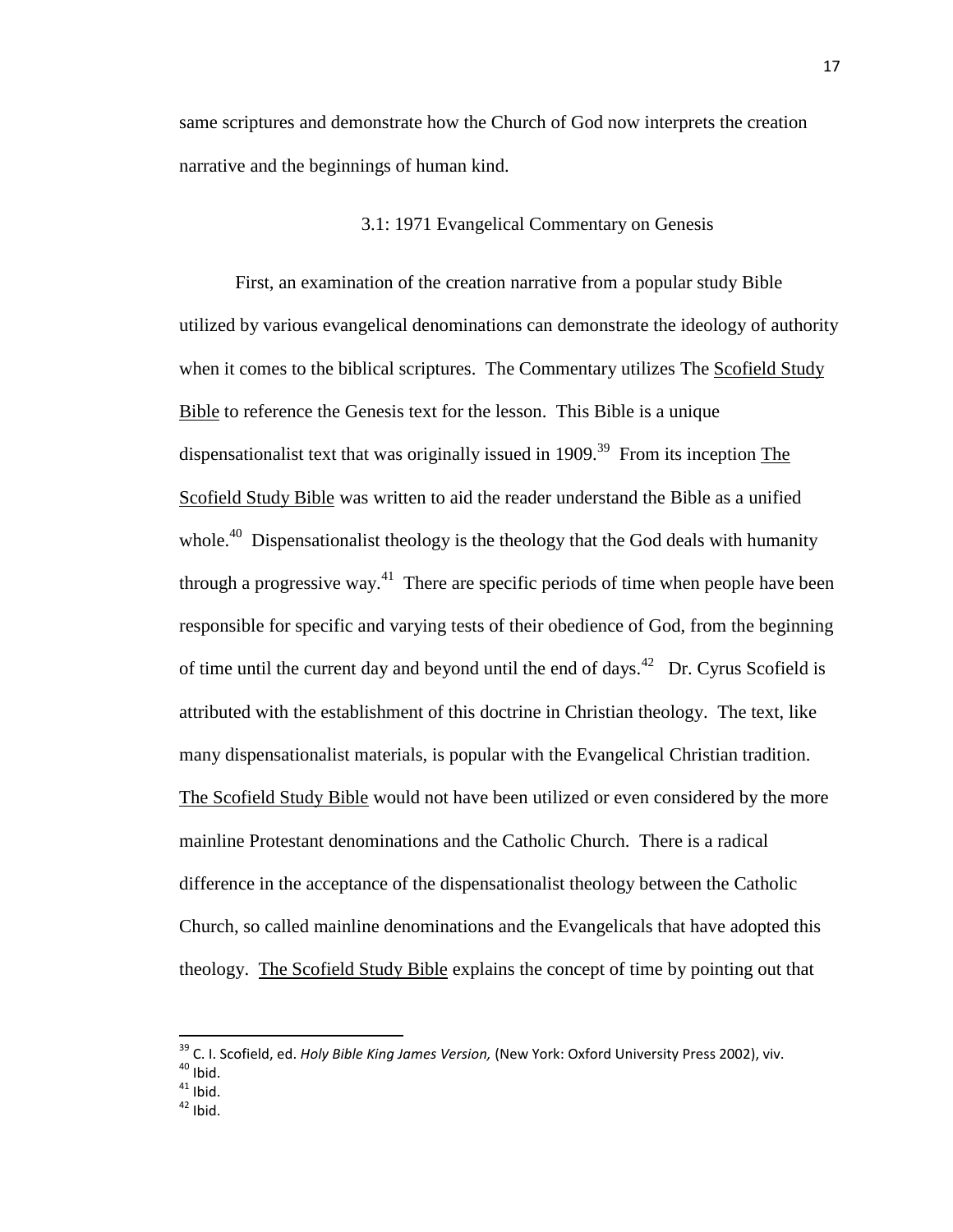"day" (Hebrew: Yom) has four different connotations.<sup>43</sup> A twenty four hour period, a solar day, a distinct day which God has set aside for a special purpose, such as Yom Kippur, and a longer period of time which has no temporal beginning and end.<sup>44</sup> The commentator makes it clear that the fourth connotation which would be used to describe the text of Genesis 1:3-5. An examination of the 1971 Evangelical Commentary mirrors this explanation. It too mentions the four uses of Yom in the Hebrew Bible texts, but goes on to disarm any potential rebuffs by critics by pointing out that no matter what the actual duration of the reaction narrative the power of God and that all of creation exists because of "Him and Him alone"<sup>45</sup> The commentary then goes on to pose the question to the converts "Why is the theory of evolution unsatisfactory for explaining the origin of life?" in an attempt to not only stimulate discussion in the Sunday School classroom, but to also serve to help further legitimize the ideology that the creation narrative found in the text is authority.

The lesson text covers a wide range of concepts, but for this exposition the important points come from the attention given to the literal interpretation of the time elapsed in the creation narrative. The other major point is the influence of science upon the creation of the universe and how to incorporate both into a healthy spiritual understanding of the text and Christian exegesis.

 $43$  Ibid 2.

 $44$  Ibid.

<sup>&</sup>lt;sup>45</sup> (Evangelical Curriculum Commission 1971, 264)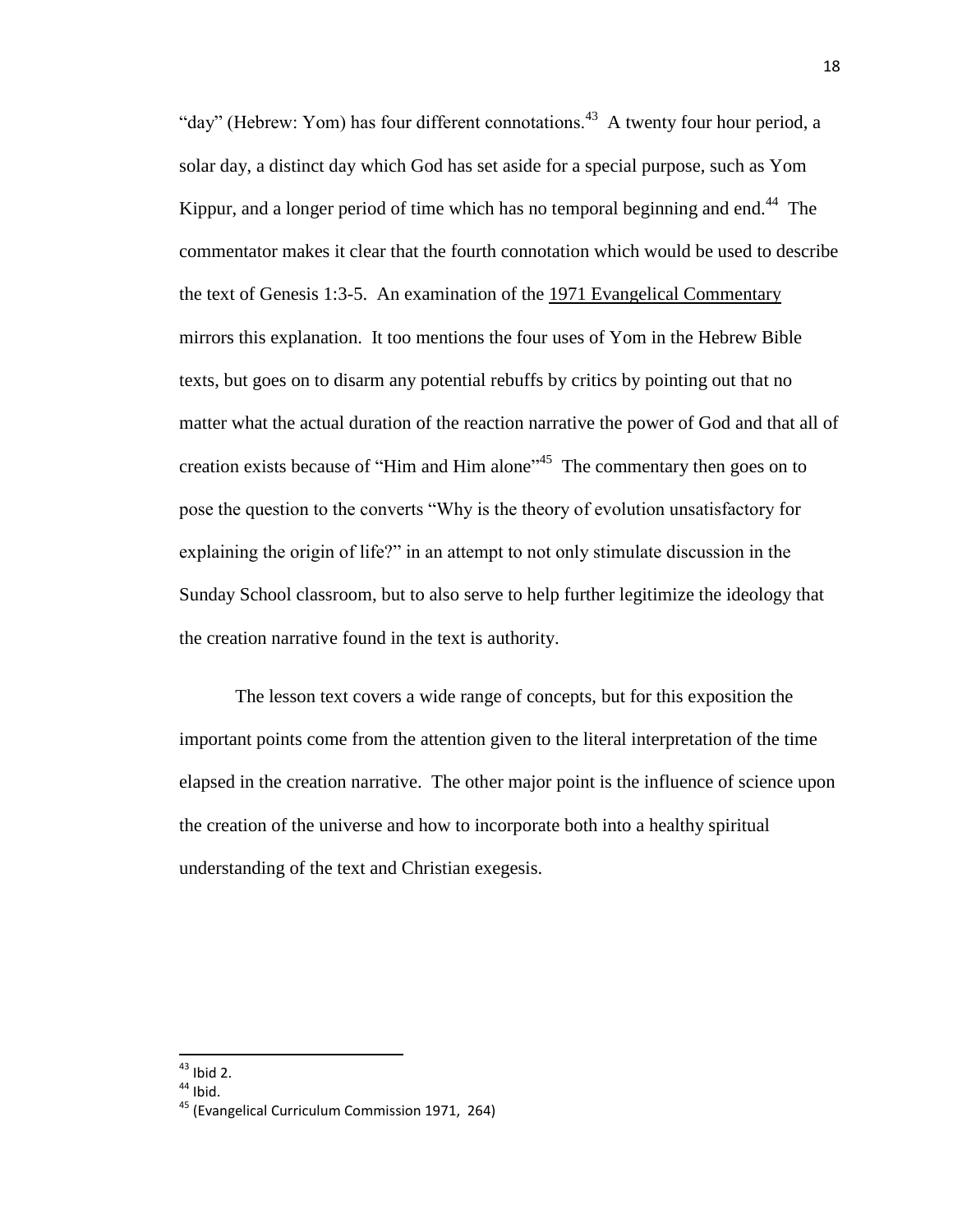#### 3.2: 1977 Evangelical Commentary on Genesis

Grant Wacker points out that Scripture is the first and final authority that can be seen in the Pentecostal theology.<sup>46</sup> The blueprint exists for the life of the faithful, and it has been unchanged since the apostolic age. $47$  God had not changed, the commentary asserted so there was no need to change the blueprint. This sentiment is still quite true, as the scripture still stands as the blueprint for the Pentecostal lifestyle but it is the aim of this thesis to demonstrate that a change can be seen in the interpretation of the scriptures. Wacker also came to this same conclusion throughout his work, pointing out that the pragmatic nature of the Pentecostal believers led them to adopt the advances of the information age. $48$  Within the commentary the use of multiple definitions of Yom is examined, but there are key differences are to be found.

The Church of God recognizes that there are conservative Protestant voices that prescribe to each of the four ideologies that follow the definitions of Yom. In other words, within the conservative denominations of Evangelical Protestants, various authors utilize each of the four ideologies mentioned earlier in the chapter to explain the nuances of the Creation narrative in the light of modern scientific discovery. The Commentary warns against dogmatism for or against a single interpretation of the creation narrative, opening up the Church of God to acceptance of the scientific findings concerning the age and scope of the universe, rather than a narrow belief in a static and measurable idea of a "day" in creation.<sup>49</sup> This means that there is far too much

 $46$  Wacker 71.

 $47$  Ibid.

 $48$  Ibid 267.

<sup>&</sup>lt;sup>49</sup> (Evangelical Curriculum Commission 1977 – 1978, 17 – 18)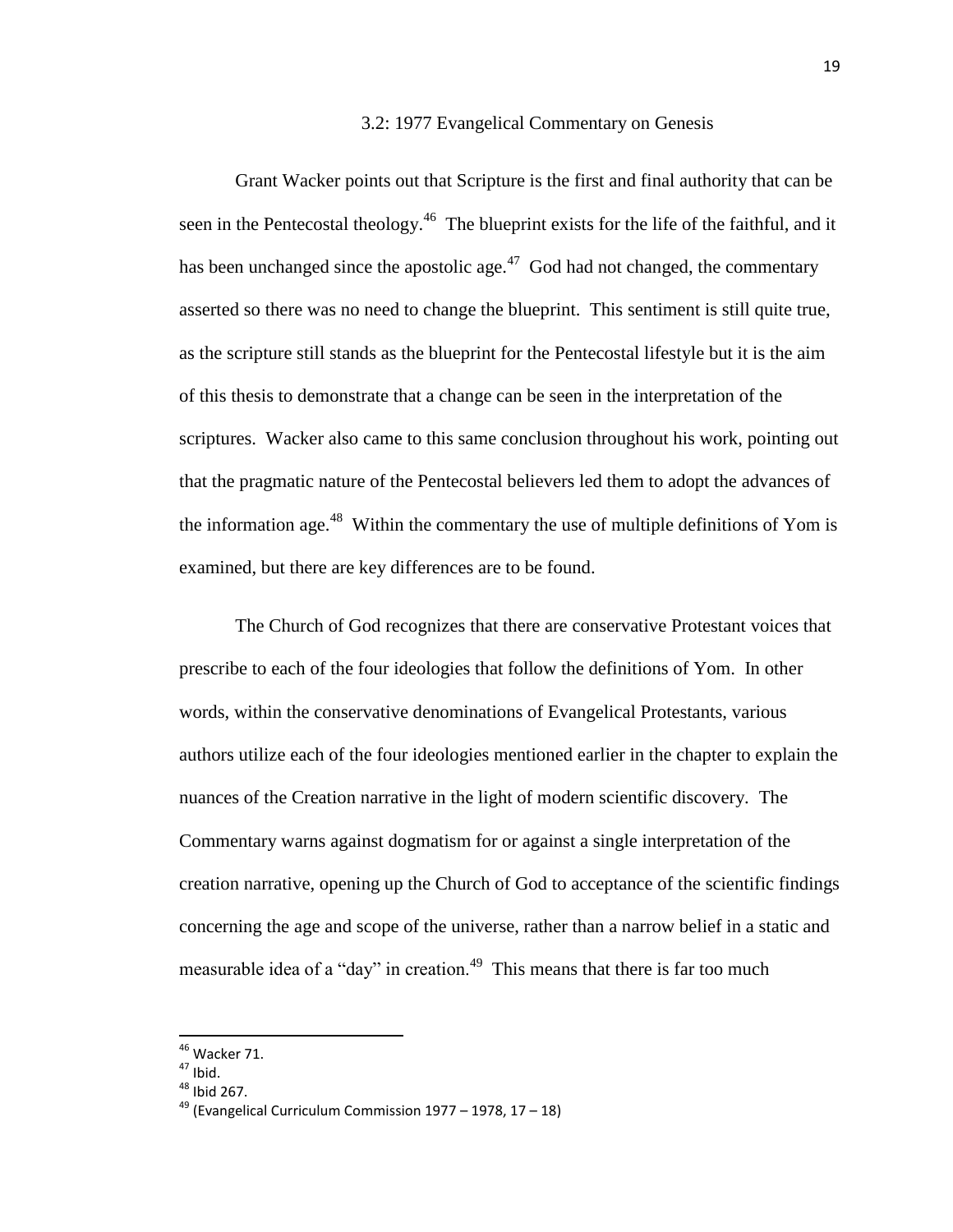scientific evidence to continue to ascribe to the belief that the universe was created in a literal timeline of six days. The theology must adapt in the light of overwhelming evidence, and this is exactly what the Church of God has done in the 1977 commentary. The idea of an exact timeframe and order of creation, despite what the biblical scriptures say, is seen as left open to discussion and only the idea that God is the transcendent Creator and everything is of his will is irrefutable.<sup>50</sup> Another example of the change in connotation of authority of scripture and understanding is the follow-up question posed by the commentator. Rather than try and refute the idea of evolution with a strict understanding of the text, the commentator offers up the idea of "creative" evolution" which postulates that evolution does in fact occur, following a Biblical design of divine creation.<sup>51</sup> That idea alone is a far cry from the hard line stance against the theory of evolution presented by the commentator in the 1971 edition. In eight short years, a major change is evident in the ideology and theology of the Church of God. This change would also find its way to the everyday lives of the saints outside of their interpretation of the creation narrative and the theory of evolution. The shift from a certainty of the texts in a completely literal sense to a utilization of science in conjunction with scripture has demonstrated that the Church of God is open to change and viewpoints that are more widely accepted by American society.<sup>52</sup>

It is even worth noting that the Church of God illustrates a very progressive ideology with concern to the human's role in the ecology and environmental protection. Progressive means forward thinking. The ideology of conservation, ecology, and

 $50$  Ibid.

 $51$  Ihid

 $52$ Wacker, 267.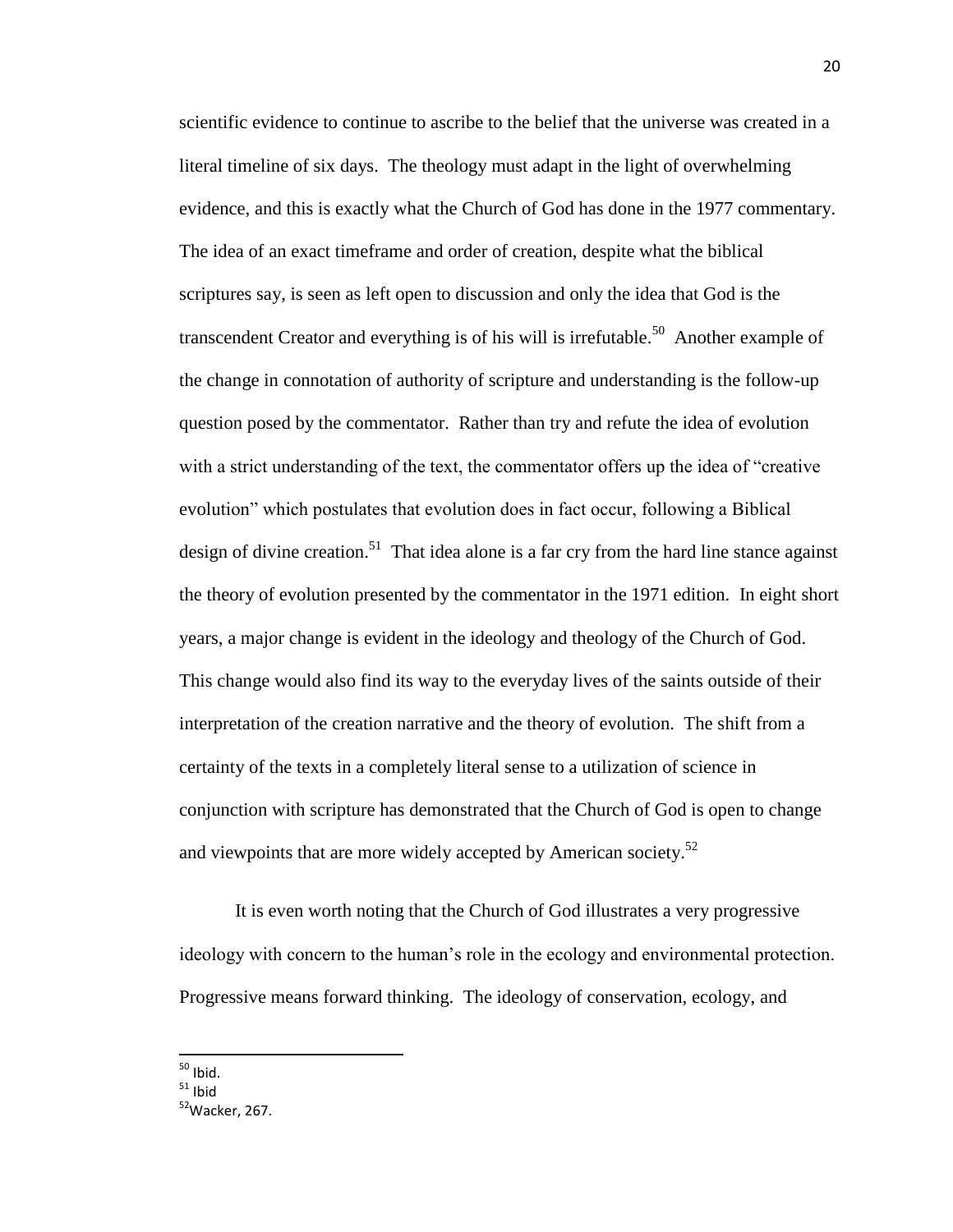environmental protection by the Church of God here is ahead of its time. Concerning the notion of man's "dominion" over the earth as promised by God, the Commentary points out "All through history 'dominion' has been turned to exploitation, misappropriation, and destruction. Today we are reaping the harvest!"<sup>53</sup> The commentary even goes so far as to postulate possible inhabitation of other planets by posing the question for discussion does the dominion promised by Genesis extend to the Moon and other Planets $2^{54}$ 

# 3.3: Concluding Thoughts on the Creation Narrative

With all of the changes, including expectation of a future in space, care for the environment, and scientific theory of the age and size of the universe it is evident that the Church of God has progressed well beyond its perceived draconian worldviews. With the evident changes made by the Church of God during the period examined here, it is not beyond the realm of possibility that the Church of God will continue to expand their understanding of the origins of the universe as science makes further discoveries, and the Church will also continue, as Wacker postulates, to adapt their idea of scriptural authority through continued exegesis and scholarly debate of the biblical text of the creation narrative. The problem for biblical literalists that science has found overwhelming evidence that refutes a literal interpretation of the creation narrative has been effectively dealt with by the Church of God in these commentaries. Though they still understand the text to be final authority and accurate, the interpretation is subject to change. This ability to change interpretation of the sacred scriptures is not limited to

l

<sup>53</sup> Evangelical Curriculum Commission 1979 - 1980, 19)

 $54$  Ibid.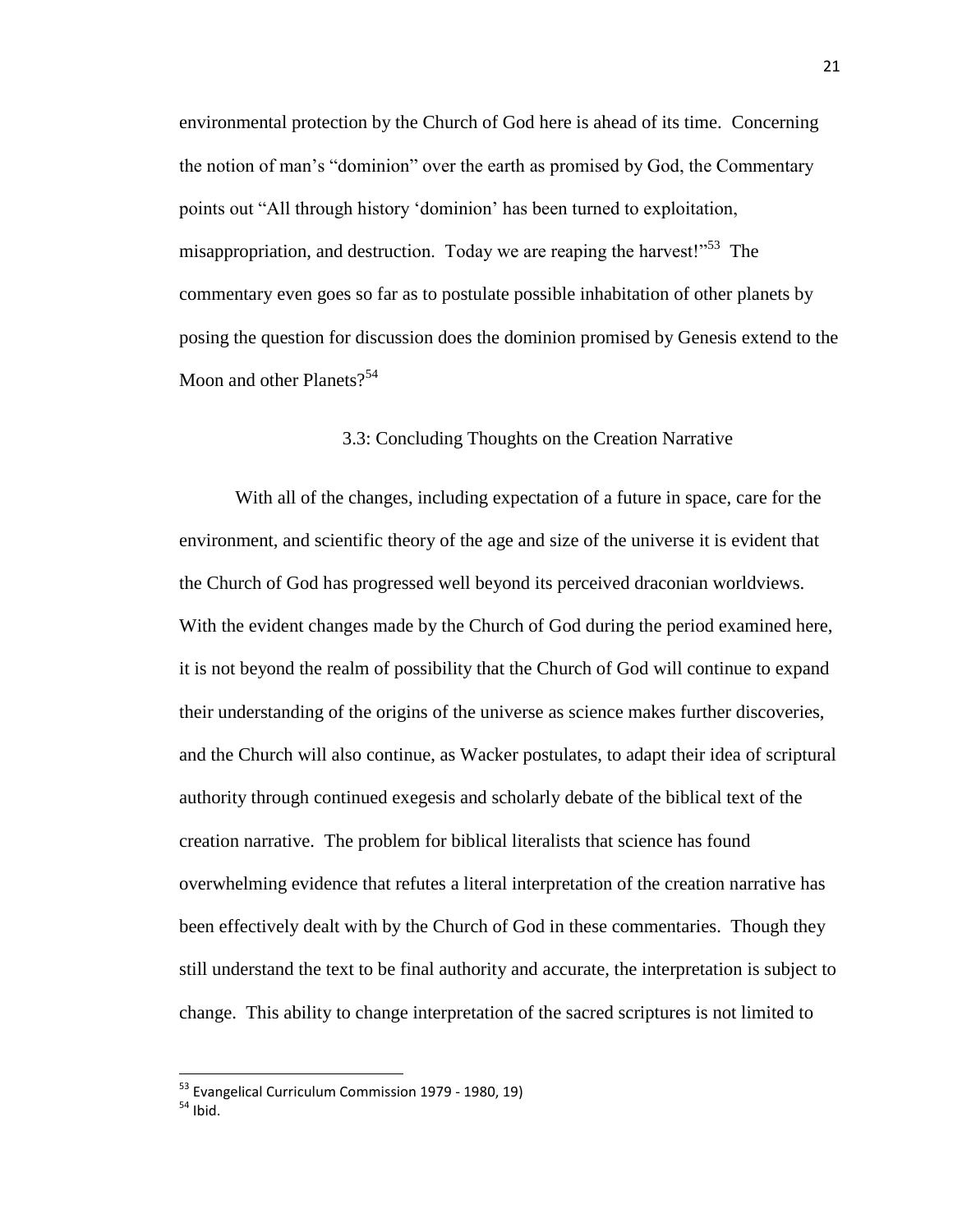the creation narrative, but as the next chapter will show the prophecy concerning the end of days has also been re-examined.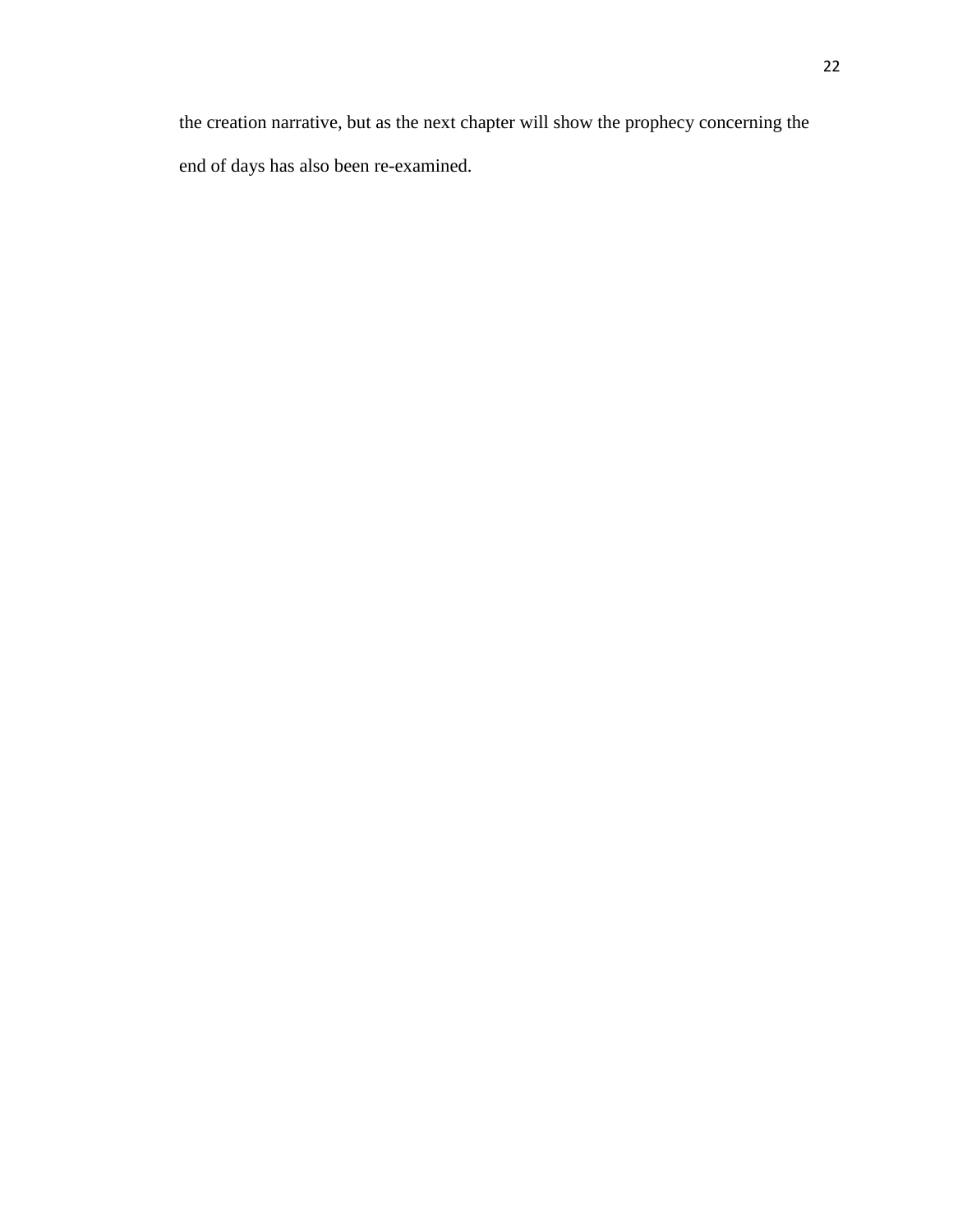### CHAPTER 4: REVELATION AND APOCALYPTIC PROPHECY

Continuing the theme of examining the authority of scripture, this chapter will explore an important element of the Church of God's worldview. The prophetic scriptures of Daniel, Isaiah, and the Revelation of St. John have been a cornerstone of the adherent's daily lives. The very ideology of the "gifts of the spirit," blessings and imminent Second Coming permeate the Church of God in such a way that these scriptures and the lessons concerning them are of special interest in an examination of evolution of the Church of God.<sup>55</sup>

The Second Coming of Christ, also known to evangelicals as the rapture, is the prophetic belief that Christ will return to take the believers to heaven with him after the disasters of the tribulation and the reign of the Antichrist.<sup>56</sup> The scriptures some believers associate with the Second Coming of Christ can be found in Matthew Chapters 24 and 25, Mark  $13:24 - 27$ , and Luke  $21:25 - 28$ . The Second Coming scriptures list signs and wonders that the faithful could watch for, to ensure that they are prepared to meet Christ. A warning is also given concerning this necessity to be ready in Matthew 24:40 – 45, Mark 13:32 – 37, and Like 21:34 – 36.

With the rise of Evangelical Christianity coming at the end of the Nineteenth Century in American culture this call to be watchful of the signs that had led to fervor

<sup>&</sup>lt;sup>55</sup> Anderson, 113.

<sup>56</sup> Amy Frykohlm*, Rapture Culture: Left Behind in Evangelical America*, (New York, Oxford University Press, 2004) 1.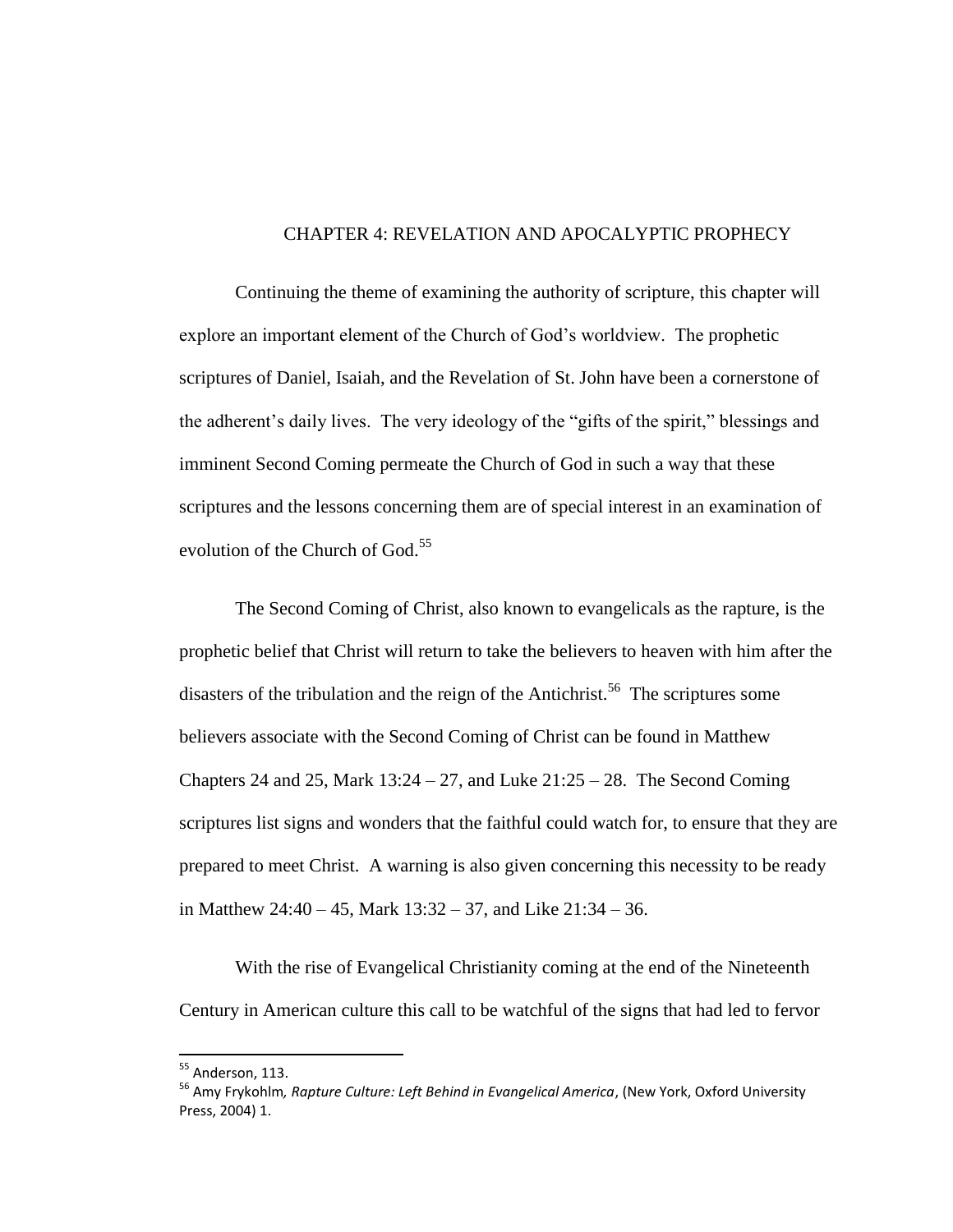that Anderson and others saw as primitive and almost fanatical. The Commentaries will demonstrate how the attitude of the Church of God has changed during the later years of the Twentieth Century, and the attitude has been tempered to much better align with mainstream America.

### 4.1: 1978 Evangelical Commentary on Revelation

The late 1970s found the secular world entrenched in the waning days of the Cold War. The shadow of a major showdown between the USSR and the United States still loomed over both countries and the Church of God was well aware of the happenings in the world around it. This awareness and interest in the secular world would seem to mirror Anderson's examination of the Pentecostals during the First and Second World Wars.<sup>57</sup> Anderson states that the Pentecostal message taught believers that Russia would become the "King of the North" and an alliance with Europe and the Pope would constitute the "King of the South" prophesied in Revelation.<sup>58</sup> The lesson text will demonstrate the change that the Church of God has when understanding the end of days prophecy, starting with the prophecy of the four horsemen of the Apocalypse. A look into the lesson concerning the four horsemen of the Apocalypse demonstrates not only the Church's dispensationalist view of the world, but also a pragmatic approach to the understanding of the scriptures and how they relate to the world around them. I will demonstrate that while the Church of God instructs its members to be vigilant, there is nothing in the commentaries that specifically points directly to the Soviet Union or the Vatican as the heralds of the end of days.

l

<sup>57</sup>Anderson 239.

 $58$  Ibid 84 – 85.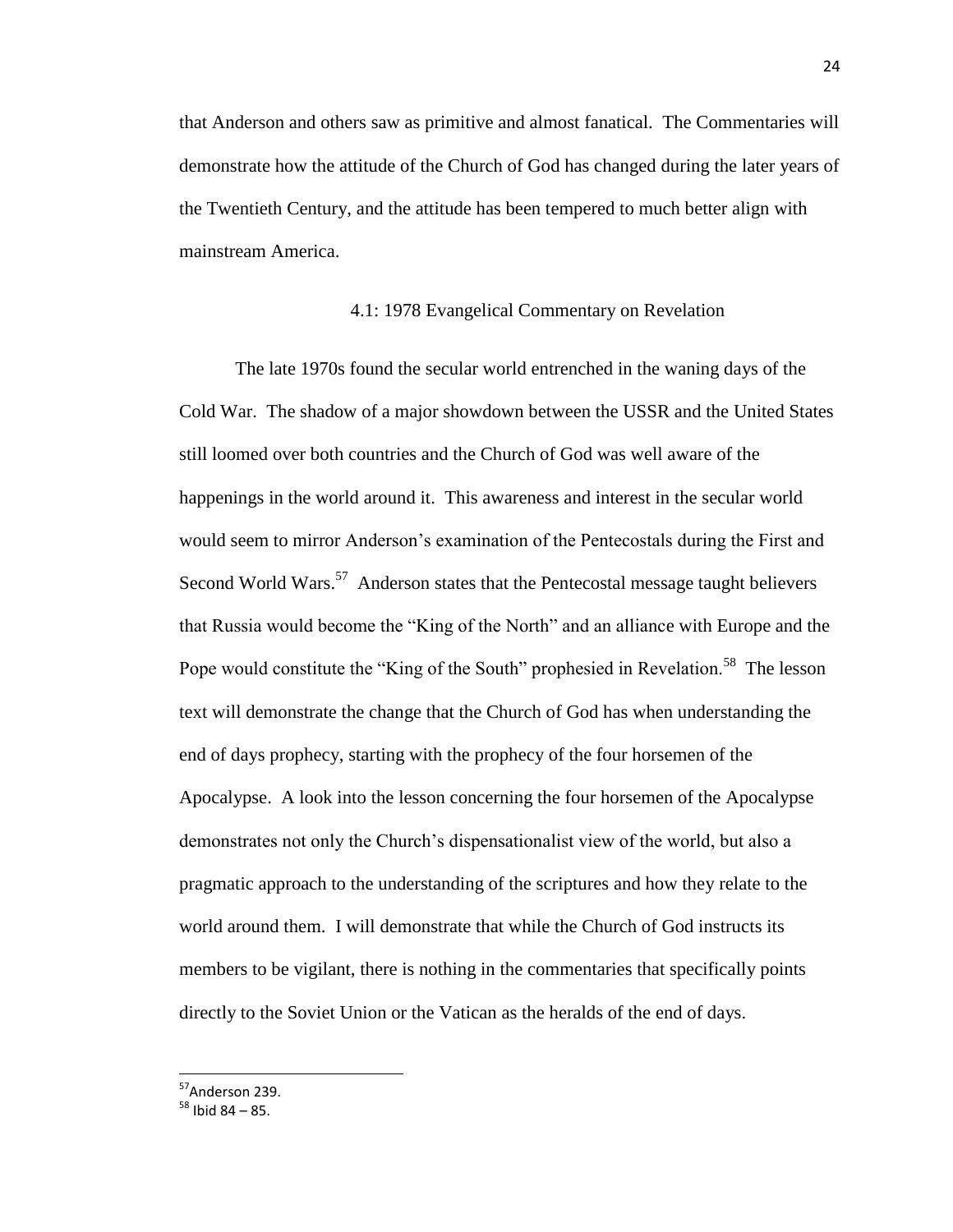The four horsemen of the Apocalypse is a prophetic section of text in Revelation that details the coming of a man and three major catastrophes that would pave the way for the Antichrist to reign until the Second Coming of Jesus and his defeat. The text of Revelation  $6:1 - 8$  describes these figures in detail. The first horseman, riding a white horse, is sent out to conquer after have been given a crown. This is to be understood as the appearance of the Antichrist who will conquer with the diplomacy of a ruler. The second horseman arrives on a red horse, and he is given a sword. He signifies war, most likely global war. The third horseman arrives riding a black horse, and he is given scales signifying economic failure and widespread famine because of a global collapse of the economy. The final horseman is death itself, who rides a sickly pale horse and could be understood as the manifestation of all three riders before him. This is a very vivid prophecy with intense imagery for the reader of the text.

Remarking on the first Horseman, the Commentary postulates that there are two popular theories concerning these apocalyptic visions.<sup>59</sup> The first theory understands that these "woes" from Heaven were experienced by the early church during the first centuries of its existence. $^{60}$  The second theory positions these scenarios as in the days to come, as a reaction by YHWH to the sins of mankind over the course of history.<sup>61</sup> Rather than take a hard stance that the only explanation of these theories is that they are in the time to come, which one would expect of a millenarian sect of Pentecostals, the commentator puts forth the idea there are dual fulfillments, one of which taking place

<sup>&</sup>lt;sup>59</sup> (Evangelical Curriculum Commission 1978, 228)

 $^{60}$  Ibid.

 $61$  Ibid.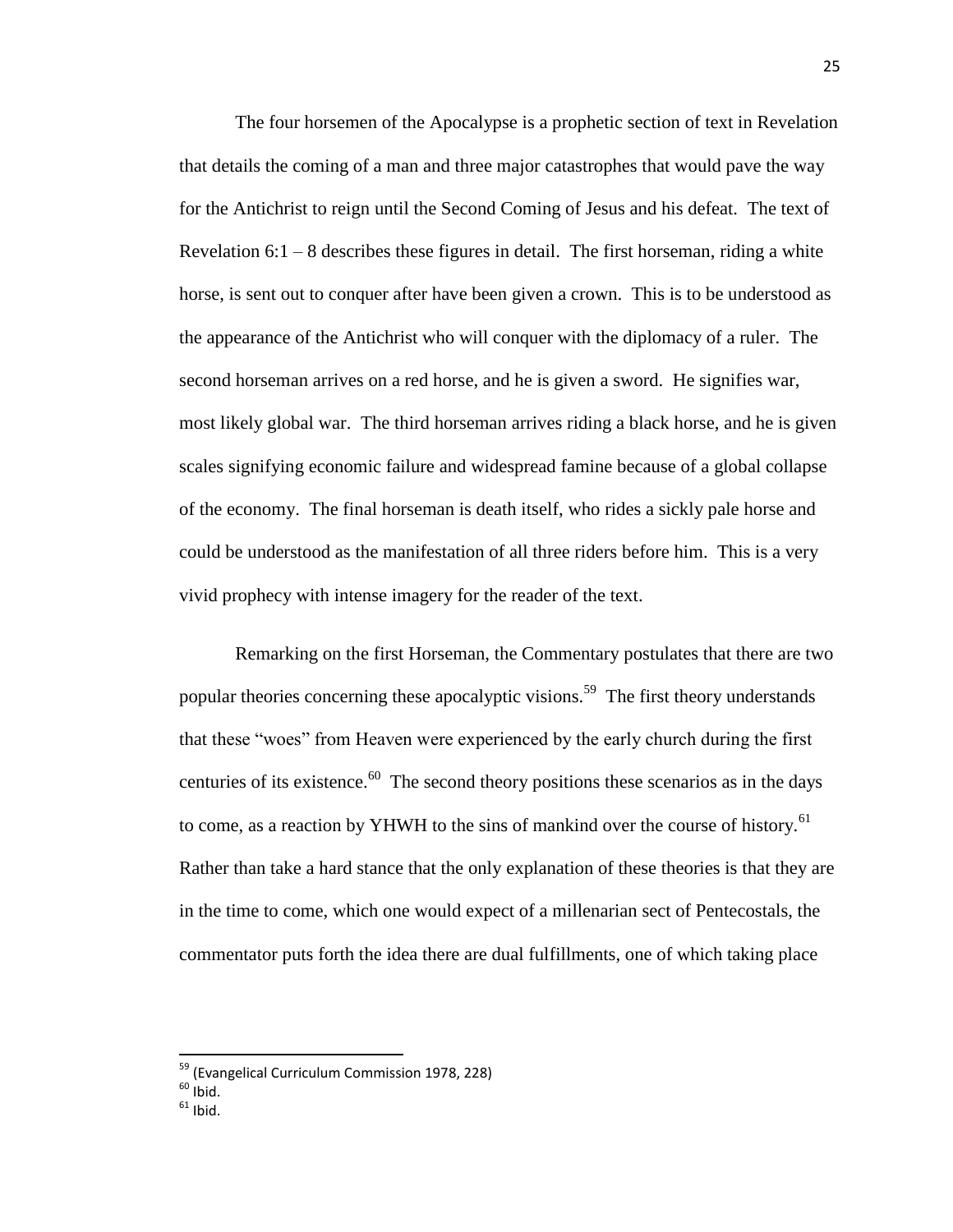near or during the time of the writing of text and another many years in the future.<sup>62</sup> The commentator even goes on to state that it is likely that the world has experienced these situations many times throughout history, and they are all a lead up to a final climax of judgment.<sup>63</sup> This is to be understood that though signs may be evident around the believers that could be interpreted as being the signs of the end of days, the faithful should keep in mind that similar situations may have already come and gone. All of history moves towards the end of days, and it is not the place of the believer to attempt to *force* the interpretation of the signs of the Apocalypse. The end will come when God wills it, and the hour is not known to anyone but God. The believer should continue to do the work they were charged with rather than become panicked about possible prophecy.<sup>64</sup>

Skipping the mention of the second Horseman and moving on to the third, the woe of famine, an interesting point is made by the commentator. "When he opened the third seal I heard the living creature say 'Come and see.' So I looked and behold, a black horse, and he who sat on it had a pair of scales in his hand."<sup>65</sup> Rather than paint a picture of some cosmic event spurred on by a vengeful God being the cause of the famine and pestilence which the rider of the black horse brings, the commentator merely points out that these events are a natural consequence of war and destruction. The commentator points out that these signs have been seen before in American history during the war effort for WWII.<sup>66</sup> By utilizing a look into the recent past and the days

l

 $62$  Ibid.

 $63$  Ibid.

 $64$  Ibid 220.

<sup>&</sup>lt;sup>65</sup> Revelation 6:5

<sup>&</sup>lt;sup>66</sup> (Evangelical Curriculum Commission 1978, 228)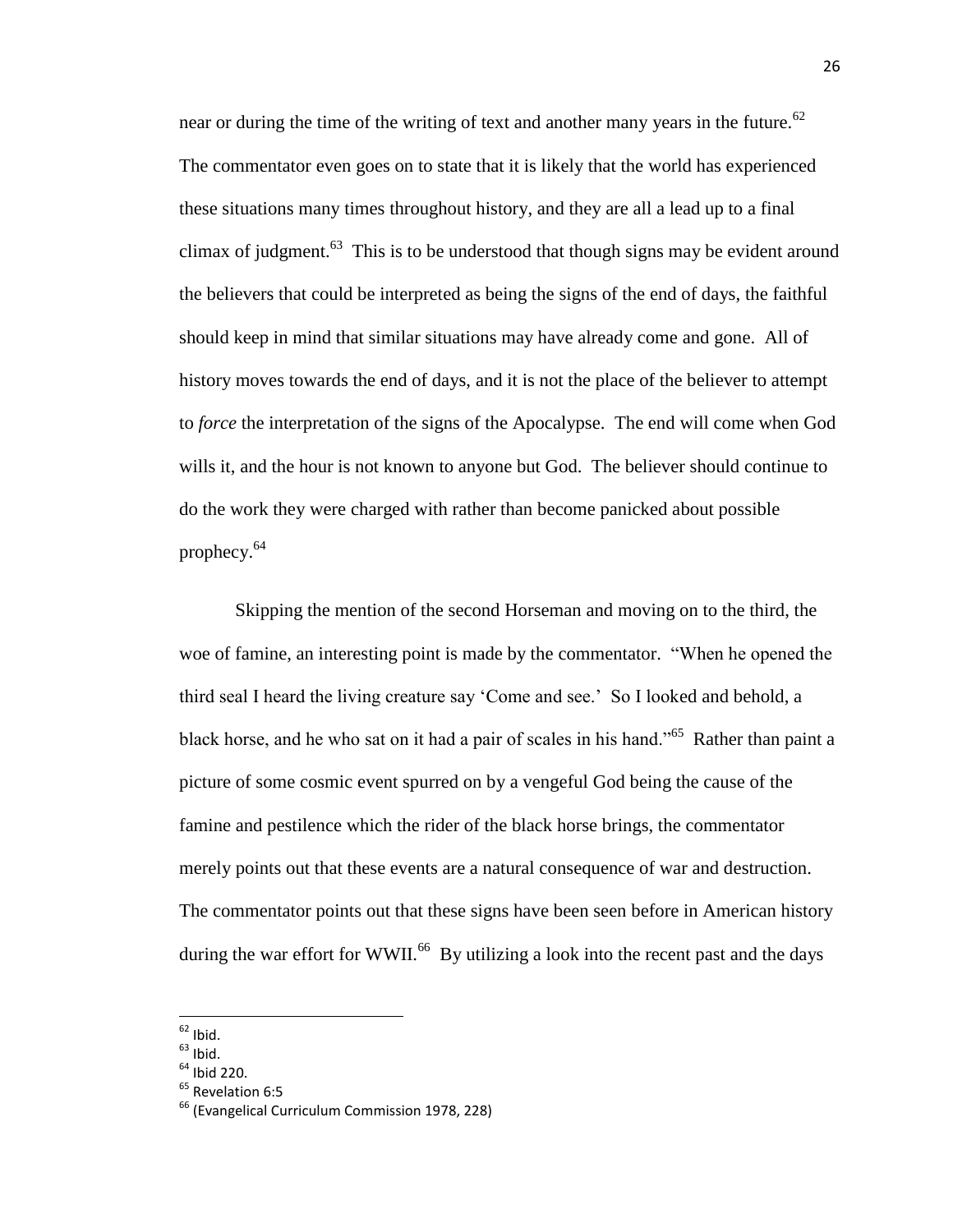of rationing of meals, and government control and distribution of supplies the commentator ties in the apocalyptic worldview of Revelation to an actual experience that many of the adherents would remember, reminding them that though they did struggle they also persevered. $67$ 

The final horseman brings death and hell to the judgment of mankind and of the earth. Here again the commentator acknowledges that death is also a natural consequence of war, and hell is the end that awaits those who have not converted to the faith.<sup>68</sup> At no point is there a feeling of dread or urgency to the commentary lesson concerning the end of days, which again contrasts the words of a noted biblical scholar. Reinhold Niebuhr, one of the most important neo-orthodoxy theologians of the American twentieth century, theorizes that the ultimate expressions of fear, anxiety, insecurity and dread concerning death and the end human existence are more than just the eschatological ideals of extinction of mankind and ultimate judgment.<sup>69</sup> His dual volume work on The Nature and Destiny of Man theorizes how the human mind and spirit encounters and interprets theology, scripture, spiritual and physical life. He states that it is the idea that life can be cut off before it has run its course, and a person could be held subject to their sins before the faith of divine mercy can give comfort is the real peril of life, it is the "sting of death" as Niebuhr explains.<sup>70</sup> In other words the fear of death is not that life will end, but that a man could die before he has had time to find divine mercy. The believer in the Pentecostal faith need not be concerned by these fears

l

 $67$  Ibid.

<sup>&</sup>lt;sup>68</sup>Ibid 228-229.

<sup>69</sup> Reinhold Niebuhr, *The Nature and Destiny of Man* (Louisville: Westminster John Knox Press, 1964), vol. 2, *Human Destiny,* 292 – 293.

 $70$ Ibid 293.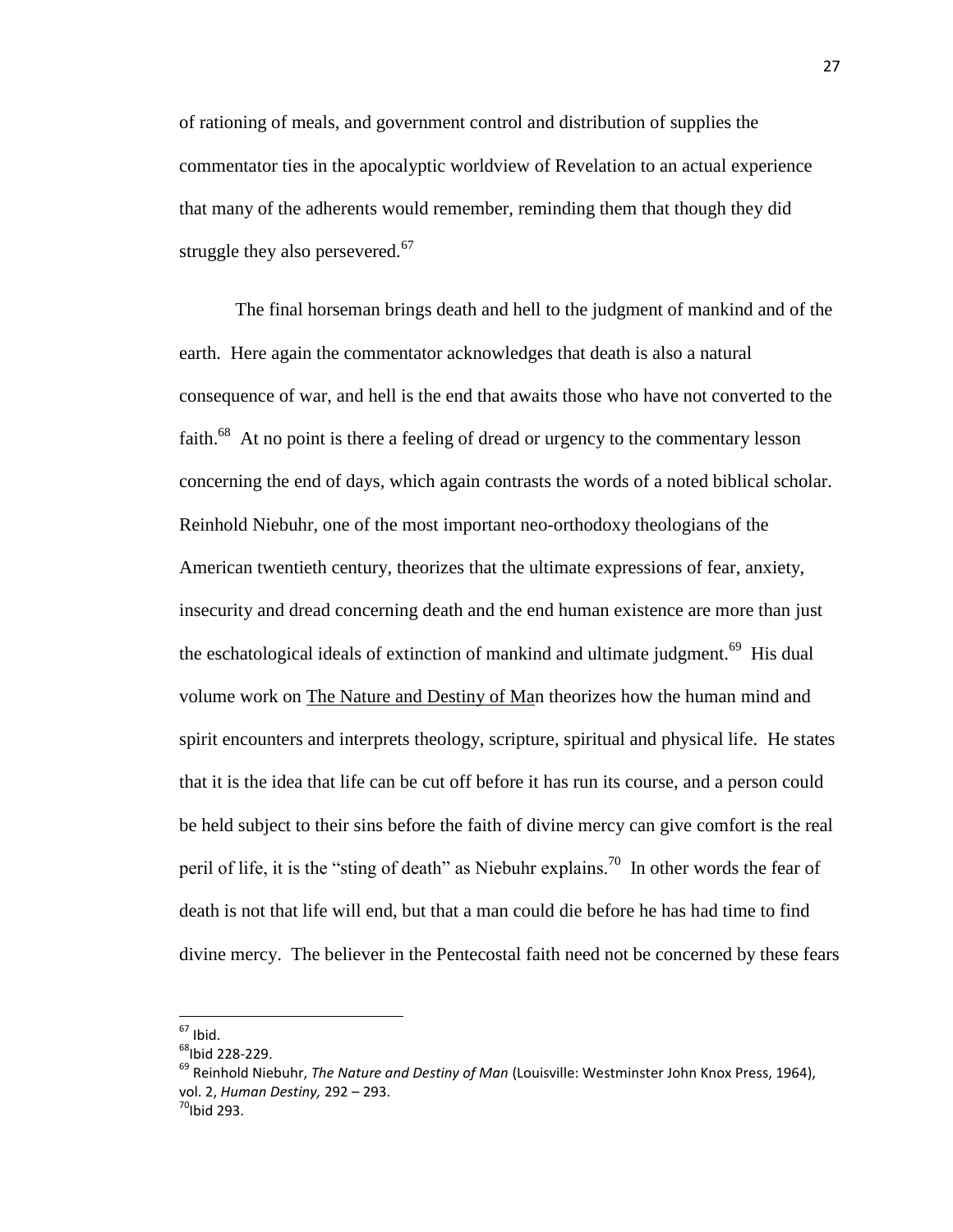as he has acquired the "Second Blessing." The commentary goes on to pose the question to the adherent "What can Christians do to postpone or bring about deliverance from impending calamities (such as nuclear wars, race violence, etc.) in our modern days?"<sup>71</sup> Faith, mindfulness of the society around them, and the continued emphasis on winning souls for God are the means to deliver the believer from the fear of the final judgment.<sup>72</sup>

The commentator also returns to the point of the two theories of biblical scholarship with regard to the end of days, again pointing out that these visions more likely than not were meant to address the church of the early church when the civil wars of the Roman empire created the turmoil that the author of Revelation envisioned.<sup>73</sup> The commentator does not completely abandon the premise of a coming final judgment, however, noting that at the leastthese passages give some indication as to what the end will look like, so that the adherent may be vigilant in their watch over the world around them.<sup>74</sup> The Church of God, rather than treating the prophecy of the end of days as a foregone conclusion and something to be both feared and hoped for, again adapts the authority of the scripture to mesh better with the secular world in a very unsure period for humanity.

#### 4.2: 1985 Evangelical Commentary on Revelation

Advancing to the 1985 commentary, the matching lesson concerns the rise of the Antichrist. The Antichrist stands as an evil figure who will take on the form of a

<sup>&</sup>lt;sup>71</sup> (Evangelical Curriculum Commission 1978, 229)

 $72$  Ibid.

 $73$  Ibid.

 $74$  Ibid.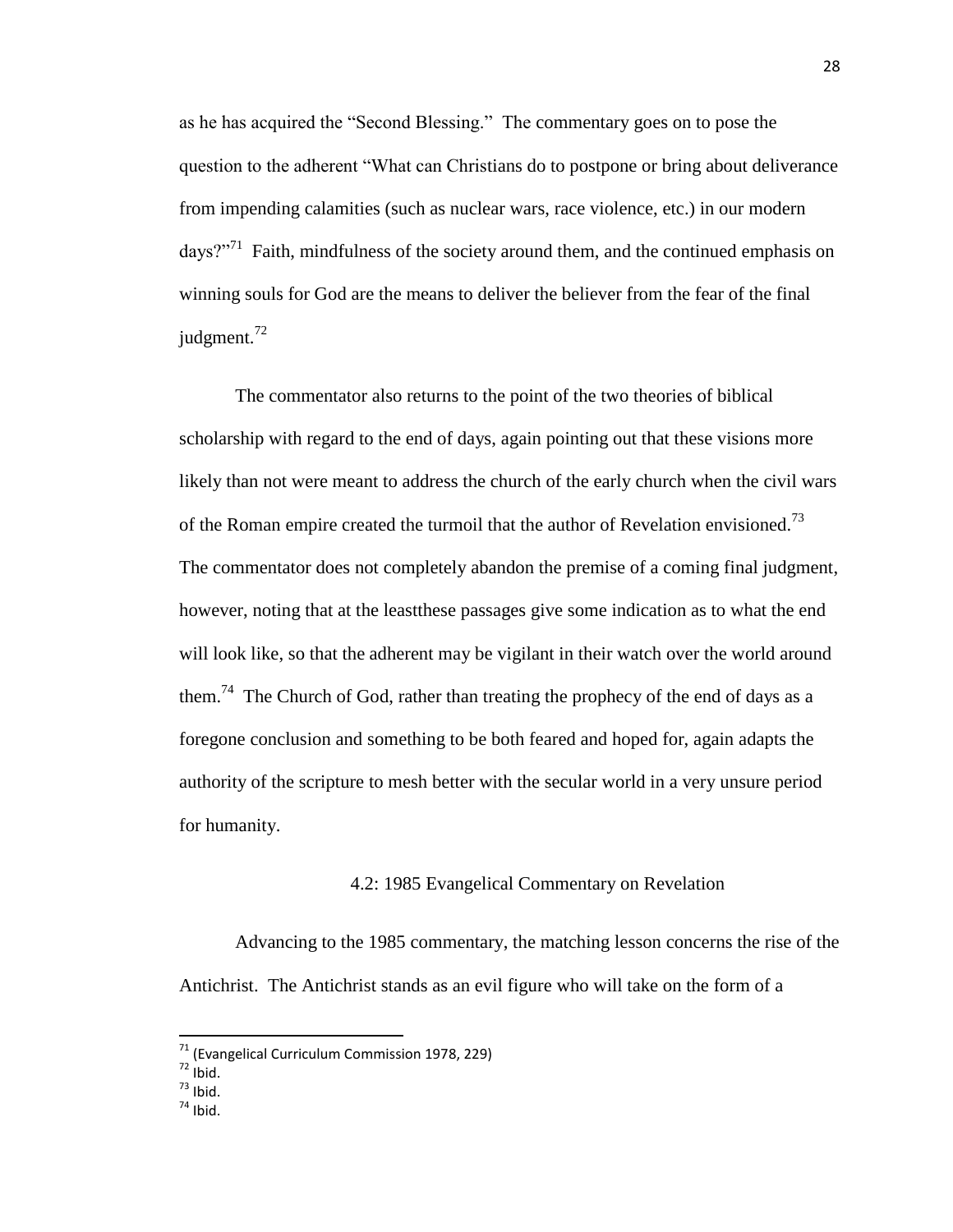powerful leader both politically and spiritually.<sup>75</sup> He will rise after the Rapture and rule for seven years before his defeat at Armageddon.<sup>76</sup> The prophetic scenarios are derived from passages in Daniel, Revelation, Isaiah, and Ezekiel.<sup>77</sup> Here, there is evidence that the Church of God is trying to connect contemporary technologies to biblical eschatology; with the commentator inquiring of the adherents in what ways could the rise of the computer age put men at risk of being tagged with the mark of the beast in subtle and even hidden ways.<sup>78</sup> However, outside of this concern of the utilization of technology in the subduing of humanity--and the recognition that such an act is now more possible than any time before in history--the commentary spends most of the lesson focusing on the issues associated with the Antichrist. Noting that there have been powerful men in the past who have gained populist support within their own geographic region, namely Fidel Castro and Joseph Stalin, the person of the Antichrist's influence and popularity will have to be worldwide.<sup>79</sup>Throughout the lesson there is a complete absence of any sense of dread or urgency concerning the end of days. Noticeably missing is any sense of an "imminent, apocalyptic return of Christ..." and the tone of the lesson is devoid of the perspective that history is running downhill towards chaos and collapse.<sup>80</sup> The interpretation of the text however does still remain true to the dispensationalist mentality of the Pentecostal faith and the Scofield Study Bible. This again serves to fortify my thesis that the Pentecostal Church is able to blend changes in the interpretation while keeping the fundamental tenets of the faith.

<sup>&</sup>lt;sup>75</sup> Paul Boyer, *When Time Shall be No More: Prophecy Belief in Modern American Culture (Cambridge,* Harvard University Press 1992) 272.

 $76$  Ibid.

 $77$  Ibid.

<sup>78</sup> (Evangelical Curriculum Commission 1984-1985, 380)

 $^{79}$ lhid 379

<sup>80</sup> Anderson 81 - 82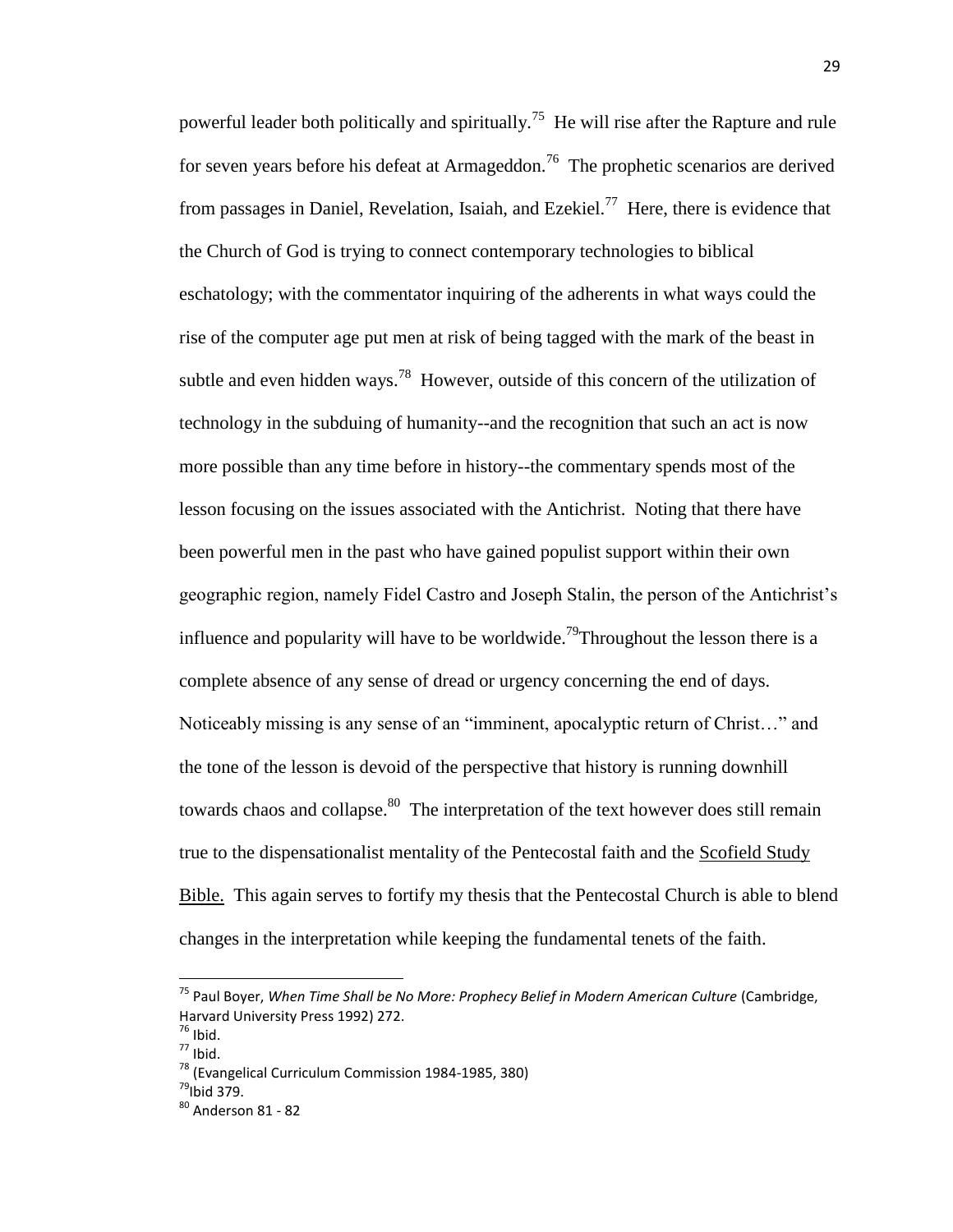#### 4.3: 1992 Evangelical Commentary on Revelation

Turning now to the 1992 commentary on the same lesson concerning the reign of the Antichrist the theme is very similar. The commentator poses three questions for the adherents to discuss in the lessons. First, the commentator asks "What is being done" in your church to assist the Christians in fully understanding the future role of the Antichrist?"<sup>81</sup> It is subtle, but worth noting that the author says future role, signaling that the commentator does not believe that the Antichrist has not made his presence known. The second question posed asks the adherents "How do you account for the supernatural power the False Prophet will use to entice people to worship the Antichrist?" $82$  Again the commentator references the future, and inquires as to a modern explanation for the fantastical claims which Revelation makes concerning the powers of the False Prophet during the Tribulation. Finally, the author asks of the readers: "Why has God allowed evil influences to rage as they have during the centuries of the past? $1.83}$  The lesson text surrounding these questions serves to offer interpretation, criticism, and basic commentary on the verses that make up the lesson, and while there is a more fundamentalist tone to the lesson text and questions that are posed, again there is no feeling of dread or anxiety about the end of days. As stated above, there is still a literal interpretation that these signs will one day come, and they will signal a new era in keeping with the dispensational view of the Church of God, however there is non dispensationalist view that the while the faithful should be mindful

 $81$  (Evangelical Curriculum Commission 1991-1992, 405)

 $^{82}$ Ibid 406.

 $83$ Ibid 407.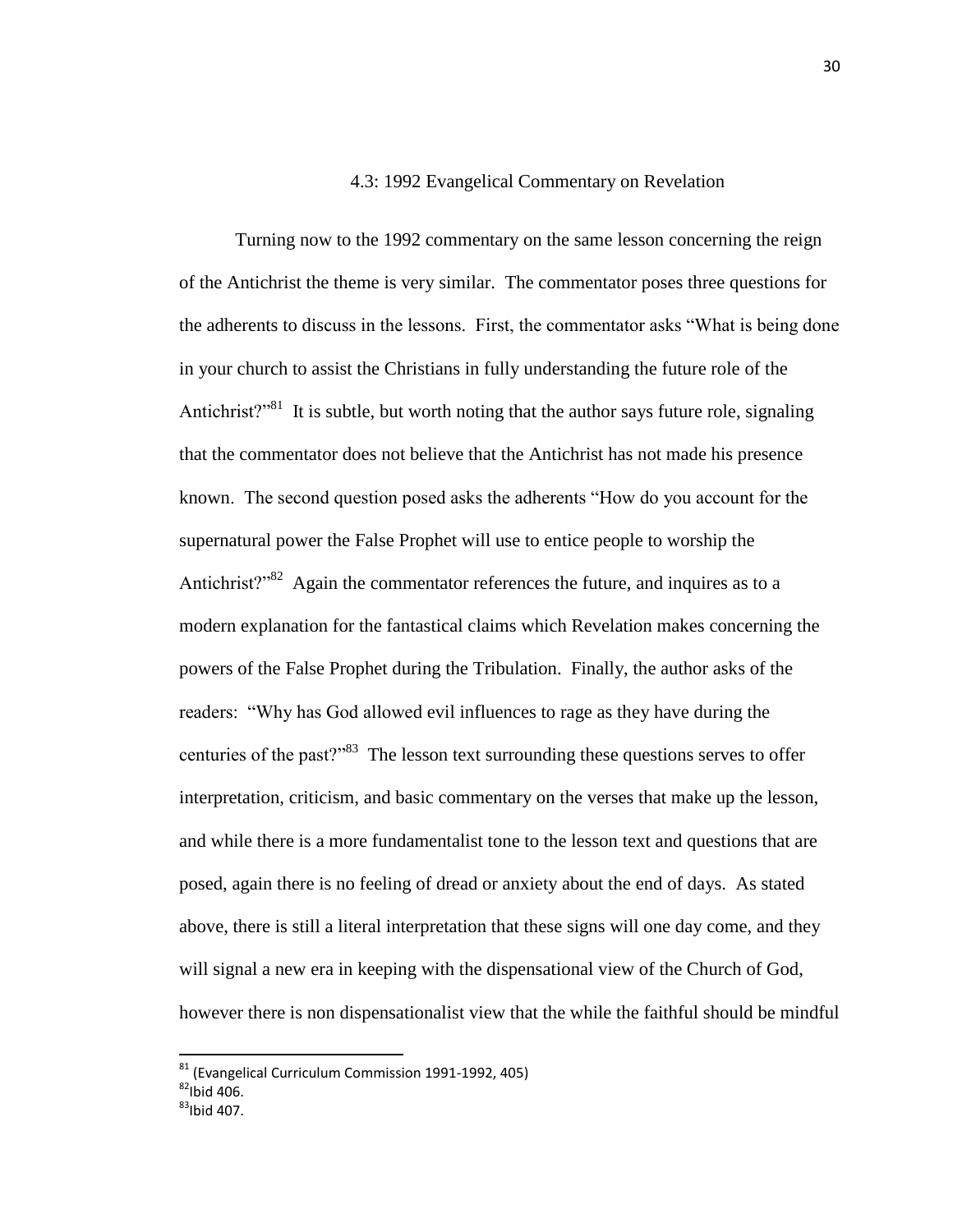of the prophecy and the world around them, the millenarian view of an imminent coming of Christ is absent from the interpretation of Revelation.

# 4.4: Concluding Thoughts on Revelation and Prophecy

These select passages represent a general theme among the lessons concerning the end of days prophecies. Throughout all of the lessons there is not one instance of a specific event being described as a sign of the coming apocalypse. This is not to say that the importance of the scriptures and the eschatological myths are being discounted by the Church of God. The idea of a soon coming end to the world is still a central tenant of the Church's message, but what these selections from the commentaries demonstrate is that the views of the Pentecostal's focus on the end times is not as prominent as Anderson would have us believe. Anderson's statement referenced above describes Pentecostals in the early twentieth century, but the sentiment is shared by writers like Heather Hendershot who reference the evangelical Christians of the late twentieth and twenty-first centuries. Hendershot, while examining the rise of apocalyptic literature, states that "Mainline Protestants interpret Revelation symbolically, but evangelicals take a more literal approach."<sup>84</sup> While the Church of God does interpret the scriptures literally, they believe that there will be a man who will assume the role of Antichrist for example, the interpretation of the text does not concentrate on single events as concrete evidence of the Antichrist's existence *at the time of the publication*. The lesson texts examined demonstrate elasticity in the interpretation of these vivid images, rather than a consistent dogma of the soon coming end of days. The discussion questions posed by the authors serve to stimulate

<sup>84</sup> Heather Hendershot, *Shaking the World for Jesus, (),* 178.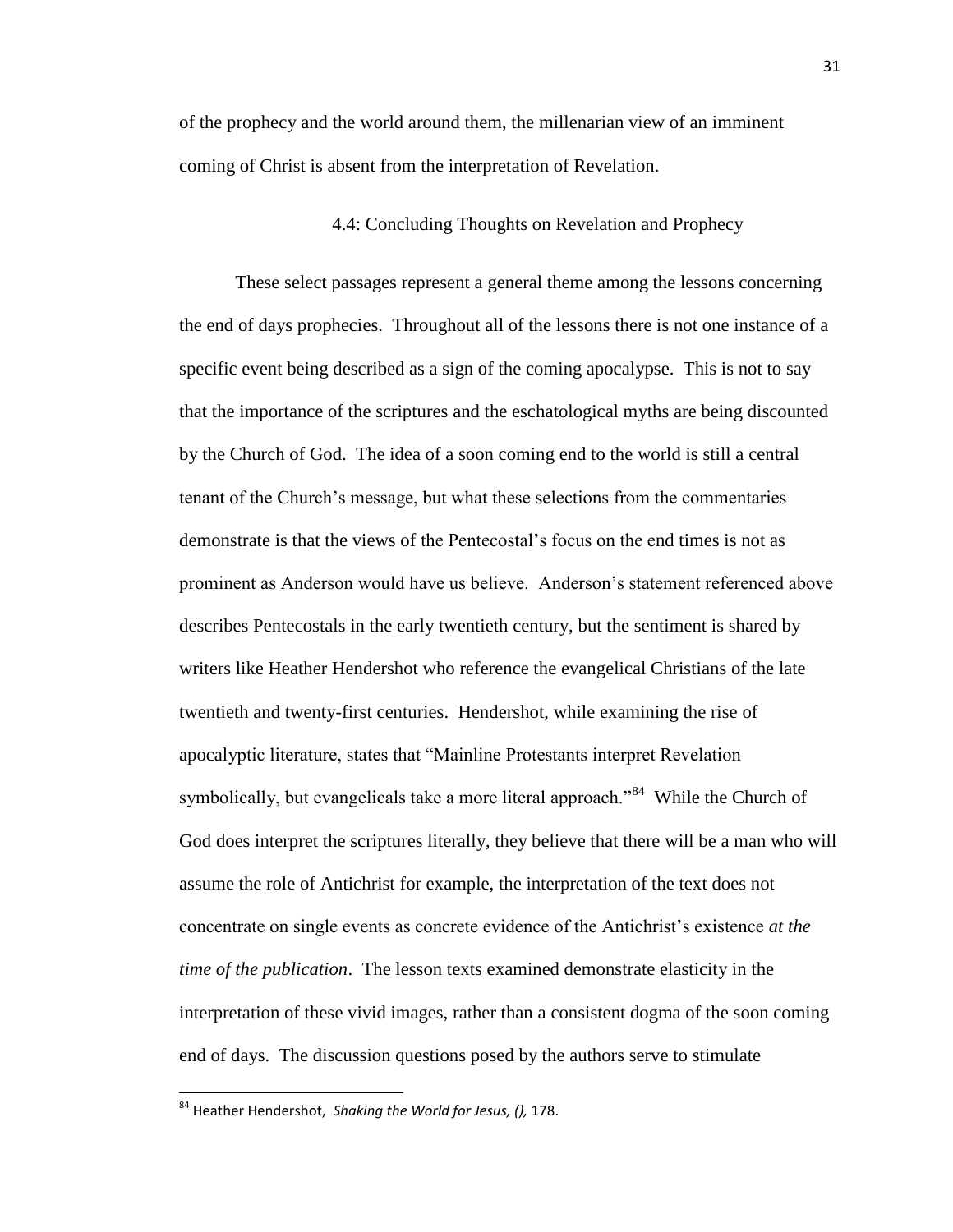conversation over the text and the personal understanding of the scriptures, rather than to encourage the adherents to validate the prophetic scriptures through the experiences that they have lived through.<sup>85</sup> Weber calls this elasticity the development of an "inner" religious faith.<sup>366</sup> That inner faith does not subscribe to rigid dogmas or sacred laws, but rather allows for the adherent to alter their own maxims of conduct depending on the circumstances they find themselves in. $87$  This inner faith theory seems to mirror Grant Wacker's perspective on the faithful and their modifying of the authority of the texts to fit a more modern and secular world surrounding them.<sup>88</sup> The Church of God still understands the texts as inspired, infallible word of God. The scriptures are still understood literally. There will be a great tribulation, there will be disasters that will herald the end of days, and there will be a great judgment of all of the inhabitants of the earth. This is evident by reading the statements of faith found at the beginning of each commentary. Like most evangelicals, there is always flexibility in the *interpretation* of these scriptures. What disasters are never fully disclosed, and the exact timeline of the great tribulation is not known to the believer, but in the faith of the believer it is known only to God.

- <sup>85</sup>Anderson 80.
- <sup>86</sup>Weber 209.
- $87$  Ihid.

<sup>88</sup>Wacker 70.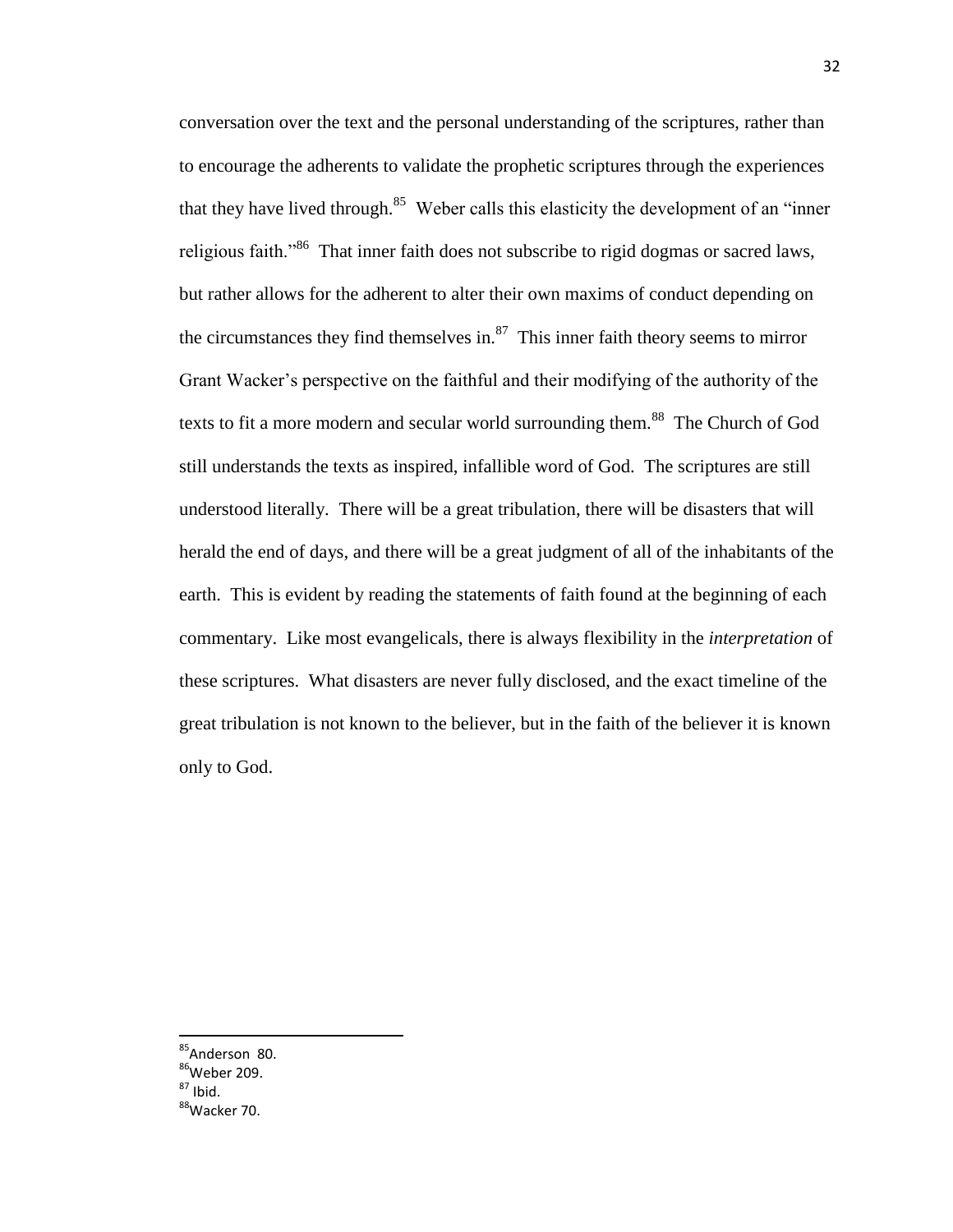# CHAPTER 5: FAITH HEALING

Turning now from the authority of the texts to the authority of the Holy Spirit in the lives of the adherents, the following chapters will deal with the practices of the Church of God members. First will be an examination of faith healing, which has served as a major tenet of Pentecostalism since its beginnings. This chapter will serve to demonstrate the growth and evolution of the theology concerning faith healing in the Church of God throughout the period examined. The aim here is to demonstrate how the modern church has adjusted to incorporate the advances of medical science with the theology of spiritual gifts in a balance that protects the physical and spiritual health of the believers.

Faith healing has existed as one of Pentecostalism's most contentious elements, and the source of much controversy and even legal troubles.<sup>89</sup>Early on, this idea of miraculous healing was so intense and the scriptures which the adherents utilize to support their claims of divine intercession were so strictly and literally interpreted that it led to a mistrust and even flat out dismissal of doctors, hospitals, and traditional medicines.<sup>90</sup> The Church of God utilizes the literal interpretation of the scriptures such as Isaiah 53:5, Exodus 15:26, Psalms 34:19, Psalms 103:3, Matthew 8:17, John 15:7, Peter 2:24, and the favorite James  $5:14 - 15$  as evidence for the divine and miraculous healing of physical ailments through faith and prayer.

l

 $89$ Crews 74

<sup>&</sup>lt;sup>90</sup> Anderson 36.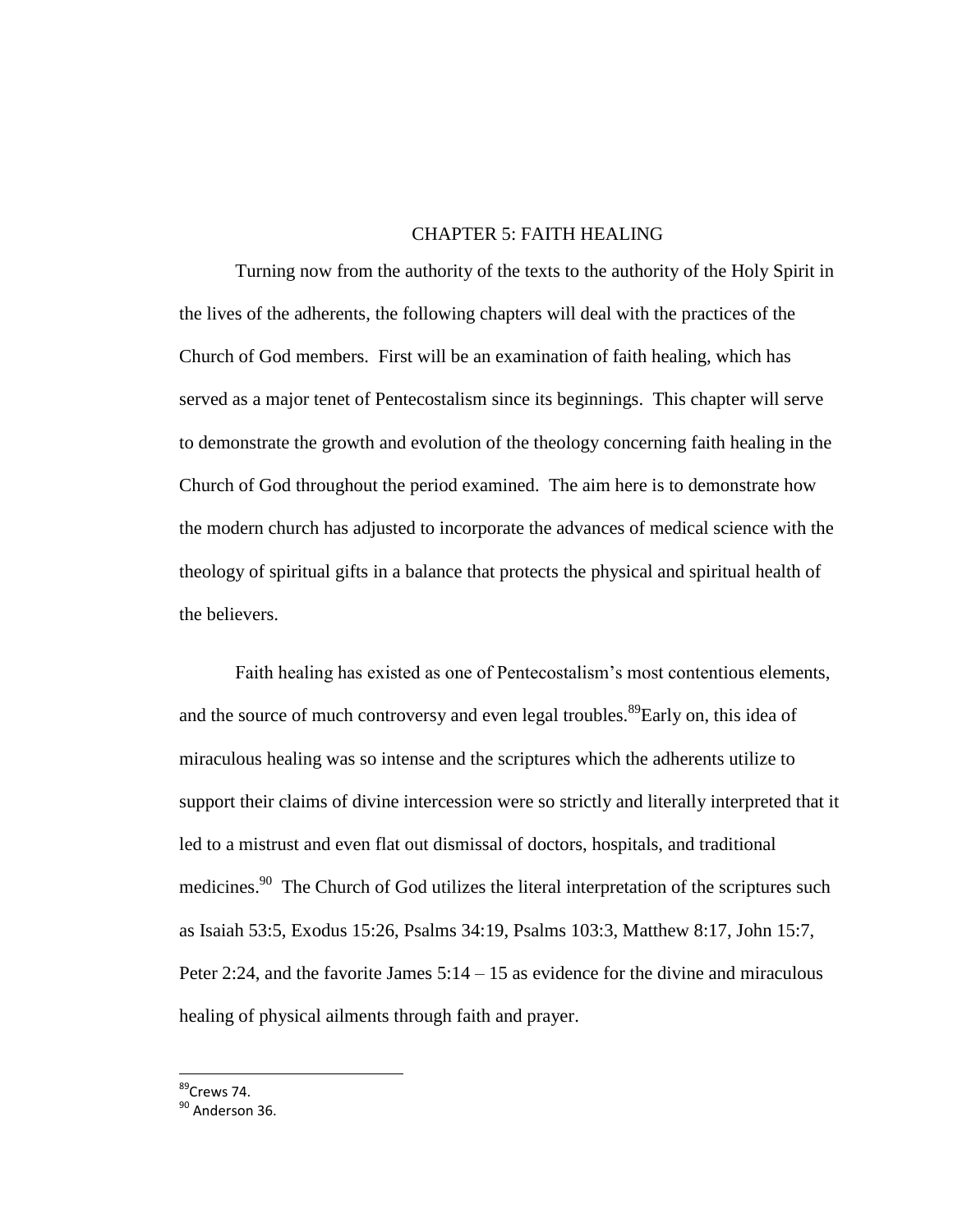In the case of the Church of God, Crews notes that the suspicious attitude toward medicine was not just limited to the faithful, but was more of a regional phenomenon in the rural Appalachian areas where the Church was based.<sup>91</sup> The inhabitants of these rural mountain communities had very minimal access to hospitals and doctors so a reliance on folk remedies and local cures was already ingrained into the culture before the Church of God began its work in the ministry of "spiritual" healing.<sup>992</sup> As time progressed, the strict belief in faith healing dissipated in the younger generations of the Church of God members.<sup>93</sup> Crews argues that the economic and social changes in the post war era saw a further erosion of the fervor for faith healing as the new more wealthy and better educated members of the Church pushed for the leadership to embrace the advances in medical science rather than to dismiss it as something against the faith. $94$  However during the seventies and the charismatic revival, a renewed interest in the faith healing ministry appeared in the Church of God.<sup>95</sup> However, as a look into the text of the commentaries will show, the Church did not revert back to its initial views on diving healing and the place of modern science, but shows again elasticity in the dogma of scriptural authority on the matters of spiritual healing.

## 5.1: 1972 Evangelical Commentary on Faith Healing

In an examination of Matthew 8, the commentary looks at the story of the cleansing of a leper and the faith of the Roman Centurion to demonstrate contemporary

<sup>91</sup>Crews 74, Callhan, Richard J. *Work and Faith in the Kentucky Coal Fields,* (Bloomington, Indiana University Press, 2008).

<sup>&</sup>lt;sup>92</sup> Crews 74.

 $93$ Ibid 79.

 $^{94}$ Ibid 80.

 $95$ Ibid 82.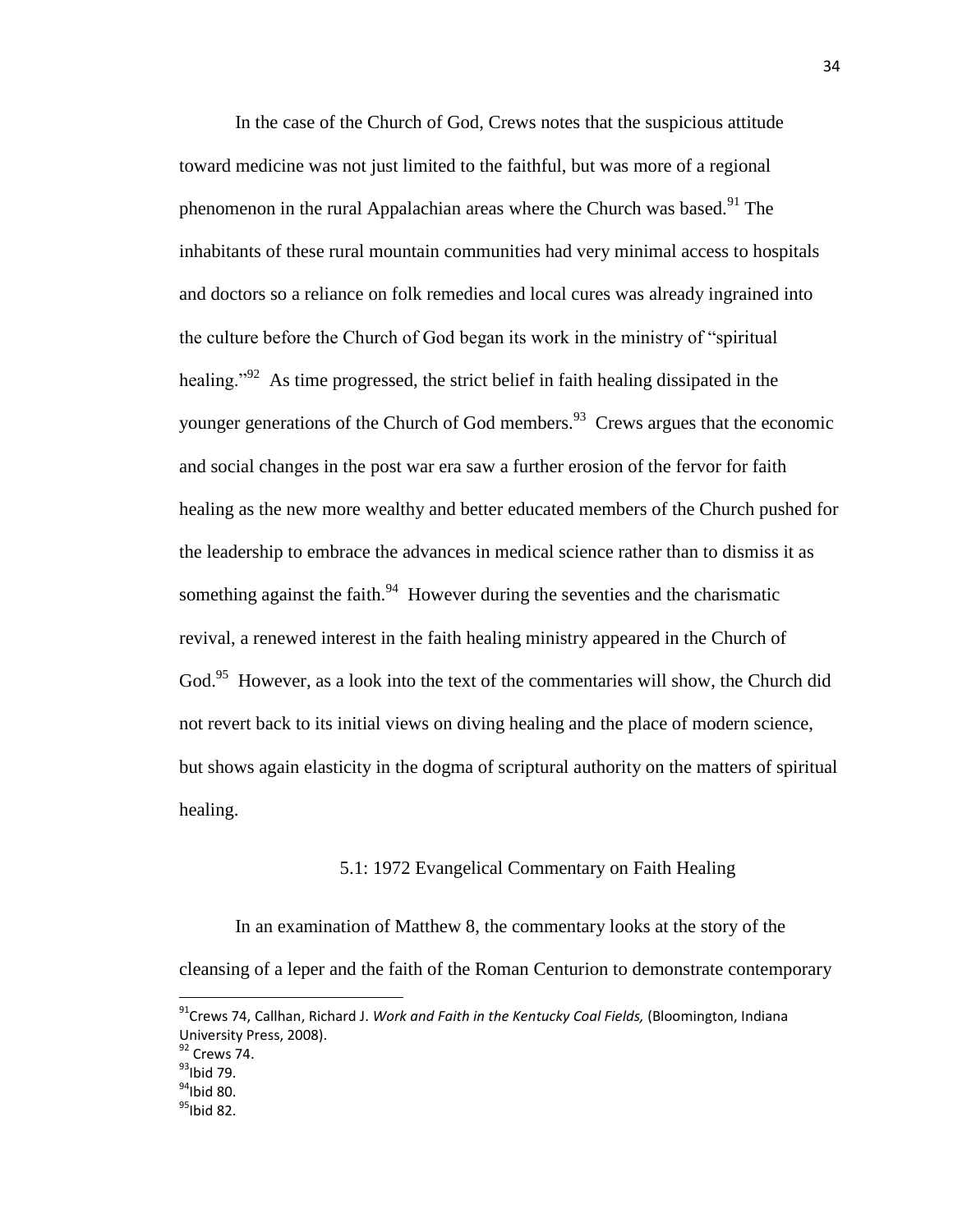implications of faith healing. It is very evident in these passages that the concept of divine healing is still very much a part of the Church of God's ministry. The commentator poses the question "If one has a contagious disease, how should a Christian show his interest in healing? Should he lay hands on him as Jesus did? $^{96}$ This question is left open to discussion, however the laying on of hands is still being utilized by the Church of God to bring about divine healing to the faithful. The commentator then goes on to ask "What should be the Christian's proper attitude towards physicians and medicine and in God's healing power?"<sup>97</sup> A bit further into the lesson the Church's position on the matter of medicine and science's place in the lives of the faithful is clearly explained and these questions posed throughout the lesson are answered. "We must remember that God has given us food, clothes, homes, schools, hospitals, nurses, doctors, friends, loved ones, and eternal life."<sup>98</sup> Here, the Church of God author accepts the necessity of outside help concerning the health and well being of its members, adapting interpretation of divine healing to include the advances of medical science and the care of modern physicians as part of the ultimate design by God for the lives of the faithful.

At the same time, throughout the lesson there is still a great deal of emphasis placed on the need for intense and in the denomination's rhetoric, "true faith" for divine healing to happen, as is to be expected from a literal interpretation of the scriptures surrounding the divine healing miracles of Jesus and later of the apostles.<sup>99</sup> True faith

 $96$  (Evangelical Curriculum Commission 1972, 319 – 320)

 $97$ Ibid 320.

 $^{98}$ lhid

 $99$ Ibid 320.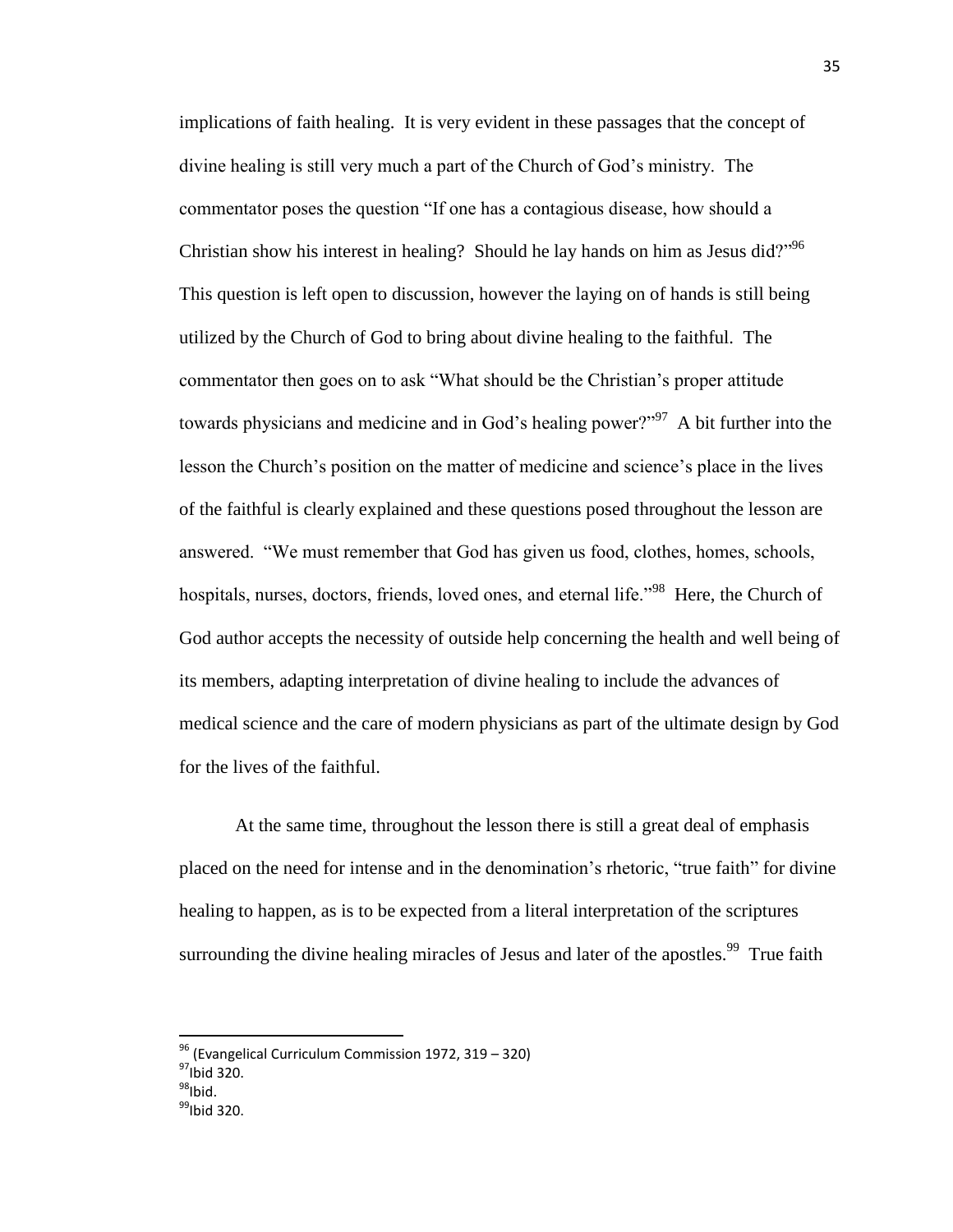would be the belief that through God all things are possible.<sup>100</sup> In yet another gospel scripture concerning divine healing, the commentary once again poses the question ―When should one who is ill exercise faith in God-before seeking professional help or after?"<sup>101</sup> Quoting James H. Mumme, a Pentecostal commentator the author describes how all healing can be seen as divine. "In one sense, all healing is divine in that God has placed the principle of healing in His creation. Medical Science merely removes that which hinders natural healing; the actual healing is of God." $102$  There still does exist, in the eyes of the Church of God author, the direct and miraculous healing that is an act of God.<sup>103</sup> There is also some lingering of the older ideology that sin does still manifest itself in the physical ailments of humankind.

The commentary still holds an ideology that sin is the root cause of sickness. The commentary poses an interesting question, asking "in what way is leprosy a type of  $\sin$ <sup>2,104</sup> As Crews notes, it was only in recent years that the Church of God worked up to an understanding that the decay of the human body and sickness were inevitable, even to the faithful.<sup>105</sup> It is natural law, and not some primal defect of the soul or spirit that causes humankind to be susceptible to disease and illness.<sup>106</sup> Crews does note that there is a reason why healing does not occur, and these still mirror the more literal interpretation of the texts. Lack of faith and the teaching of patience and maturity are still understood as the rationale which God utilizes when withholding healing from the

- $\overline{\phantom{a}}$  $100$  Ibid.
- $101$ Ibid 356.
- $102$ Ibid 357.
- $103$  Ibid.
- $104$ Ibid 320.
- $105$ Crews 82.
- $106$  Ibid.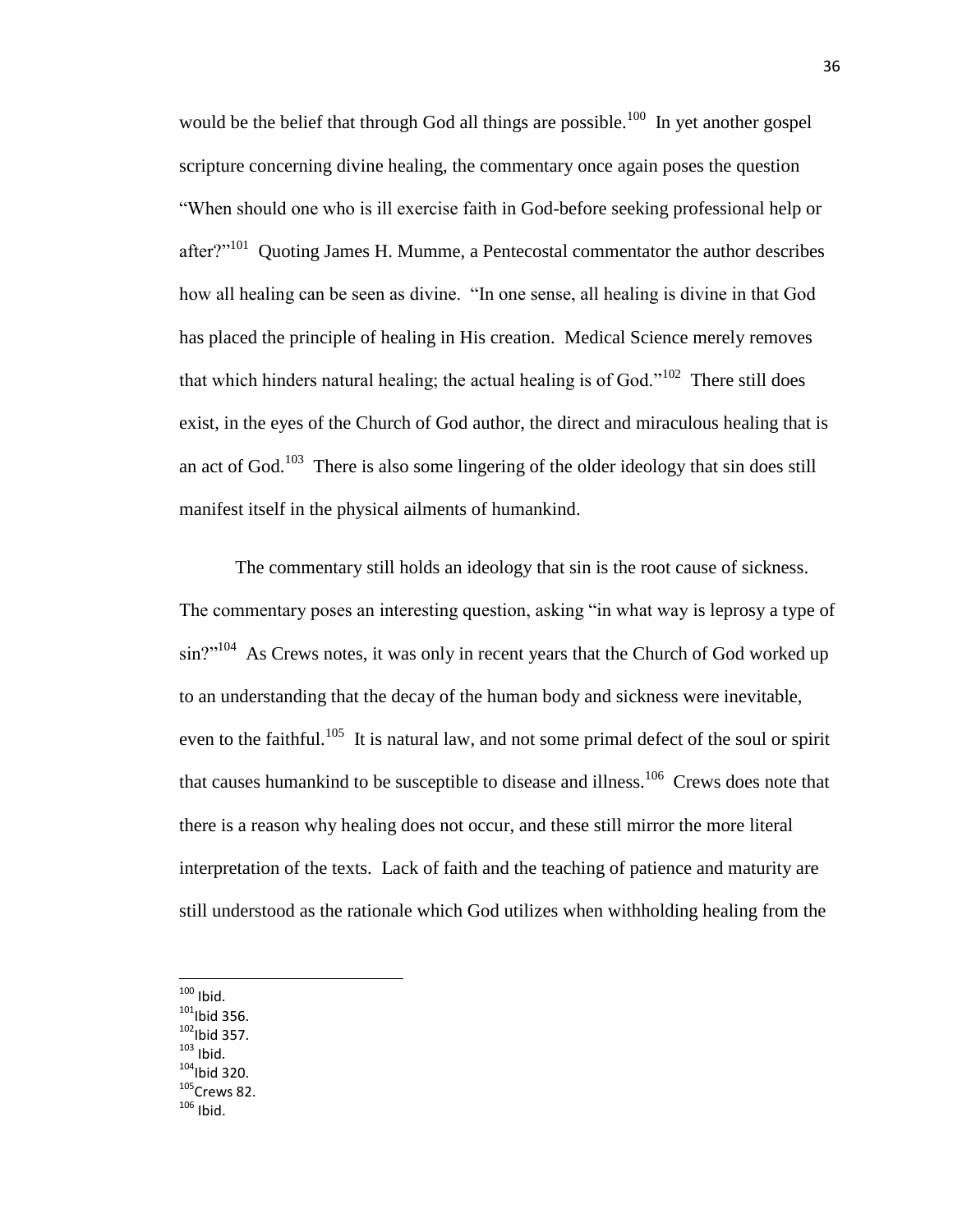faithful.<sup>107</sup> The Commentary mirrors this ideology in an earlier lesson which also addresses the notion of divine healing. The commentator asks of the faithful "Can a man be saved or healed without a faith of his own? How about when one is so helpless as to be unable to have faith? $108$  These questions once again demonstrate the straddling of the line by the Church of God between previous notions and the pragmatic adaptation of faith to fit the challenges of being a successful denomination in the contemporary period.<sup>109</sup>

## 5.2: 1979 – 1980 Evangelical Commentary on Faith Healing

In the 1979 – 1980 commentary in the matching lesson on divine healing, and the faith that is necessary for faith healing to be successful, the commentator looks further into the text of Matthew. Specifically, the story of the healing of the person afflicted with palsy and the determination of his friends to bring the man to Jesus. Jesus is being referred to by the commentator as the "Divine Physician."<sup>110</sup> This lesson instructs the adherents not to forget the place of friends in their lives, while reinforcing the ideas of strong faith can bring about divine healing for the afflicted. Here there is no mention made of modern science and medicine with regards to the care of the sick, but nowhere in the commentaries is there any indication that the Church of God has shifted its emphasis away from the importance of using avenues other than strictly faith to keep the faithful healthy and care for them during times of sickness and disease. The friends of the man with palsy play an important role for the commentator. The friends

 $107$  Ibid.

<sup>108</sup> (Evangelical Curriculum Commission 1972, 285)

 $109$ Wacker 10.

 $110$  (Evangelical Curriculum Commission 1979 – 1980, 373)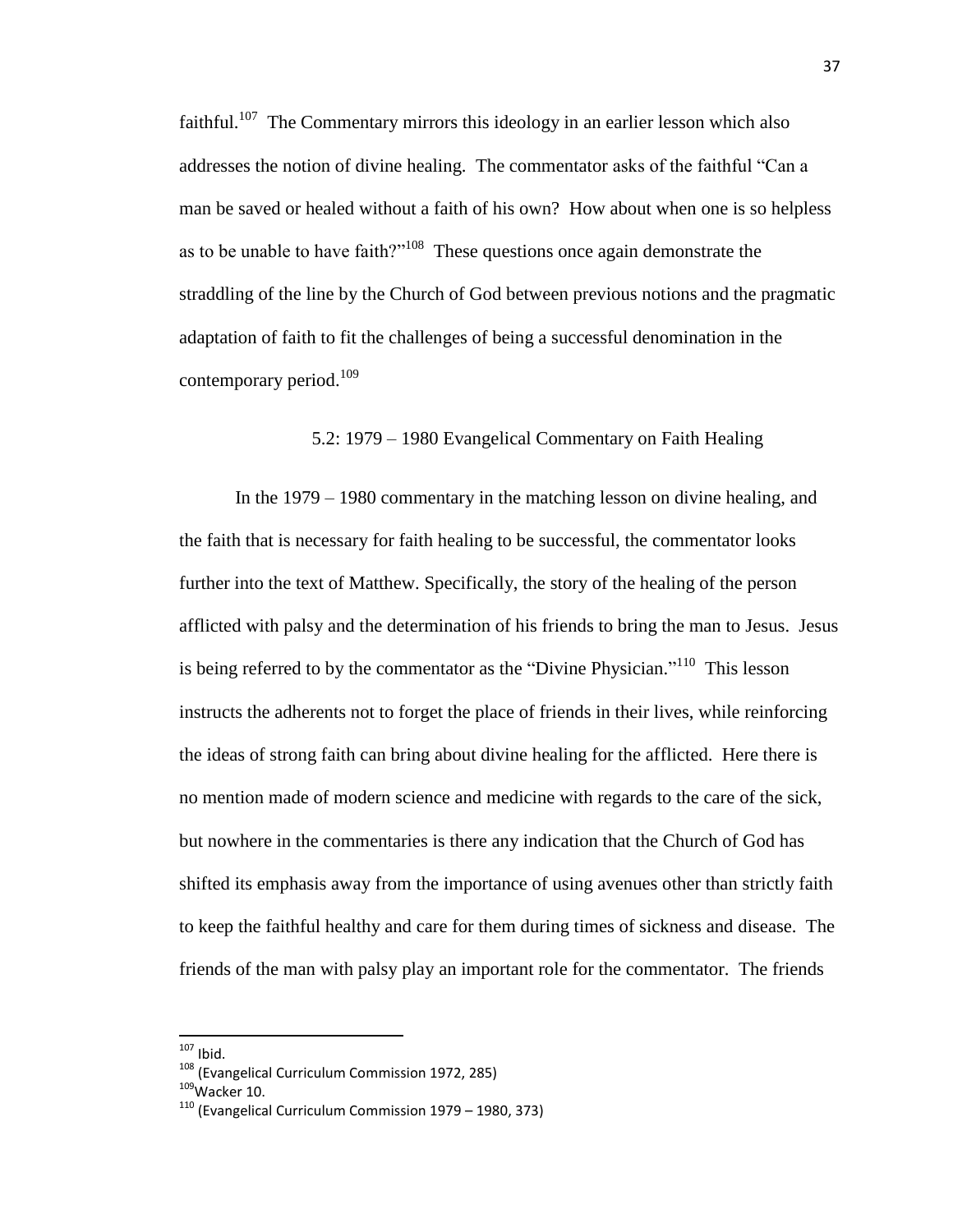demonstrate a key point in their *actions.* Taking the man afflicted with palsy to Jesus to be healed is akin to seeking medical attention. In contrast to the story of the Roman centurion it is necessary for direct action to be taken to ensure that the person is healed, and not just a reliance on "pure faith."<sup>111</sup> "Pure faith" is understood by the commentary to be the belief that only prayer and intercession is needed to heal the believer. While it would be far too loose of an interpretation to say that these actions taken by the man's friends can be understood as seeking the care of medical professionals in the event that an adherent is stricken with an illness, the commentary text does not give any indication that there can be divine healing without human influence, it does not say that there cannot be either.<sup>112</sup> There is also something to be said of the four friends themselves. Friends of the faithful may indeed be members of the medical community and their aid could be just one facet of the healing ministry. In light of the past extremism of the doctrine within the Church of God that sometimes went so far as to result in the loss of life for a member afflicted with disease this attitude demonstrates the change in the Church's dogma.<sup>113</sup>

# 5.3: 1991 – 1992 Evangelical Commentary on Faith Healing

The 1991-1992 volume of the Evangelical Commentary contains an entire lesson devoted to miracles. It serves as a culmination lesson that incorporates miracles of healing, deliverance from bondage and evil, and the miracle of salvation that is a central tenant to Pentecostalism. The lesson serves to reinforce the Pentecostal ideology of the continuation of the fruits of the spirit promised to the church, and the

 $111$  Ibid.

 $112$  Ibid.

 $113$  Crews, 74.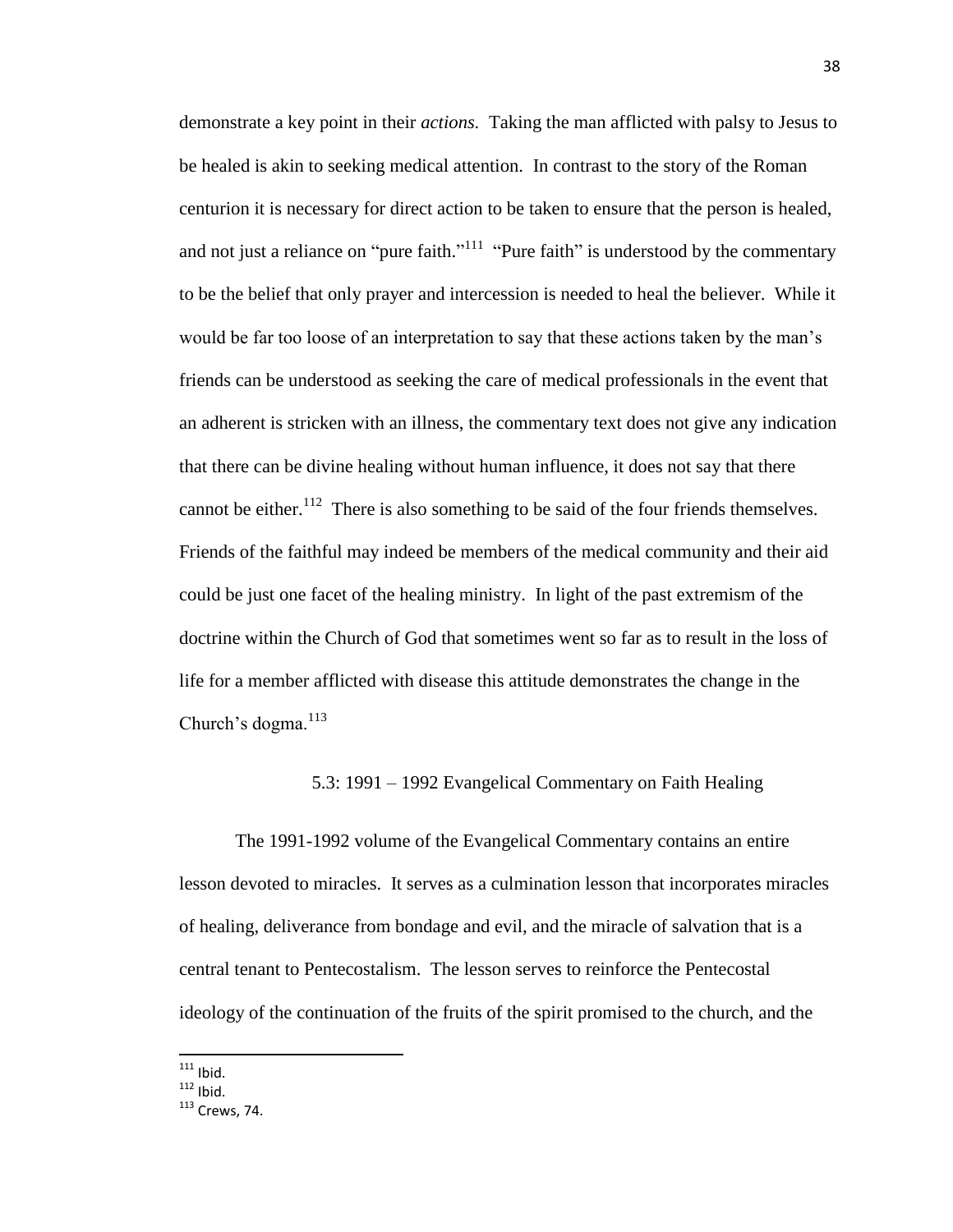signs following the first Pentecost. For the purposes of this examination, this lesson on miracles illustrates the balance between pragmatic and progressive thought within the Church of God and the esoteric elements of the belief structure. The first question posed by the commentator for this lesson asks, ―What is greater in a miracle, the physical changes that occur or the message about God that the miracle conveys? What should be believer's response be to the miraculous work of  $God?$ <sup>114</sup> Indeed, what should be the response by the faithful to a miracle during the early 1990s? And what would constitute a miracle to the faithful of this generation? During the early part of the twentieth century, at the beginnings of the Church of God, there is no doubt that the response would be much different than today. Wacker notes that "First generation" writers never worried much about the exact form of miracles. All they knew was that signs and wonders came directly from God… and they happened all the time and in all manner of places."<sup>115</sup> This doctrine of miracles coming directly from God has not changed, but the commentary is very specific with its statement that believers should not rely only on miracles, but instead that the divine work is also in the unseen workings of daily life.<sup>116</sup> In other words, the faithful need to understand that the modern advances in science and medicine are indeed the works of God. The "unseen" aspect is that God willed these advancements to be discovered by man, rather than acting in the highly visible way He enacted miracles in the Holy Scriptures. The next question posed by the commentator is three-fold and inquires, "What role does God's working of miracles play in the life of faith? How should the believer look at miracles?

 $114$  (Evangelical Curriculum Commission 1991 – 1992, 196)

 $115$ Wacker, 93.

 $116$  (Evangelical Curriculum Commission 1991 – 1992, 196)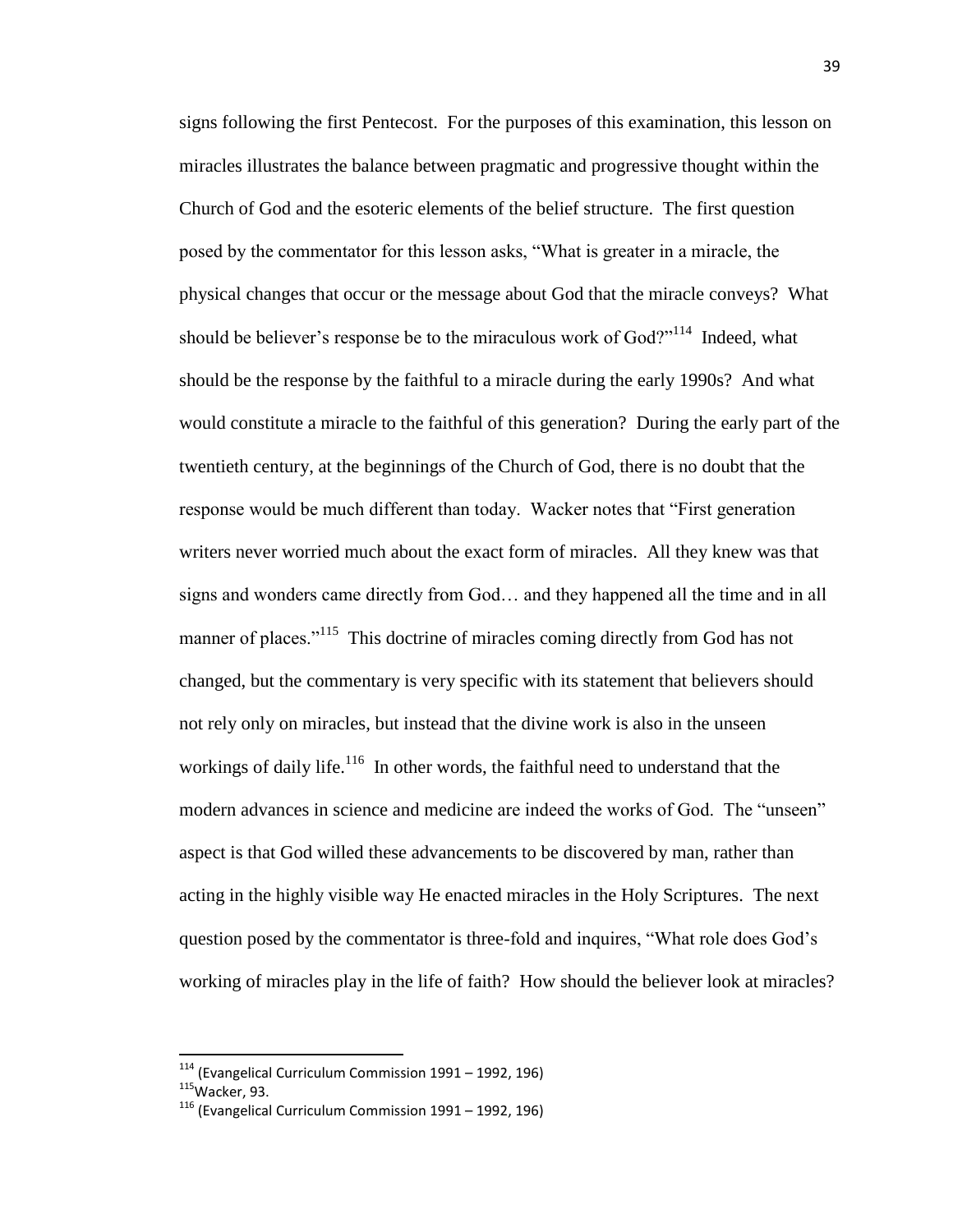Are miracles part of the continuing plan of  $God?$ <sup>117</sup> The research and conclusions that Grant Wacker reaches the same conclusions that I assert here. The elasticity of the Church of God's theology allows them to keep their traditions intact in the face of modern society and its advancements.

# 5.4: Concluding thoughts on Faith Healing

The miraculous can be a daily occurrence for the Church of God faithful but that does not temper its significance.<sup>118</sup> The believer is once again confronted with the duality of faith that permeates the Church of God, a belief in the esoteric and fantastical in the form of miracles by the divine, but is warned against a reckless faith that eliminates self reliance and personal responsibility for the safety and health of the faithful and their families. The primitive with the progressive once again demonstrates its existence in the Church of God worldview. In the early days of the movement divine healing was one of the more extreme positions, so much so that it generated suspicion and even conflict with the authorities. $119$  As the authors of the Commentaries have demonstrated, as well as the works of Mickey Crews and Grant Wacker, the Church of God has moved away from such extreme beliefs. They have accepted the place of science and medicine, even adopting these advancements as part of God's miraculous design for humanity. Without sacrificing any of the importance of the gifts of the spirit that are at the core of the Pentecostal faith, the Church of God now embraces the modern world.

 $117$ Ibid 198.

<sup>118</sup> Wacker, 94.

 $119$  Crews, 74 – 75.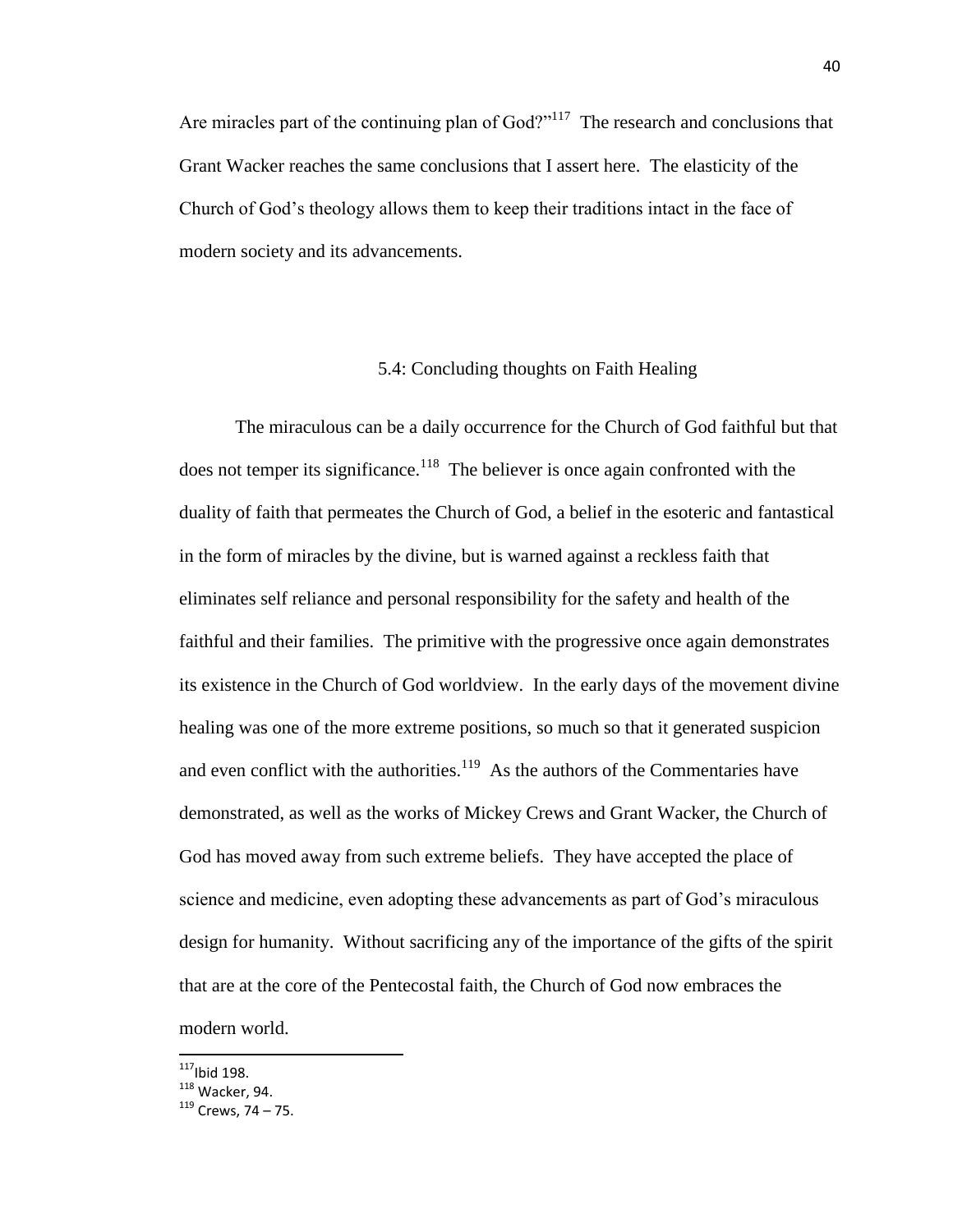# Chapter 6: Finances and Economic Prosperity in the Church of God

The area of finance and economic prosperity has been one in which the Church of God has made its most dramatic changes in recent history. An ideology of earthly as well as spiritual prosperity has grown to prominence in the Church of God, as evident in the lessons on finance. Stewardship and effective money management are being taught as equally key Christian values as righteous and sin free living. This chapter will explain the multiple lessons on the subject of stewardship within the Church of God believers and their families.

The stigma of Pentecostals being poor and destitute members of societies fringe was once well-entrenched in scholarship. In the tellingly titled Vision of the Disinherited, the historian Robert Mapes Anderson asserts that, "Economically, socially, culturally, and even physically displaced and deprived, the convert to Pentecostalism often found in this new-old version of Christianity an ideological and emotional affinity to his religious heritage, broadly conceived."<sup>120</sup> However, as Crews demonstrates, this attitude has fallen by the wayside in light of the major changes in the Church of God. Crews argues that "A much wider sector of the American society had accepted the Church of God and the egalitarian appeal of the Pentecostal message. Pentecostalism had become respectable.<sup> $121$ </sup> Helped along by the charismatic movement across Christianity to widen the social acceptance of the Pentecostal

l

 $120$ Anderson, 136.

<sup>121</sup> Crews, 159.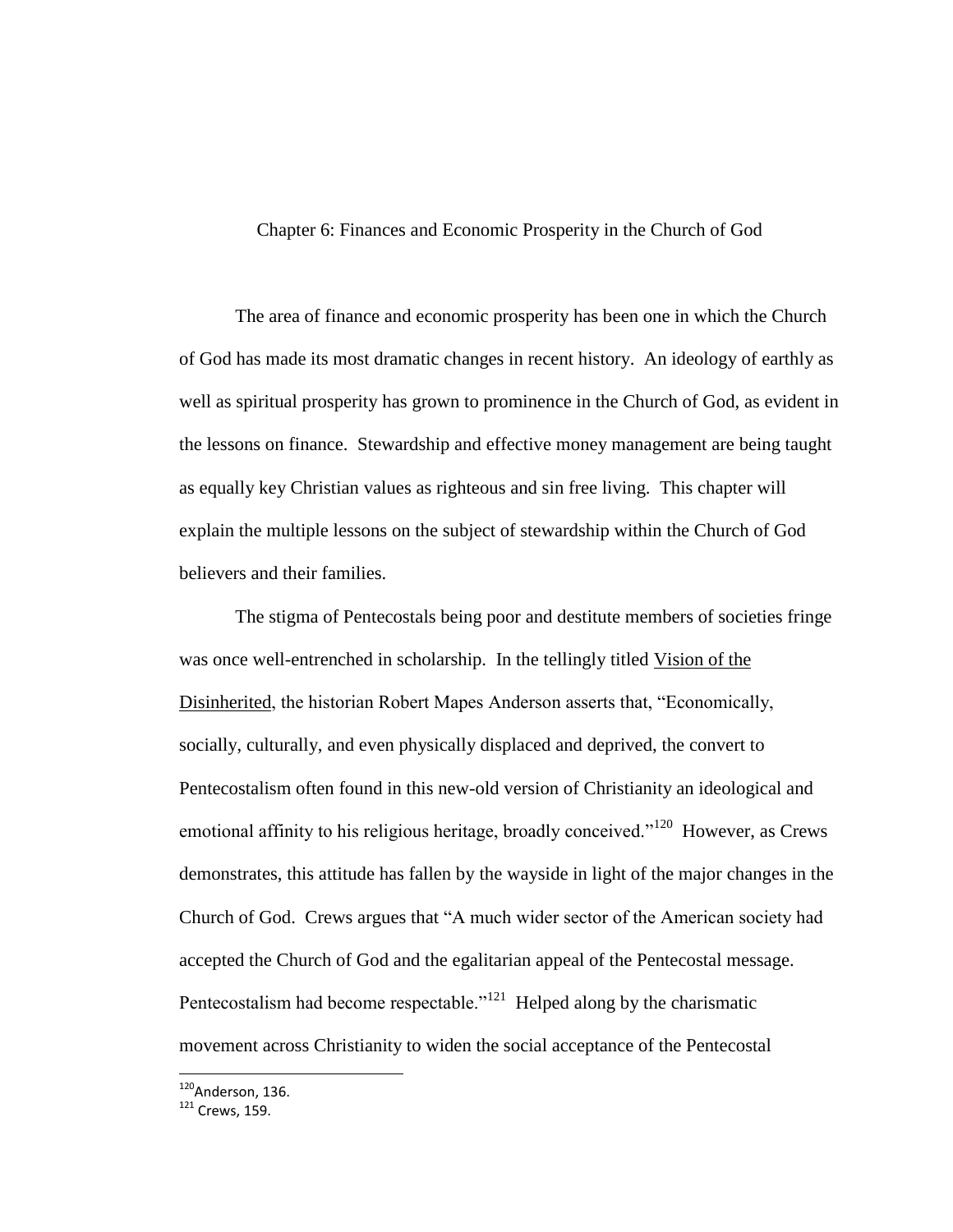message, by the late Sixties to early seventies the Church of God added affluent members to the ranks of the believer.<sup>122</sup>The message of egalitarianism appealed to a broad spectrum of Americans, and the church had become "respectable." By the mid Seventies, the church was well on its way to the mainstream of the conservative evangelical movement, becoming one of the fastest growing denominations in America.<sup>123</sup> The messages of stewardship and finance would have been just one part of the greater changes in the movement, considering the socioeconomic status of the newest members of the fold.

The church of God has recently undertaken a new ideology of the "Prosperity" Gospel" to its theology concerning wealth and prosperity of the faithful. Simply put the theology of "Prosperity Gospel" states that those faithful to God and Christ will be those who receive the blessings of finance, physical and spiritual health, and familial stability. It is similar in its theology to the long standing notion in the Pentecostal tradition that those who have the most faith will receive the greatest manifestations of the Gifts of the Spirit. I will utilize the work of R. Andrew Chestnut and his case study of the Pentecostals in Brazil to provide an example of this theology. Chestnut uses the ideology of the prosperity gospel through familial stability and physical health to demonstrate his findings, but fiscal prosperity is more common in the United States.<sup>124</sup>

6.1: 1973 Commentary on Stewardship and Wealth

The first of such lessons to be examined comes from the 1973 Evangelical Commentary. It is part of a series on the marks of a Christian. Stewardship, which is

 $122$ Ibid.

 $123$  Ibid.

<sup>124</sup> R. Andrew Chestnut, *Born Again in Brazil: The Pentecostal Boom and the Pathogens of Poverty*, (New Brunswick, Rutgers University Press, 1997), 72.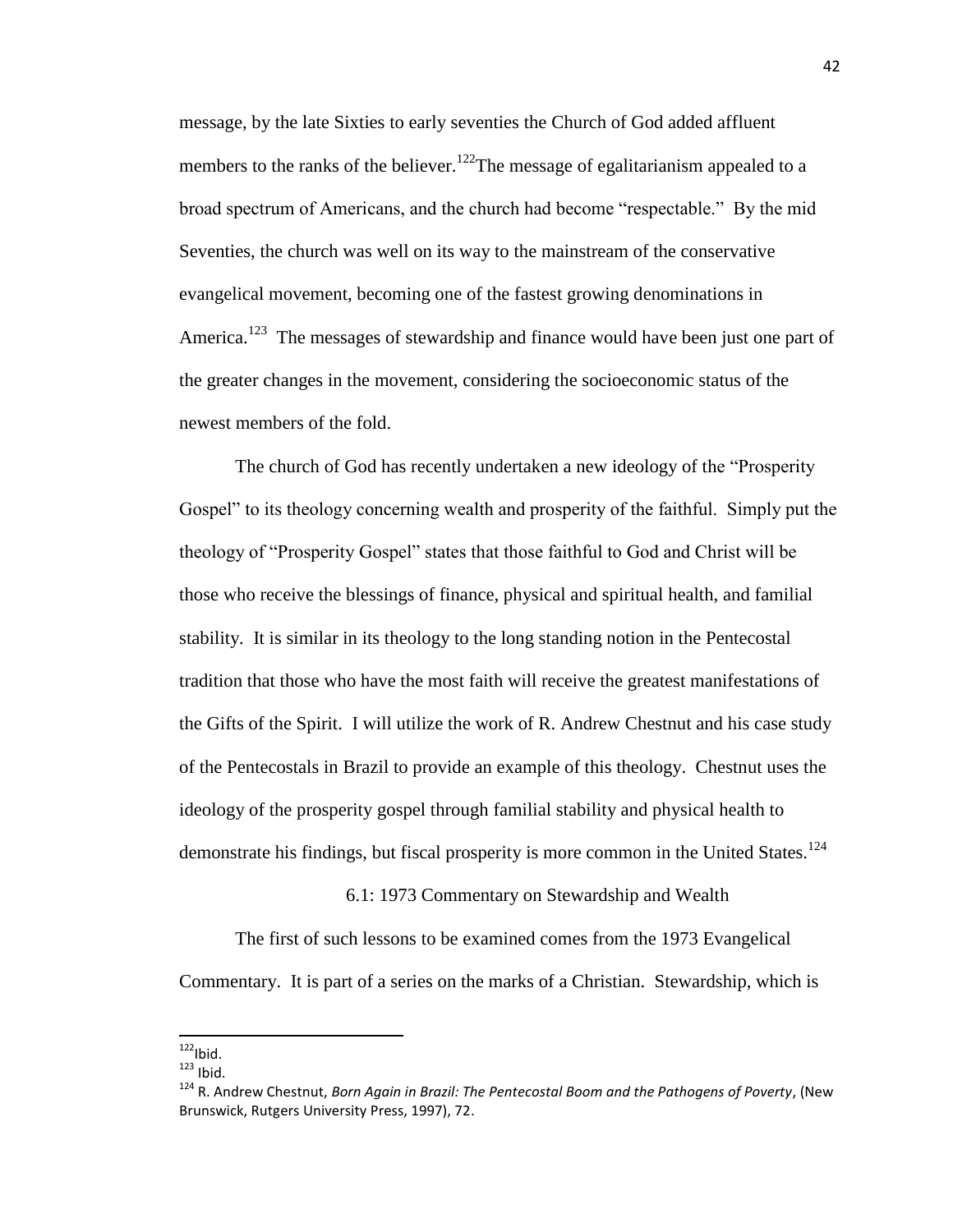understood to be the financial caretaking of the master's house, became an important aspect of Christian life to the Church of God. Understanding their lives to be the ―house‖ in which God had entrusted them, proper financial management was expected of the believer. As before, the commentator poses a series of questions for the adherent: ―How does the contentment which accompanies godliness fit into our materialistic age? How should it express itself in our lives?"<sup>125</sup> Drawing off the fact that humankind neither enters nor leaves the mortal life with any material possessions, the writer suggests, the goal of one's life should not be the collection of material goods.<sup>126</sup> Noteworthy, however, is the lack of a call towards any form of asceticism. The commentator goes on to ask "To what degree, if any, do the necessities of life vary from one age to another?"<sup>127</sup> This question references 1 Timothy 6:8, in which the apostle Paul decrees that the basic necessities of life of food, clothing, and shelter should be the only material desires of a Christian. Given the changes in the socioeconomic strata of the Church of God membership, it is not a stretch to imply that the commentator here is mindful of the changing necessities of a modern life, even going so far as to pose the question "does Paul's view of necessities fit our age?"<sup>128</sup> The simple necessities of the apostolic age of Christianity included food and shelter, with little regard for anything else. In the modern era, these necessities have expanded to include some form of income or an education to later attain income, a mode of reliable transportation, and access to proper medical treatment for physical infirmaries. Beyond just these

<sup>&</sup>lt;sup>125</sup> (Evangelical Curriculum Commission 1973, 198 – 199)

 $126$ Ibid 199.

 $127$  Ibid.

 $128$  Ibid.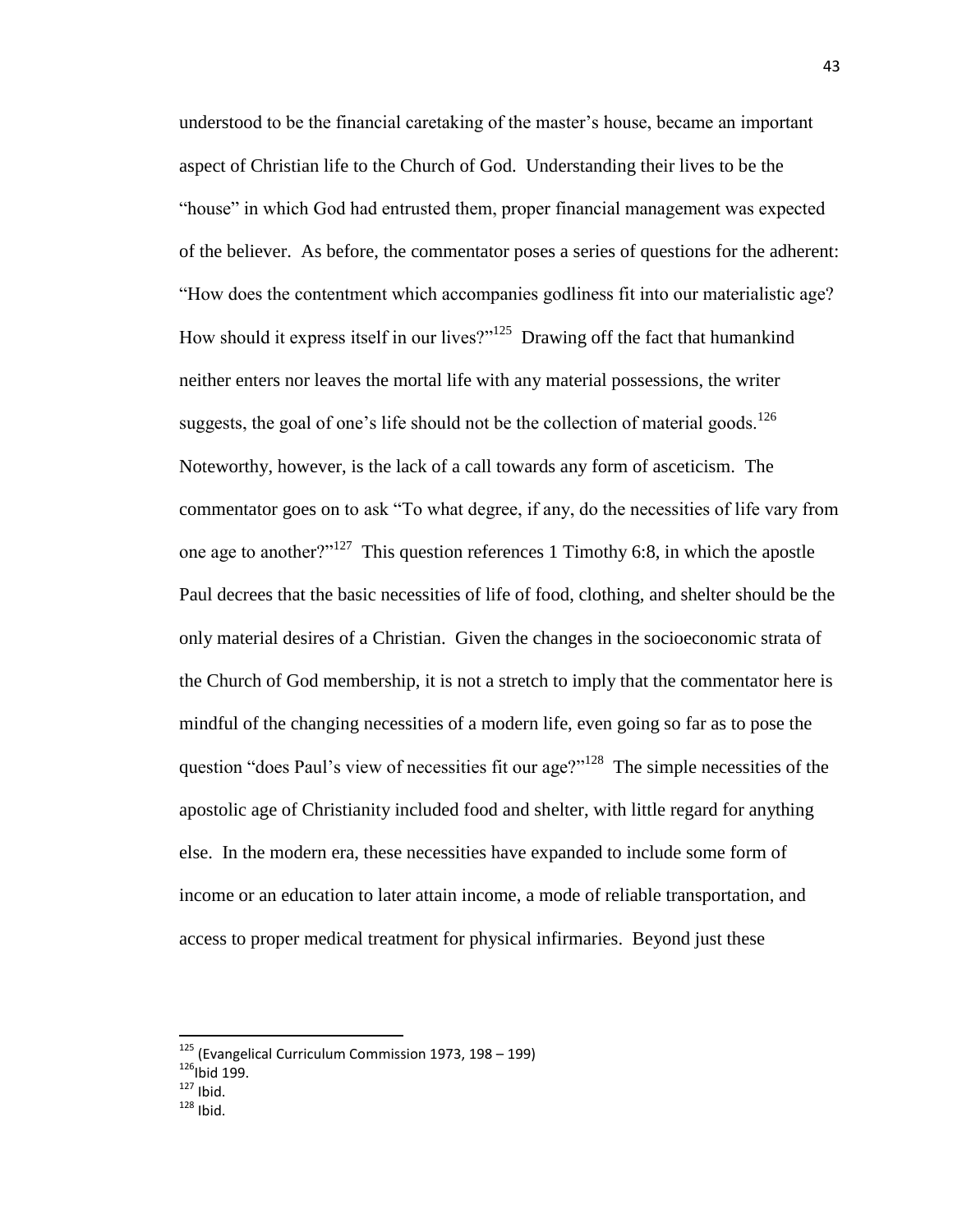necessities for a healthy physical and spiritual life, successes through business are acceptable.

Money itself and the amenities of a successful life are never disparaged by the commentator. Rather, the warning is given that it is the *love* of money that leads to evil and the commentator states that the original text is correctly translated to say as such. Gone is the interpretation that money itself is the root of all evil, and that an ascetic lifestyle is the only way to truly gain righteousness.<sup>129</sup> Contrast this with Anderson's portrayal that there was ambivalence towards the working class, citing such church leadership as Parham. "(T)he Second Coming of Christ would be preceded by a class conflict in which 'the government, the rich and the churches will be on one side and the masses on the other… Capital must exterminate and enslave the masses or be exterminated... In this death struggle... the rich will be killed like dogs<sup> $m130$ </sup>

This sentiment in the commentary mirrors that which the sociologist Max Weber came to in his work The Protestant Ethic and the Spirit of Capitalism. Weber interprets the Calvinistic theology concerning the ascetic lifestyle, capitalism, and Protestant faith. Weber comes to the conclusion that wealth, is only ethically improper if it causes temptation for idle behavior, laziness, corruption, and a libertine attitude towards life itself.<sup>131</sup> Weber interprets the Calvinistic view of wealth that not only is the acquisition of money permissible by God, but the believer is morally obligated to engage in capitalistic pursuits as a duty to their calling in life.<sup>132</sup> Worldly asceticism, the constant laying up of one's money rather than injecting it into the economy, is equal to a desire

l

 $129$ Ibid 199 – 200.

<sup>&</sup>lt;sup>130</sup> Anderson 209.

<sup>131</sup> Max Weber, *The Protestant Ethic and the Spirit of Capitalism*, (Mineola, Dover Publications, 2003), 163.  $132$  Ibid.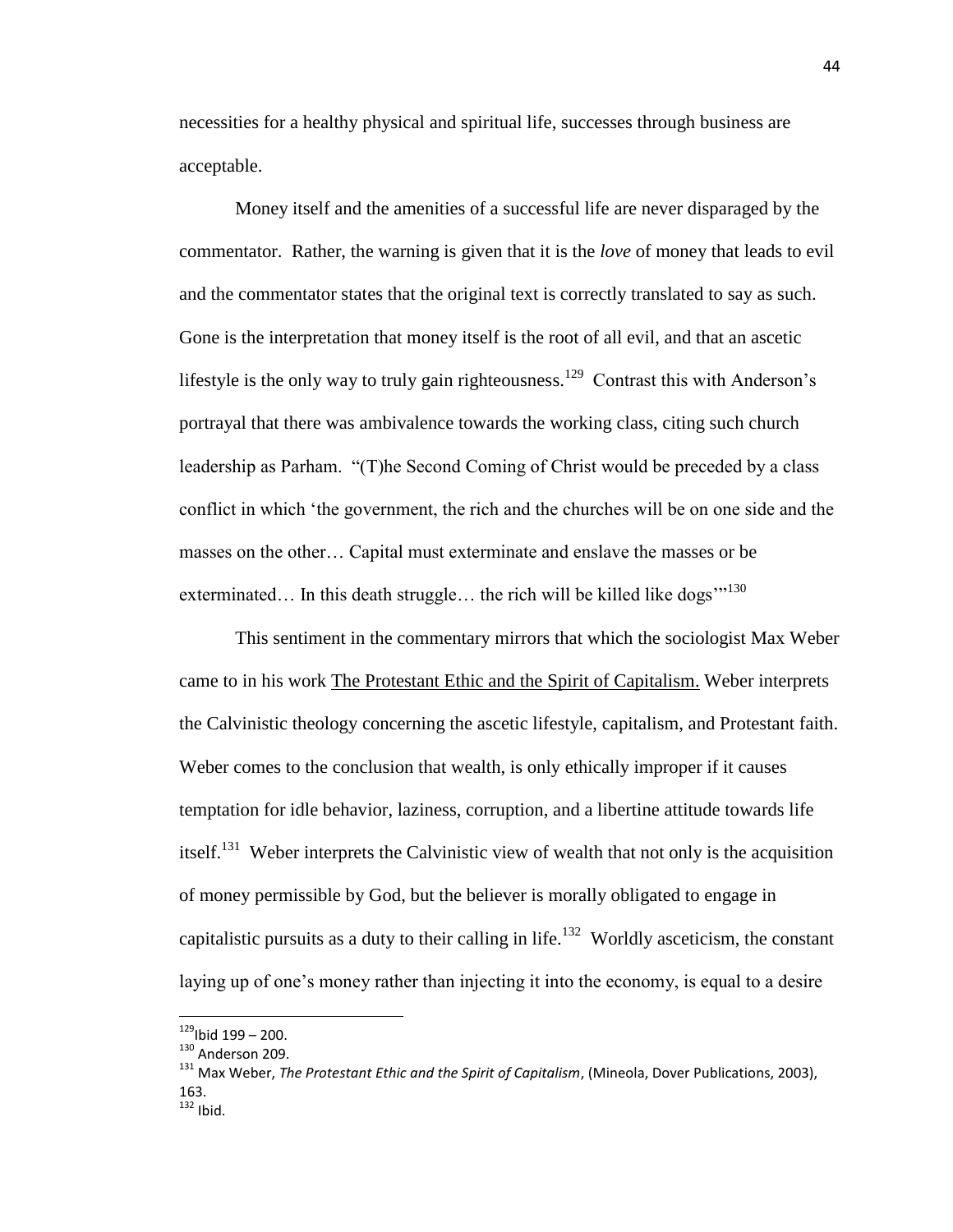to be unhealthy as Weber interprets it, and derogatory to the glory of God for the believer to cast off the blessings that had been given to him or her.<sup>133</sup> Economic conditions of the adherent and the religion that they adhere to are never separate. No religion ever dismisses economic concern for the preexisting conditions and relationship between the believer and his economic class. $134$  This means that economic concerns and economic class are a concern of religion, whether it is explicitly noted by the religion or not. While it is unlikely that the commentator would come to the exact same conclusion as Weber's Calvinists: it is possible to assert that financial gains within reason and moderation are no longer shunned by the Church of God.

The Commentator cites further scriptures in the text on Timothy and points out the change in Paul's admonitions for those Christians who are more economically blessed than others from the negative to the positive.<sup>135</sup> The ability of the Christian who is more "well to do" to give charitably and use their possessions to do good and engage in good works is acknowledged as a fundamental trait in the faithful. The wealth of the faithful is to be used whenever possible in the service of God and others.<sup>136</sup> However, this ability to do good works is tempered. The Commentator asks "How does a Christian differentiate between proper generosity toward needy persons and harmful indulgences of those who prefer to live off of others?"<sup>137</sup> Those with the ability through wealth and the blessings of God should not help others to the point where they are encouraging behaviors of dependency. Even with this temperament though, the blame for the negative aspects of human existence are not put upon sinful people.

l

 $^{133}$  Ibid.

<sup>134</sup> Weber, *The Sociology of Religion*, 208.

<sup>135</sup> (Evangelical Curriculum Commission 1973, 201)

 $136$  ibid.

 $137$  Ibid.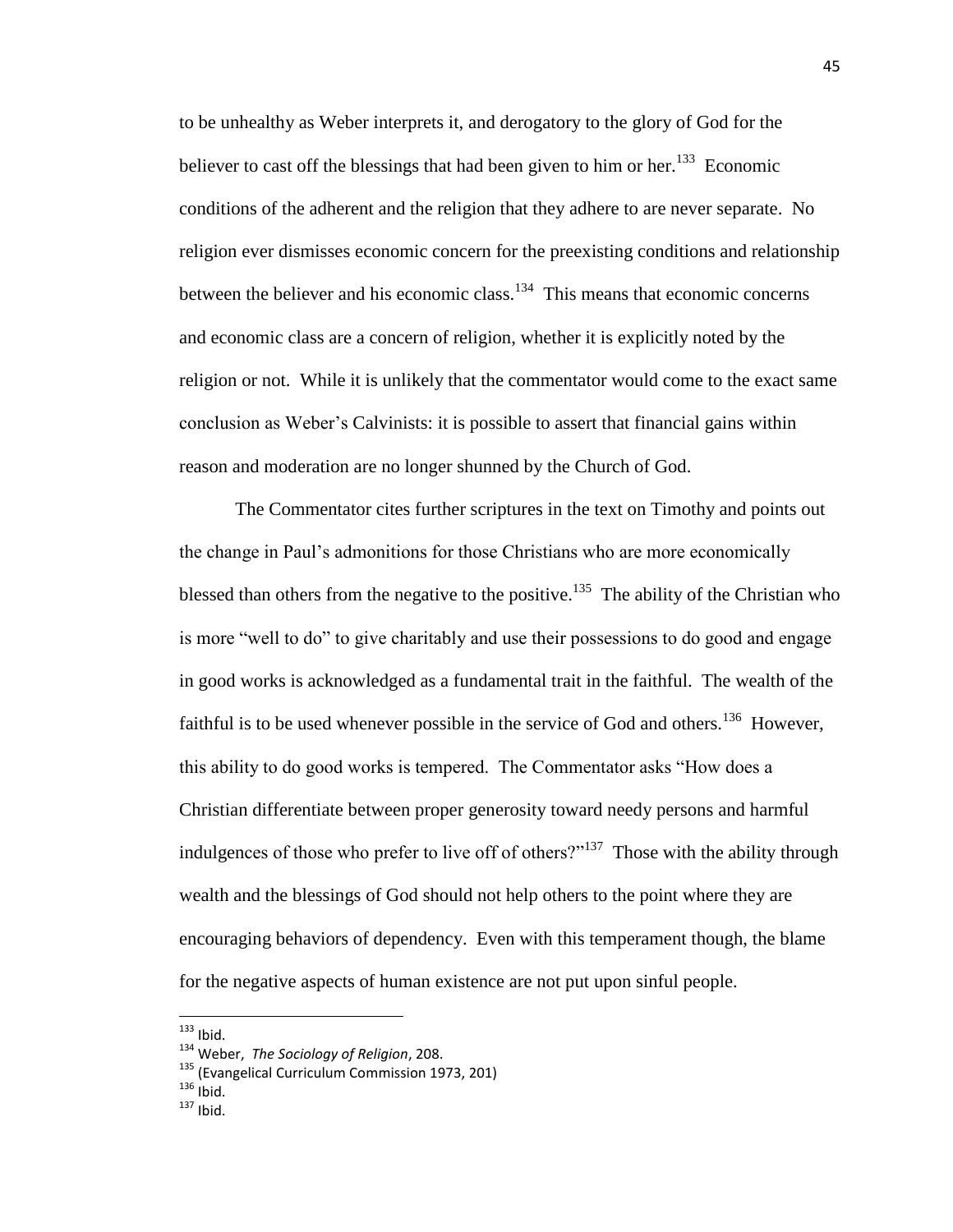Where Anderson saw the Pentecostal believers to understand the plight of human kind as a direct result of the sinful nature of certain people, the Commentator makes no such statement.<sup>138</sup> Anderson even points out that even as late as 1968 that the position of the movement was that the plight of the world was due to man's sinful nature and the Holy Ghost was the only method to save humanity was through the Holy Spirit.<sup>139</sup> Anderson thoroughly believes that the revolutionary spirit of the Pentecostal movement could have been better put to use through social activism but instead they became decidedly more socially and economically conservative. Through the examination of all the commentaries that were used for this work, not a single instance can be found in which the plight of society is directly attributed to the sinful nature of people. Quite a distance from those who would understand the faithful as being a "great" store of hostility and aggressiveness" and a "progressive-revolutionary movement" within Christianity.<sup>140</sup> Where Anderson notes that the Pentecostal movement understood that "the world could only grow worse and would soon be destroyed, there was little point in confronting it and struggling to make it better," the Commentator demonstrates the immense change that the Church of God has gone through since its early days.<sup>141</sup> In the lesson's closing, the Commentator interprets Paul's words to Timothy to state that wealth itself should never consume a person's life to the point that its acquisition surpasses the faith unto God, and if it is made to be the center of a person's life that human ruin will be the only result. Wealth, however, does have its place in the life of the faithful, and is not to be shunned completely, as money can be a

<sup>&</sup>lt;sup>138</sup>Anderson, 201.

 $139$  Ibid.

 $140$ Ibid 195.

 $141$ Ibid 199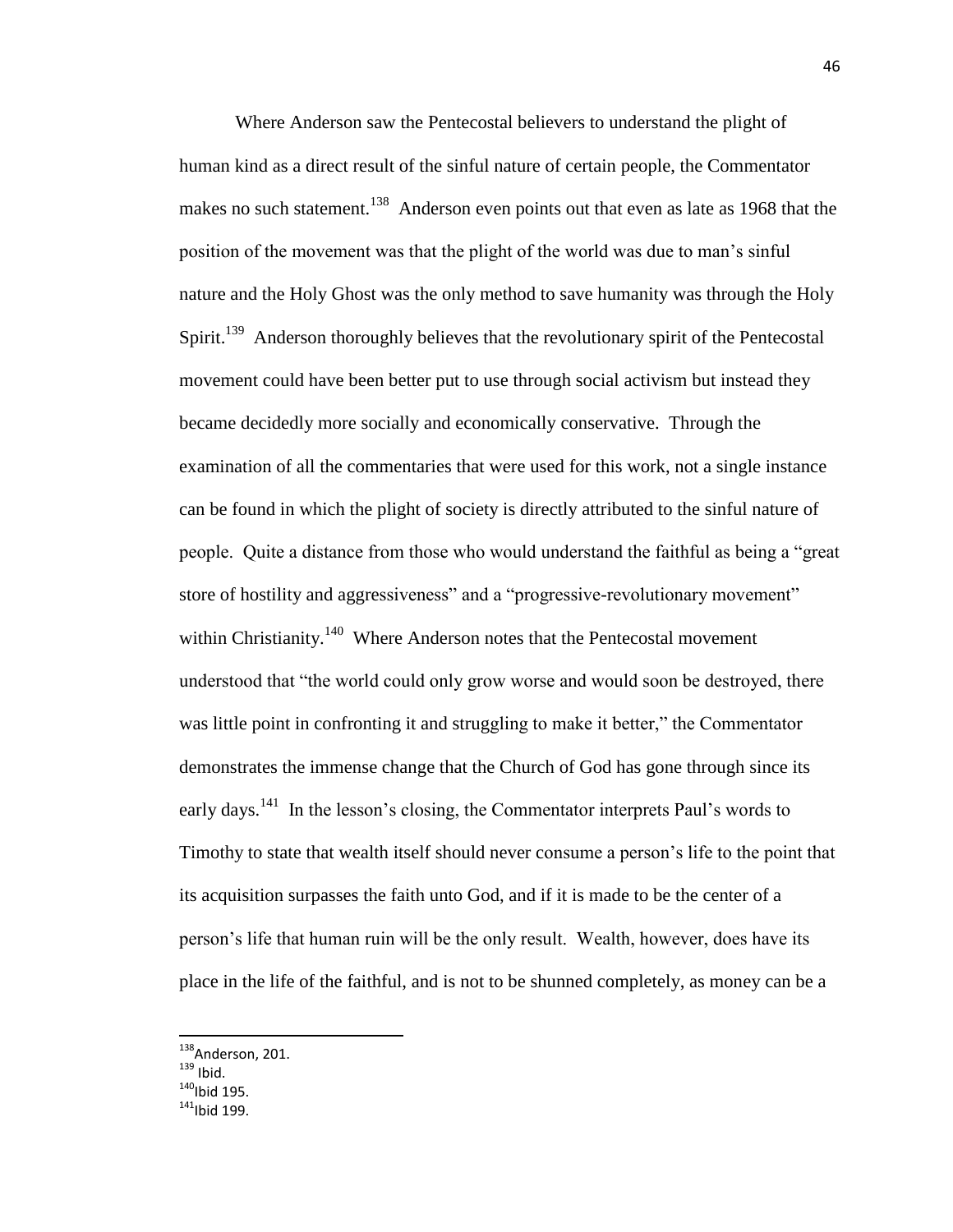tool of religion used to alleviate the suffering of others and when used as such *is* considered to be a worthy life goal as it is a reward for faithful service to God.<sup>142</sup>

6.2: 1982 Commentary on Stewardship and Wealth

Looking ahead to the 1982 commentary the material remains the same, as does the basic message, but the focus is on the family, and the effects of finances on the family. This focus on the family was not limited to just the Church of God or the Pentecostal faith. The birth of the Christian Right had occurred in the late Seventies and the rhetoric of family was at the center of that movement as well.<sup>143</sup> Just as with the scriptures concerning the End of Days prophecy discussed in an earlier chapter, this chapter takes place during the turbulent early eighties in which the United States found itself in the grips of a recession. Financial trouble was tearing families apart, and this fact was not lost on the Church of God and the Commentators.<sup>144</sup> "It is generally accepted fact that problems about finances, or the lack of finances, is the primary cause of tension and discord in a family."<sup>145</sup> Whether it be from a general lack of finances, or a problem within the household of managing the finances was taken as accepted fact that even the most stable couples could be irreparably damaged by the stress of poor fiscal responsibility.<sup>146</sup> Even those couples with an abundance of wealth were not safe from the stresses of money management. If one mate is thrifty and the other is extravagant, tensions will obviously arise.<sup>147</sup>It is worth noting here that there is no mention of one gender being more prone to this kind of behavior in the Commentaries.

<sup>&</sup>lt;sup>142</sup> (Evangelical Curriculum Commission 1973, 203)

<sup>143</sup> Michael Lienesch, *Redeeming America,* (Chapel Hill, University of North Carolina Press, 1993)

<sup>144</sup> (Evangelical Curriculum Commission 1981-1982, 377)

 $145$  lbid.

 $146$  Ibid.

 $147$  Ibid.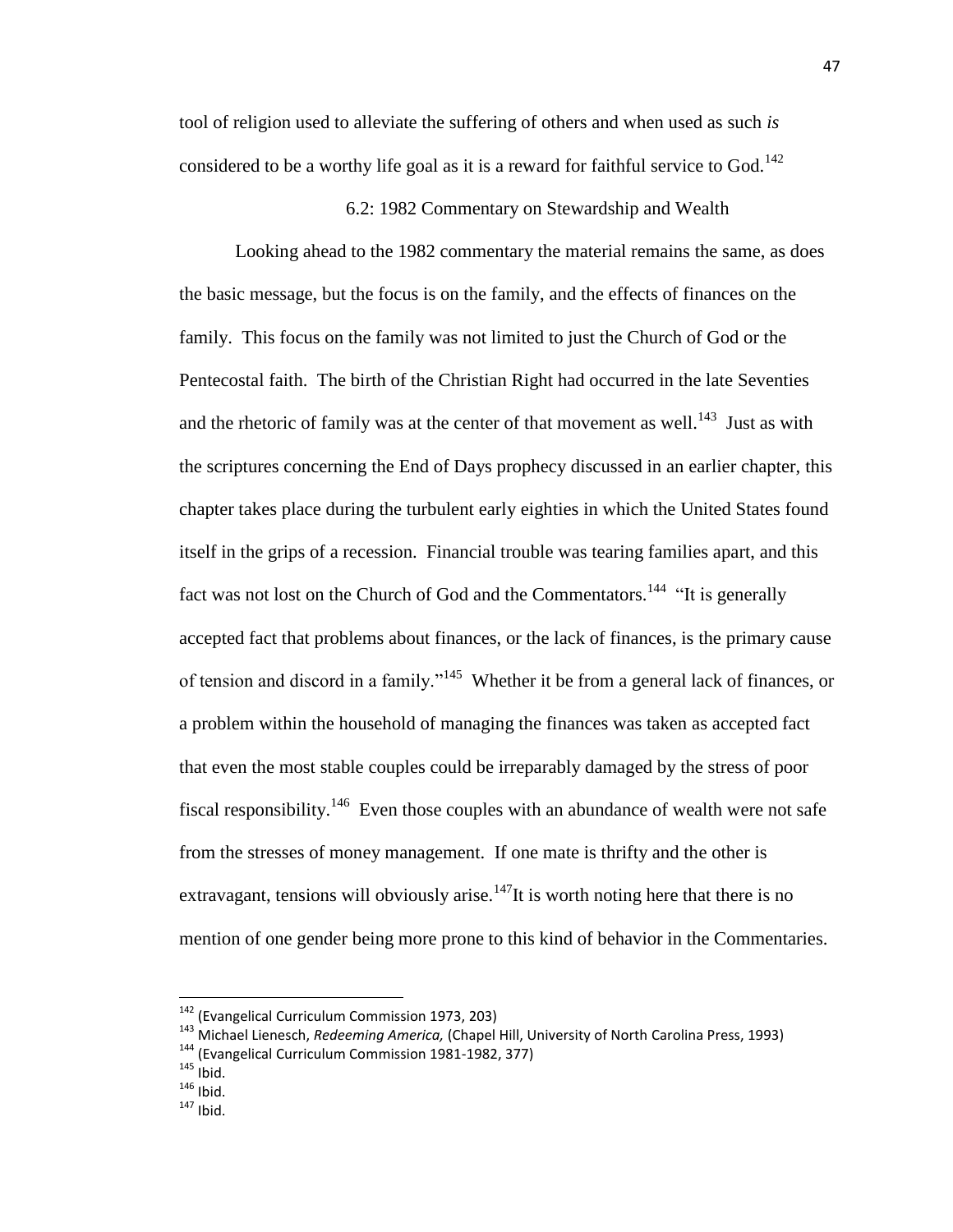How then are the faithful to deal with the perils of a materialistic society and still keep the family structure intact and healthy? The Commentator instructs the faithful on the importance of working together within the family unit to ensure that there is harmony and understanding between husband and wife, becoming not only one flesh, but a partnership in the management of the family finances and possessions.<sup>148</sup> The Commentator helps aid the faithful through a new interpretation of the same lesson from the 1973 Commentary. Good stewardship, the Commentator states, is required of all Christians, the family and the individual equally, so that the faithful can contribute to the kingdom of God. This includes assisting the poor and the needy, providing for the family, and new to the 1982 commentary, saving for emergencies and for retirement.<sup>149</sup> The first inquiry posed by the Commentator speaks directly to addressing the issue of overspending rather than being fiscally sound in the decisions of the faithful. "In a materialistic society, what can the church do to curb the obsession some people have for the possession of material things?"<sup>150</sup> An open admission that the world has changed, and that the change is not something that the church can or should openly fight, rather the church should aid in helping the faithful from getting too entrenched in the practice of covetousness and the ideology that each one must "keep up" with the neighbors.<sup>151</sup> Life, the Commentator states, is not made up of wealth and possessions. Covetousness begins when the desire for things exceeds the needs in life and means to procure those needs. The ever increasing desire for things can lead to a "rat race" and cause the

- $149$  Ibid.
- $150$  Ibid.
- $151$  Ibid.

 $148$  Ibid.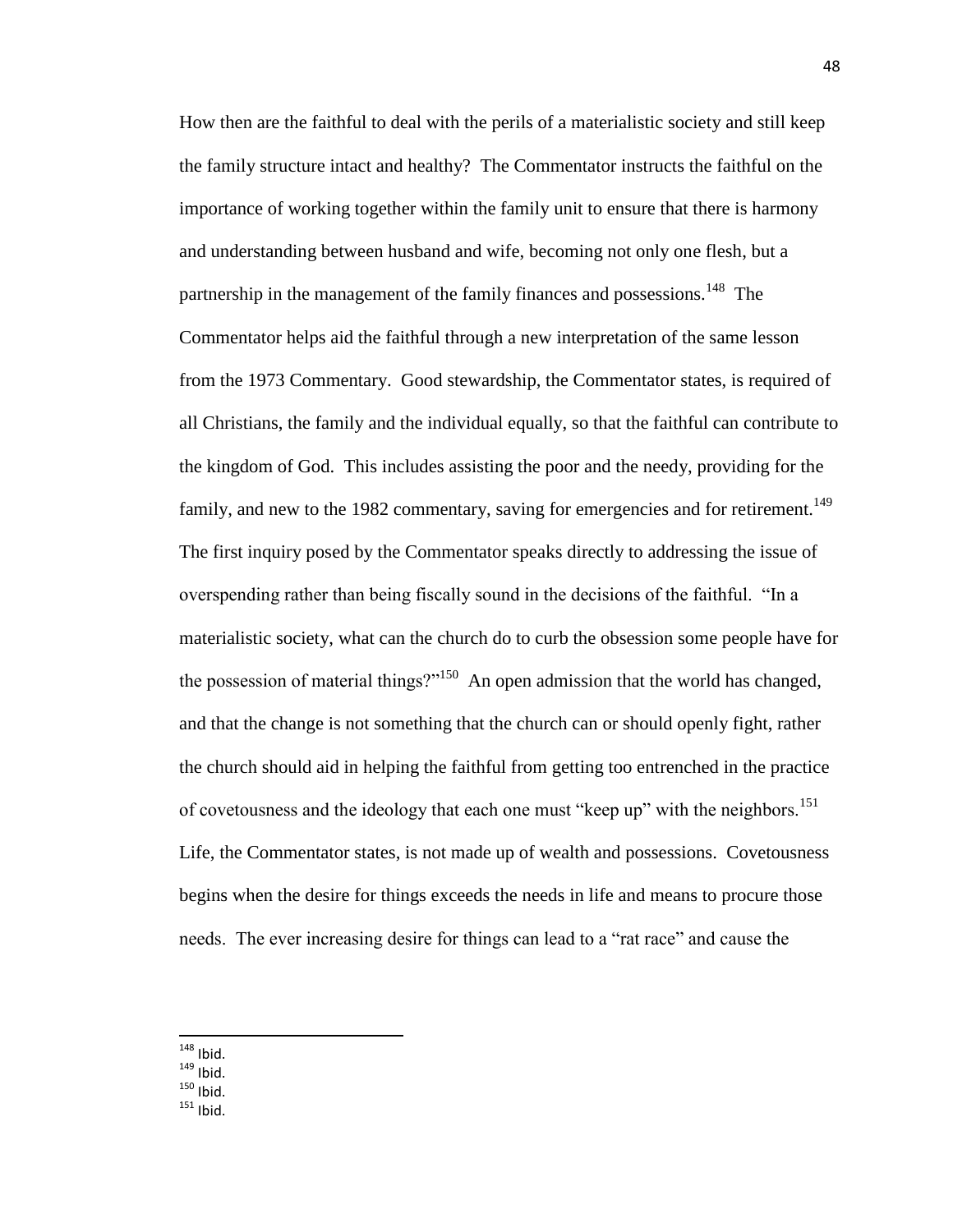faithful to be reduced to ruin.<sup>152</sup> The truly "rich," according to the Commentary, is the man who has sufficient goods of the world and is able to be content, without turning his entire life into a pursuit of ever more goods, and money. Again, it is worth noting that there is no call to complete asceticism, or to merely stop at the bare essentials of food and clothing, though there is reference to the scripture that Paul admonishes Timothy to be content with those bare essentials.<sup>153</sup>

While the majority of the lesson concentrates on the perils of covetous behavior, there is a very important section concerning debt and debtors. Like the call from the Commentator for the faithful to save for retirement and emergencies, there is a specific warning concerning becoming involved it high risk loans. "What answer," the author asks, "could be given in order to be free of such an obligation when one is petitioned to be cosigner on a loan?"<sup>154</sup> Citing scripture from Proverbs 22:26 a warning is given against the practice of becoming a guarantor of financial obligations of others, the Commentator explains the dangers of becoming the subject of surety of another person's debts. Even for friends, this practice is seen as one that will eventually lead to a loss for the believer.<sup>155</sup> The borrower is always beholden to the lender, a servant as the text of Proverbs states, and a cosigner shares this responsibility. Debt puts a person in the in a position of social inferiority.<sup>156</sup> If a believer through his kindness to another suddenly finds himself and his property in danger due to the failure of another to pay back his obligations the strain can harm the believer physically and emotionally through stress and spiritually if the friend is a member of the same congregation or family.

l

 $155$  Ibid.

 $152$  Ibid.

 $153$ lbid 378.

<sup>&</sup>lt;sup>154</sup>Ibid 379.

 $156$  Ibid.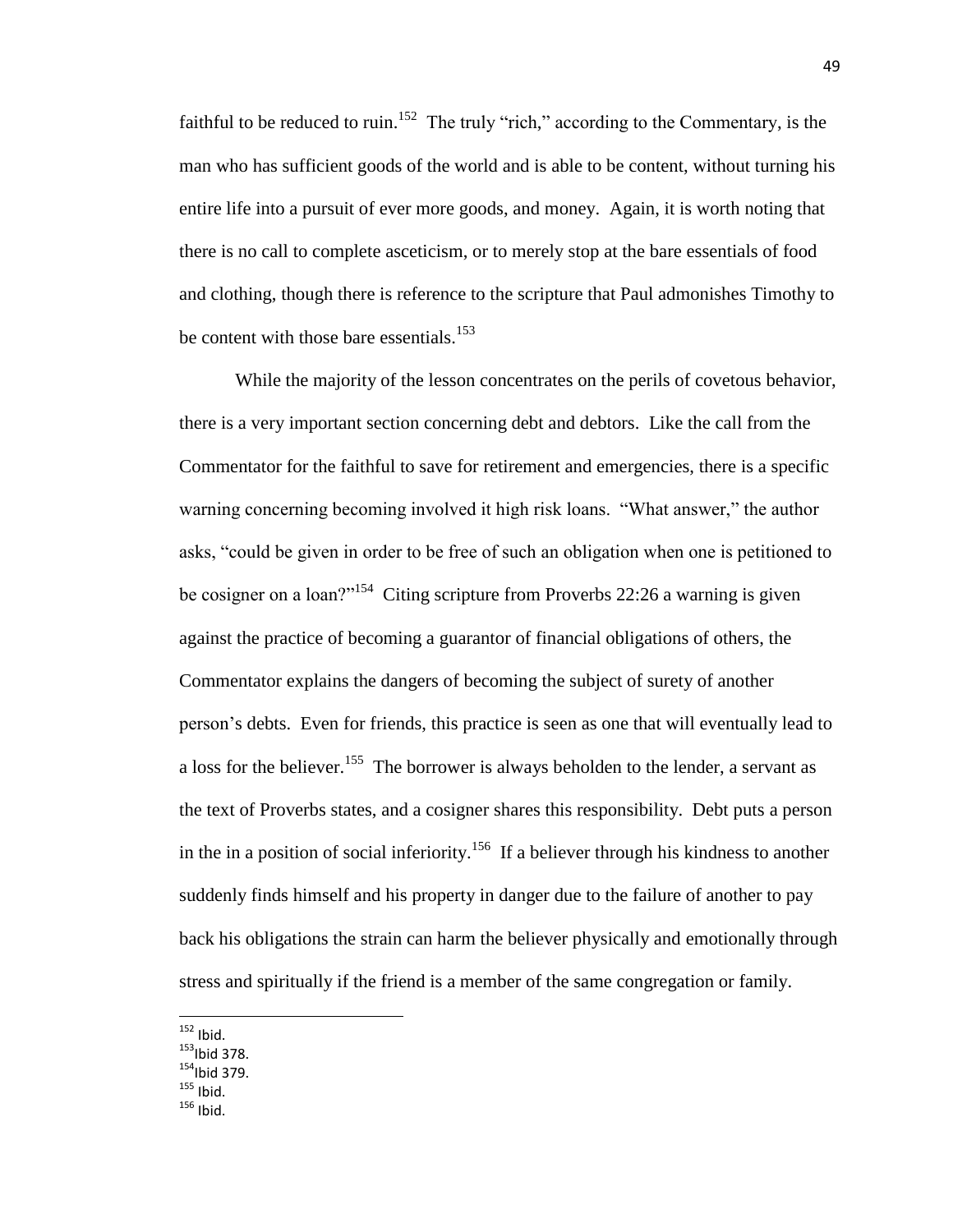Within a family the strain could cause a rift between relatives that could hurt the entire family, but in a church congregation this kind of behavior could disturb the entire church itself. Spiritual health for individuals, families, and congregations are important for any denomination, not just the Church of God.

Also, a warning is given against the practice of using a home mortgage to the purpose of acquiring easy money utilizing further scripture from Proverbs. Only if all other paths to acquire the needed finance have failed should the avenue of a mortgage be undertaken, the Commentator opines.<sup>157</sup> The most practical advice that can be imparted to people in an increasingly materialistic society such as the United States is included by the Commentator; one should not borrow beyond one's means to repay the debt.<sup>158</sup> To do otherwise would be to risk ruin both financially and spiritually. This financial advice is further proof of the increase in numbers of middle and upper middle class believers in the ranks of the Church of God. Financial stability and good fiscal decision making contribute to spiritual health for the believer and the movement alike, and the author uses the text to ensure the faithful understand this.

6.3: 1989 Commentary on Stewardship and Wealth

The 1988 - 1989 Evangelical Commentary, like the 1982 lesson before it, also concentrates on avoiding covetous behavior and materialism. Again, the faithful are reminded of the strains on a family because of financial difficulty. The Commentator cites from family studies to demonstrate that there is no single period in a couple's life together that is exempt or exclusive to the stresses of running a fiscally sound

l  $157$  Ibid.

 $158$  Ibid.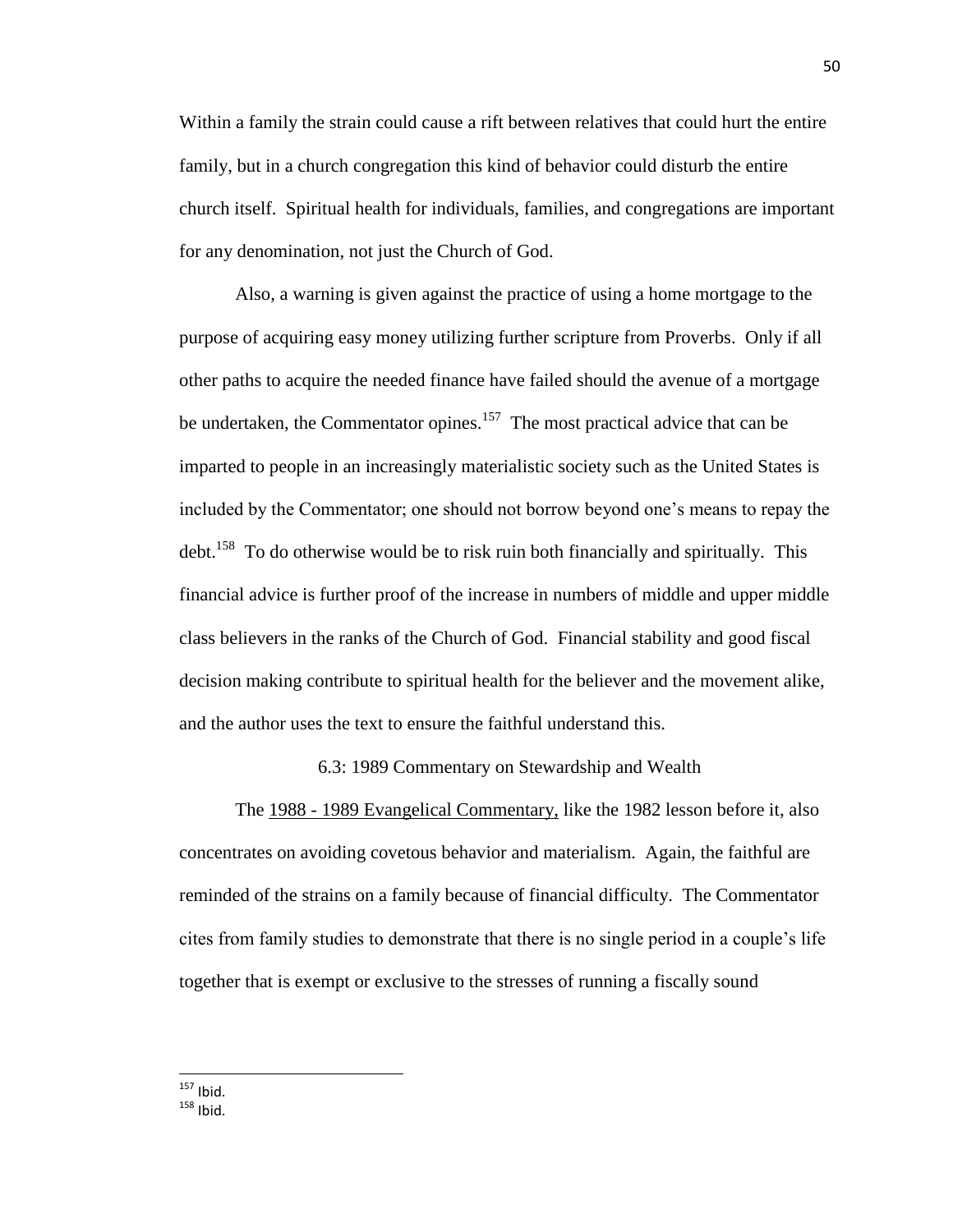household.<sup>159</sup> "Much of the unhappiness caused by conflict over money can be avoided," the author writes, "by Christians if they have a correct understanding of Christian stewardship—of their responsibility before God to use wisely for His glory the material possessions which He entrusts to their care.<sup> $160$ </sup> This quote is especially telling, since it points out a definitive attitude of the Church of God lesson plans concerning material possessions and wealth. Here, it is understood that the acquisition of wealth and goods are blessings from God to be utilized in the lives of the faithful, not shunned as unneeded excesses of a corrupt society.

The Commentator once again demonstrates the maturation of the Church of God with the explanation of the lesson text of 1 Timothy. The author notes that the Greek translation of the word *contentment* is understood to be much more complex than in everyday usage. The word denotes independence of indifference, a man finding his own resources in himself.<sup>161</sup>

Another area of key difference with respect to the most recent Commentary in relation to its predecessors is the interpretation of 1 Timothy 6:9. In the past two Commentaries, this verse is not singled out for an intensive discussion, but in the 1989 edition the Commentator goes into some detail concerning Paul's treatment of the rich. He writes that, "Paul does not criticize men for being rich. He knew that many rich men accept their wealth as a gift and trust from God or even as a burden laid upon them by God and devote themselves too conscientiously to its careful use."<sup>162</sup>There is a positive attitude towards the more affluent members of society. There is no

<sup>&</sup>lt;sup>159</sup> (Evangelical Curriculum Commission 1989, 442).

 $160$  Ibid.

 $161$  Ibid 443.

 $162$ Ibid 444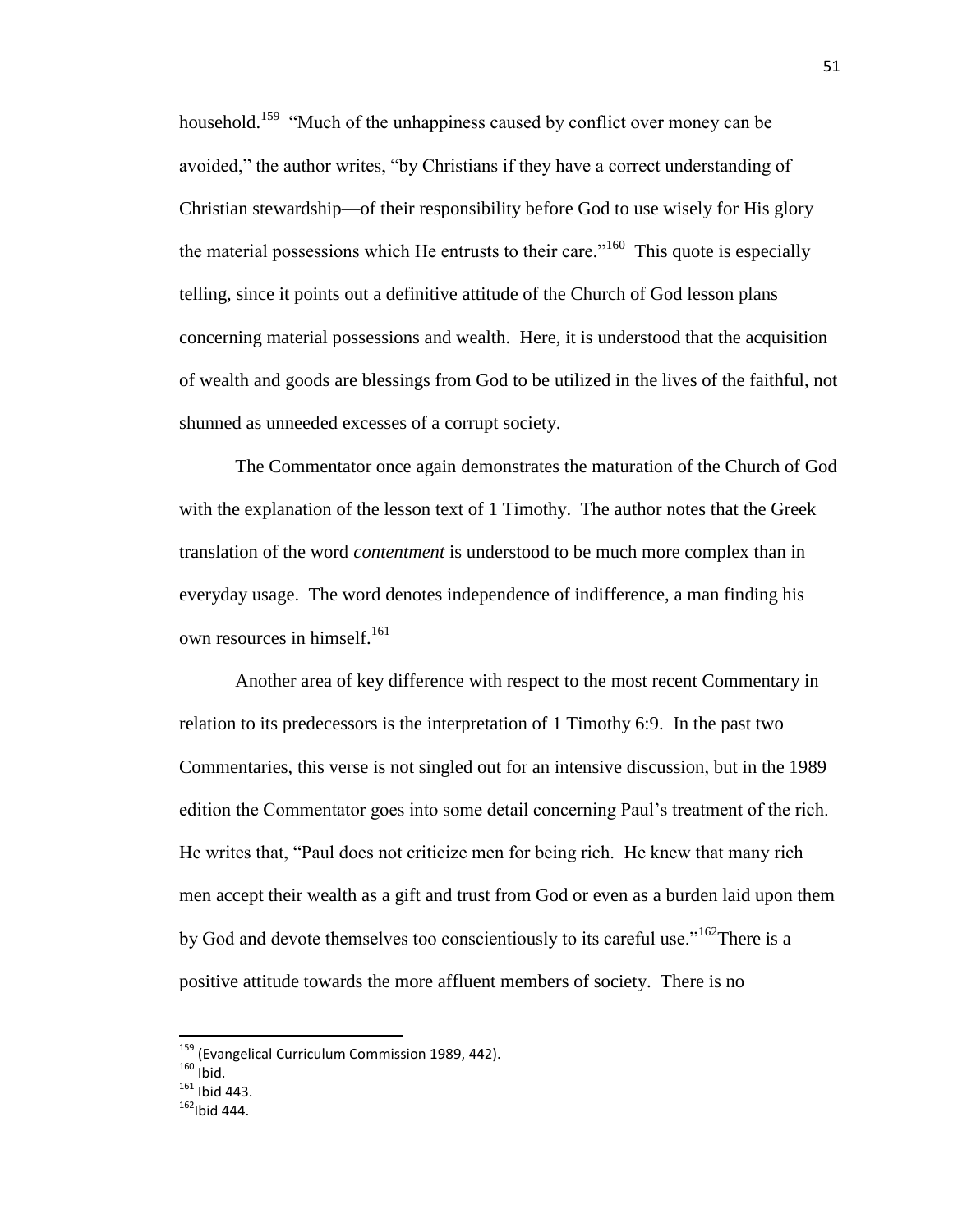admonishment of wealth acquisition through moral means of business or industry. Business and industry are understood to be part of a healthy society and a means for the faithful to help themselves but also understand that the fruits of their endeavors are blessings from God. Here, more than in any of the previously examined texts are the words of Weber so clearly represented by the faithful of the Church of God: "The campaign against the temptations of the flesh and the dependence on external things… [is] not a struggle against the rational acquisition, but against the irrational use of wealth."<sup>163</sup>Weber's words here mirror that of Henry Ward Beecher's in his *Proverbs from Plymouth Pulpit*. <sup>164</sup>Looking at the lesson on covetous behavior through this new philosophy that the Commentator brings to bear, the changes in attitude since the early days of the Church of God and the greater Pentecostal movement becomes apparent. This attitude sounds like that of the mainstream of American society during the same era.

The lesson closes with what the author views as words of wisdom and caution concerning poor financial planning. Citing Proverbs 22:7, which states that "the borrower is servant to the lender," the Commentator warns against overspending for the "wants" in life. Family problems can be avoided if care is taken not to squander to gratify self indulgence.<sup>165</sup> The Commentator also warns against the use of easy credit, pointing out the pitfalls just as his predecessor did in the 1982 Commentary. Easy credit lends families towards loose sales resistance, which leads to financial harm.<sup>166</sup> Proper planning on the part of the faithful is key to maintaining financial health, and

<sup>165</sup> (Evangelical Curriculum Commission 1989, 445)

<sup>163</sup>Max Weber, *The Protestant Ethic and the Spirit of Capitalism*, 171.

<sup>164</sup> Henry Ward Beecher, *Plymouth Pulpit,* Volume 3 Issue 4.

 $166$ <sup>166</sup>Ibid 446.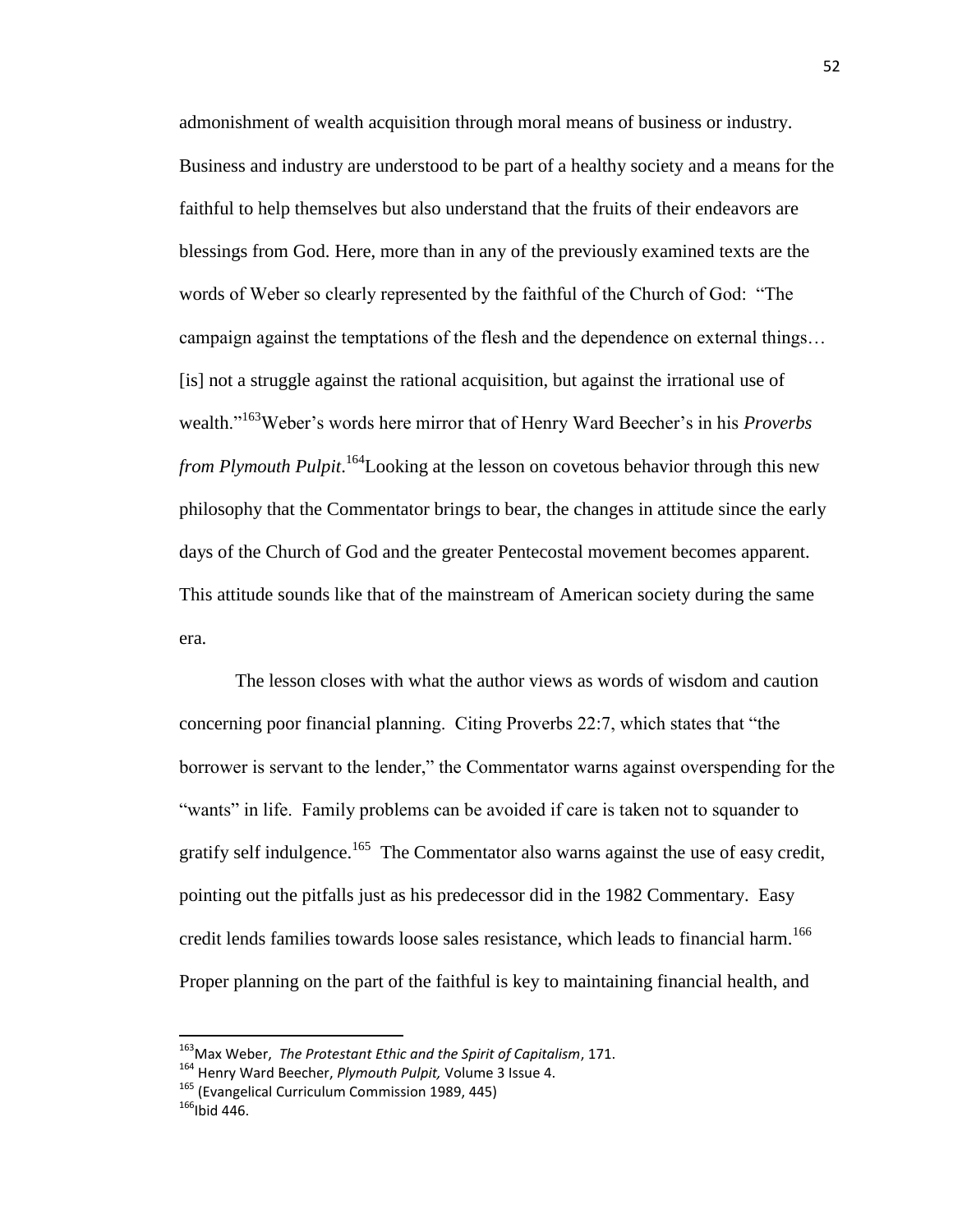thereby having a stable and healthy home life. All wealth is a gift from God to the faithful, and to be understood not as an evil that leads to ruin, but a blessing that must be correctly used for the glory of God. All of the believers are stewards the Commentator points out, and all stewards must give an account of their stewardship.<sup>167</sup> These words are definitively not those of a fringe group that revels in its status of the poor and destitute. These words are those of practicality and pragmatism, and they clearly demonstrate a change in the Church of God. The world became ever increasingly materialistic, and the Church of God leadership recognized this. Not only did they adapt their position to appeal to their broader and more affluent membership in stating that wealth is not inherently evil, and that if used correctly is evidence of God's blessing for the faithful. They also mirrored prosperity and Word of Faith Evangelicals in touting fiscal responsibility.

6.4: Concluding Thoughts on Stewardship and Wealth

In the end, the Church of God's attitude towards wealth acquisition and capitalism does agree with Anderson's opinion of the revolutionary potential of the early movement.<sup>168</sup> Where Anderson sees this as a failure of the Pentecostal faith to use that revolutionary spirit for social and economic equality, I have shown that these Commentaries demonstrate that the evolution of the Church of God is designed to help the faithful gain prosperity through decidedly capitalistic methods.

l

<sup>168</sup> Anderson 236 – 237.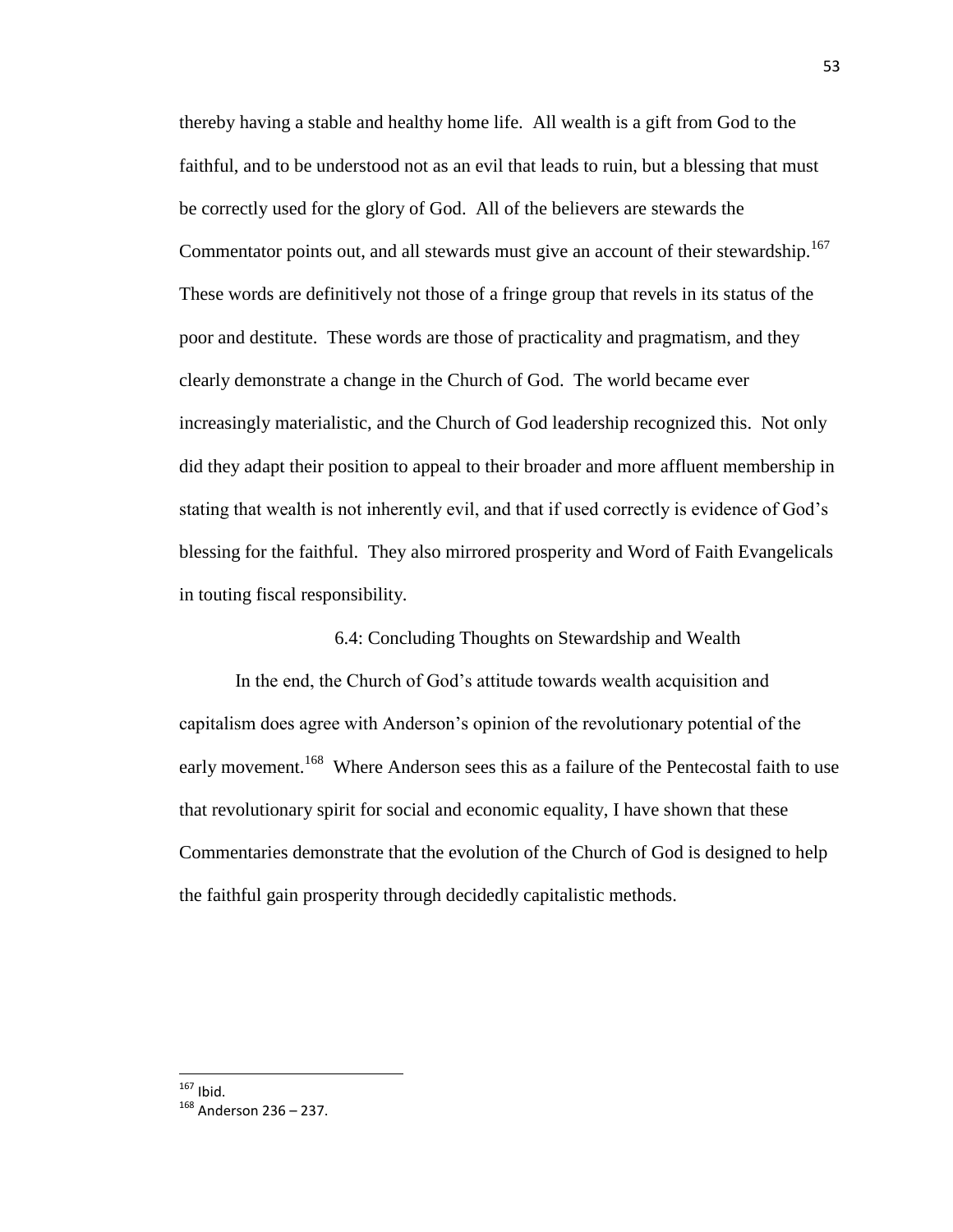# CHAPTER 7: CHURCH LEADERSHIP THROUGH THE DECADES

This chapter will be an expansion on the trend within the Church of God toward a more educated leadership within the ranks of the adherents. As referenced in chapter two there is an observable shift within the Commentary writers and the lessons themselves explaining the need for educated and trained leadership within the church. During the beginnings of the charismatic movement there was little difference between the leadership and the layman, though by the early twentieth century there was a formal structure and hierarchy.<sup>169</sup> Little if any training was required to start a church, lead a revival, or become a preacher. For the Church of God in particular the "fire baptized" doctrine spread across the Eastern Tennessee and Western North Carolina mountains. Three laypersons by the name of William Martin, Joe M. Tipton, and Milton McNabb were evangelists who had left the Methodist and Baptist faith to join the Fire Baptism movement.<sup>170</sup> The problems that plagued the earliest days of the movement were that of a lack of order, societal rejection, and a too literal interpretation of the Wesleyan doctrine of entire sanctification which was misinterpreted by some in the early Church of God to a rejection of medicine and doctor's care. A form of structure and organized governing was needed to keep the movement intact.<sup>171</sup> Anderson examines the early leadership and the educational background they attained. He notes that the records are minimal for some of the leaders but there are some records that survive and point out

 $169$  Crews, 19.

<sup>170</sup>Synan, *The Holiness Pentecostal Tradition,* 71 – 72.

 $171$ Ibid 72.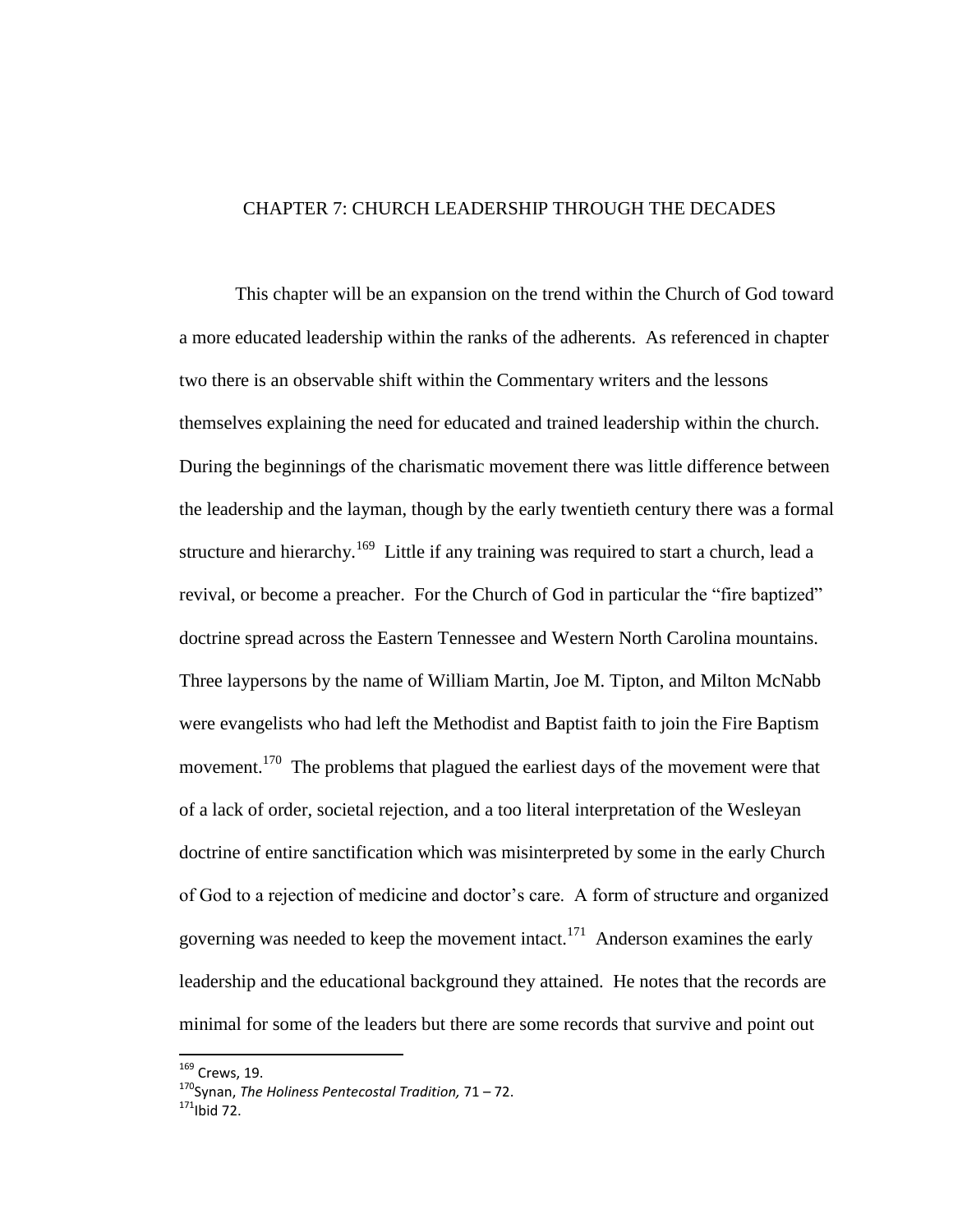the levels of education reached. Most of the early Pentecostal leadership did achieve some form of secondary education, but beyond that the higher learning was typically Baptist and Methodist seminaries. $172$  Some of these schools were very small and obscure colleges with only minimal academic subject matter.<sup>173</sup>Wacker takes the time to point out that while this may have been true of the earliest leadership, education did play a major role to other members of the Pentecostal Faith and the Church of God. While the earliest church leaders and first generation Pentecostals did disparage learning for learning's sake, as A. C. Holland opined, no education at all was just as much of a problem.<sup>174</sup> The solution was to build schools and develop curriculum that served the purpose of instilling the faithful with education tempered with the Pentecostal message of faith. The overall point is that the Pentecostal leadership valued education as much as the secular world around them.<sup>175</sup> As the times changed and the movement stabilized, the necessity for effective leadership and structure also changed. Advancing to the period examined and the lessons of proper leadership within the church are still just as relevant. Utilizing the scriptures from Acts and the Pauline letters, the Evangelical Commentary adapts lessons of church leadership and order within the ranks. These scriptures are important both historically for the early church and the Church of God because the struggles can be seen as mirror images of each other set apart by almost two millennia.

 $172$  Anderson,  $101 - 102$ .

 $173$  Ibid.

 $174$ Wacker, 51 – 152.

 $175$  Ibid.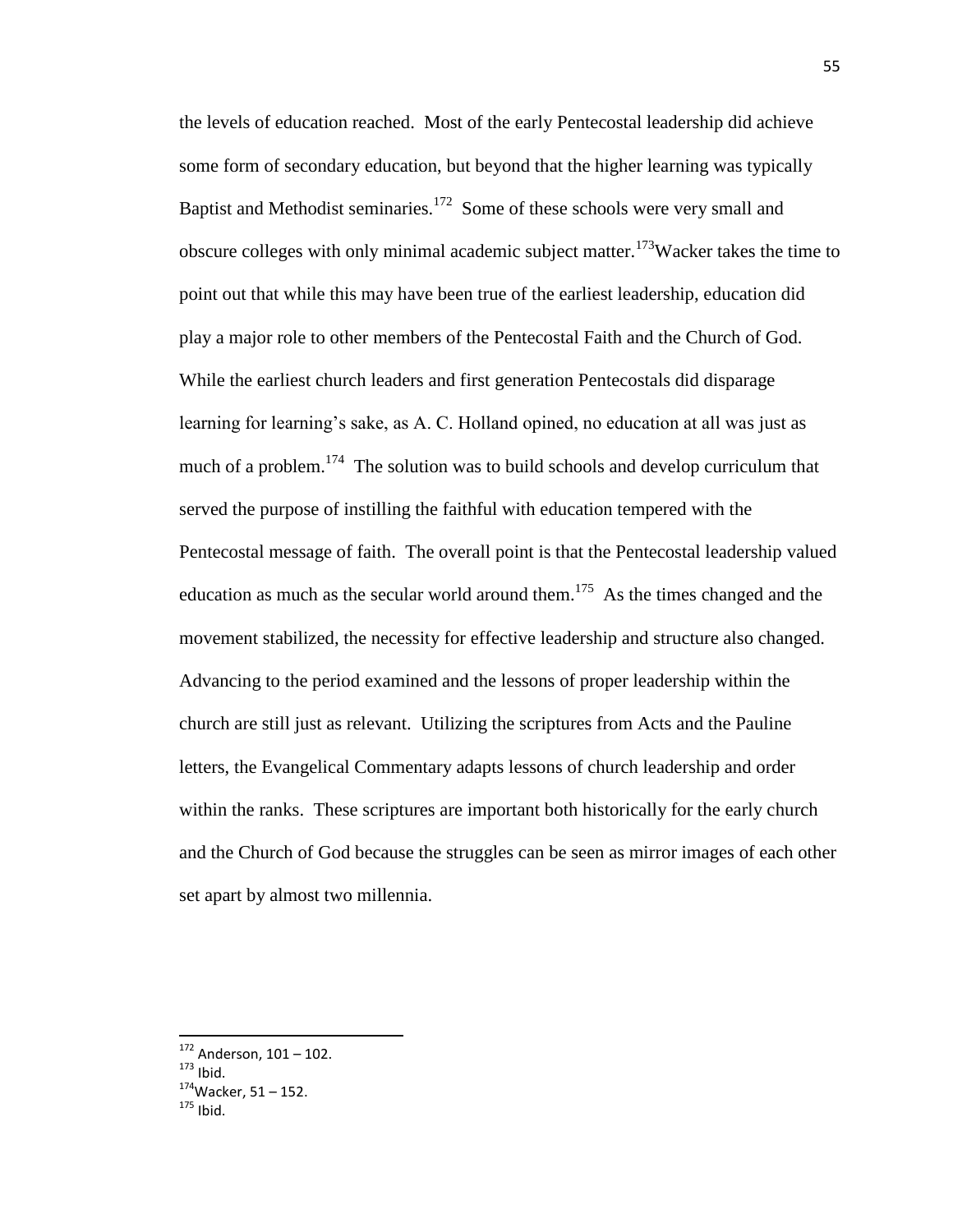#### 7.1: 1974 Commentary on Church Leadership

As the ranks of the Church of God swelled during the early and mid-seventies the Commentator notes a divergence from the simplicity of smallness of its beginnings to a diverse population of faithful. Greater size creates a necessity for greater organization within any institution. The leaders of the early church struggled with leadership conflicts and dogmatic questions just as the early Church of God did.<sup>176</sup> As the early church grew and took on a more diverse group of followers, the church leadership faced challenges of aiding the new believers in the understanding of the faith. The commentator utilizes the struggles that the early Christians dealt with and adapts the lessons from Paul and the other early Christian writers to explain the necessity for leadership that can adapt to a changing worldview and a wide demographic of faithful. The lesson that will be examined here looks into leadership and hierarchy problems that the early church faced, and the lessons that the Commentator felt would aid the movement in the growth period in the mid-seventies. The need for properly trained and educated leadership within the movement produces results. The lessons center around problems of dispersion of labor among the early church and the solutions that Paul gives demonstrate the need in the early Church for properly trained leadership. From the earliest days of Christianity, education was valued among the leadership to ensure that the affairs of the Church were handled in order to expand the ranks of the faithful.

The lesson text deals with the problems concerning neglect of the poor during the movement's early days, and the Commentator utilizes the scripture to demonstrate the need for proper leadership that is strong in not only faith and reputation, but equally

 $176$  (Evangelical Curriculum Commission 1974, 228 – 229)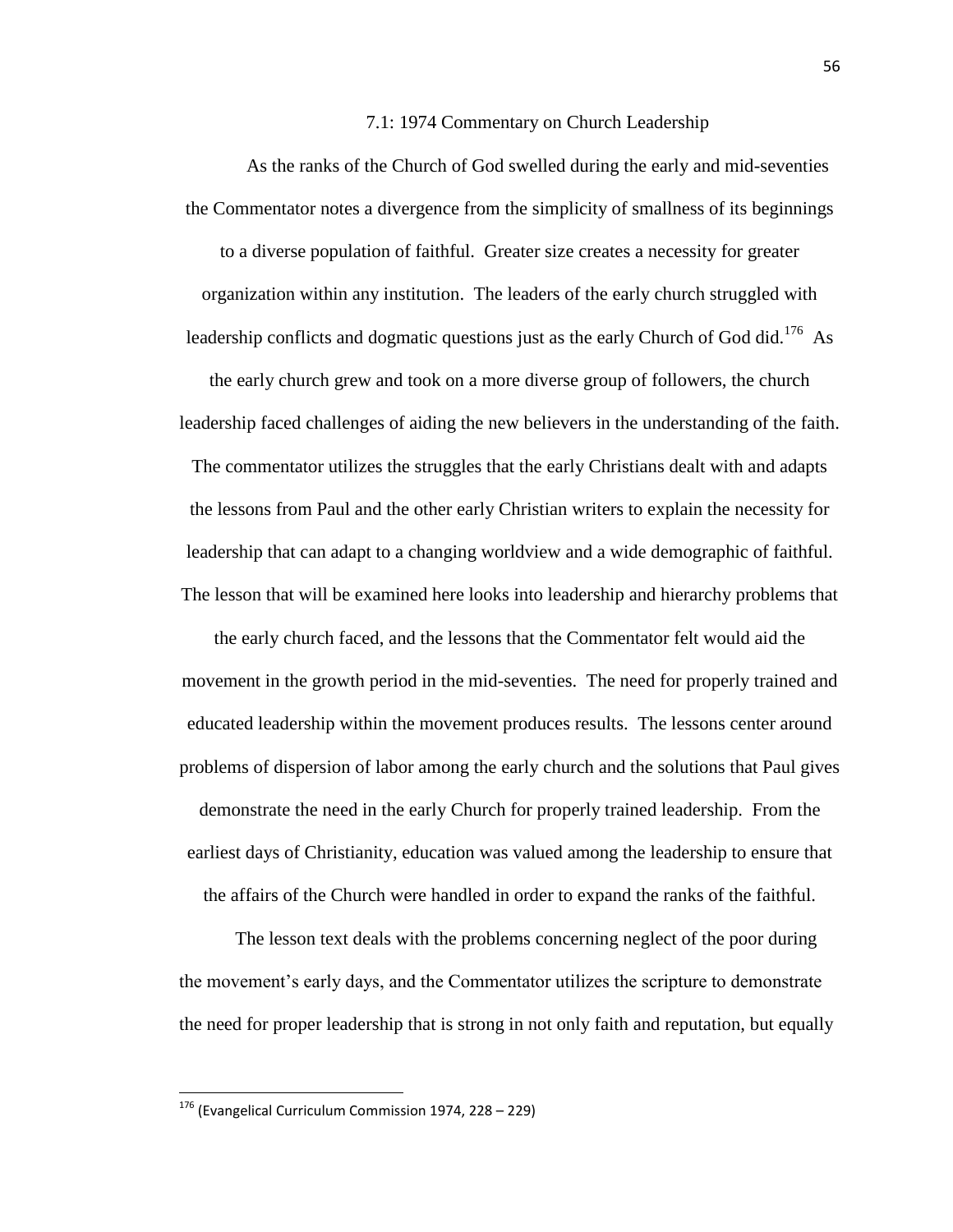as important that the leadership be noted for their wisdom.<sup>177</sup> Through the use of properly qualified and trained church leadership the Commentator points out that the gains in church converts in the early days of the movement increased, as did the effectiveness of the overall message. The application to the modern Church of God is clear. The more properly trained and educated the deacons and leaders of the faithful, the greater the benefit to the movement.<sup>178</sup> The author uses the text of Acts 6:3 to metaphorically allude to wise and trained church leadership. "It was suggested that seven men be appointed to supervise the daily food distribution. These men should have a good reputation for honesty and fairness, be full of the Holy Ghost, and be noted *for their wisdom*.‖<sup>179</sup>

In the early days of the Jesus movement, properly educated leadership led to increased ministry. In the modern era this would lead to a more mainstream message that could appeal to a broader audience of Christian believers and grow the ranks as well. The 1974 Evangelical Commentary moves beyond the scriptures concerning the wisdom of the leadership quickly, as the focus of the lesson is more on avoiding conflict and envy within the believers. This is a common theme for all of the lessons that will be examined in this section, but the 1981 Evangelical Commentary does put more emphasis on the theme of wisdom in the leadership of the church.

The Commentator notes that there are two misconceptions that the Church is attempting to correct. The first is the role of the leader and the second is the nature of the minister.<sup>180</sup> For the purposes of this examination, only the first issue is of concern.

 $177$ Ibid 229.

 $178$  Ibid.

<sup>179</sup> Ibid 229.

<sup>&</sup>lt;sup>180</sup> (Evangelical Curriculum Commission 1981-1982, 63)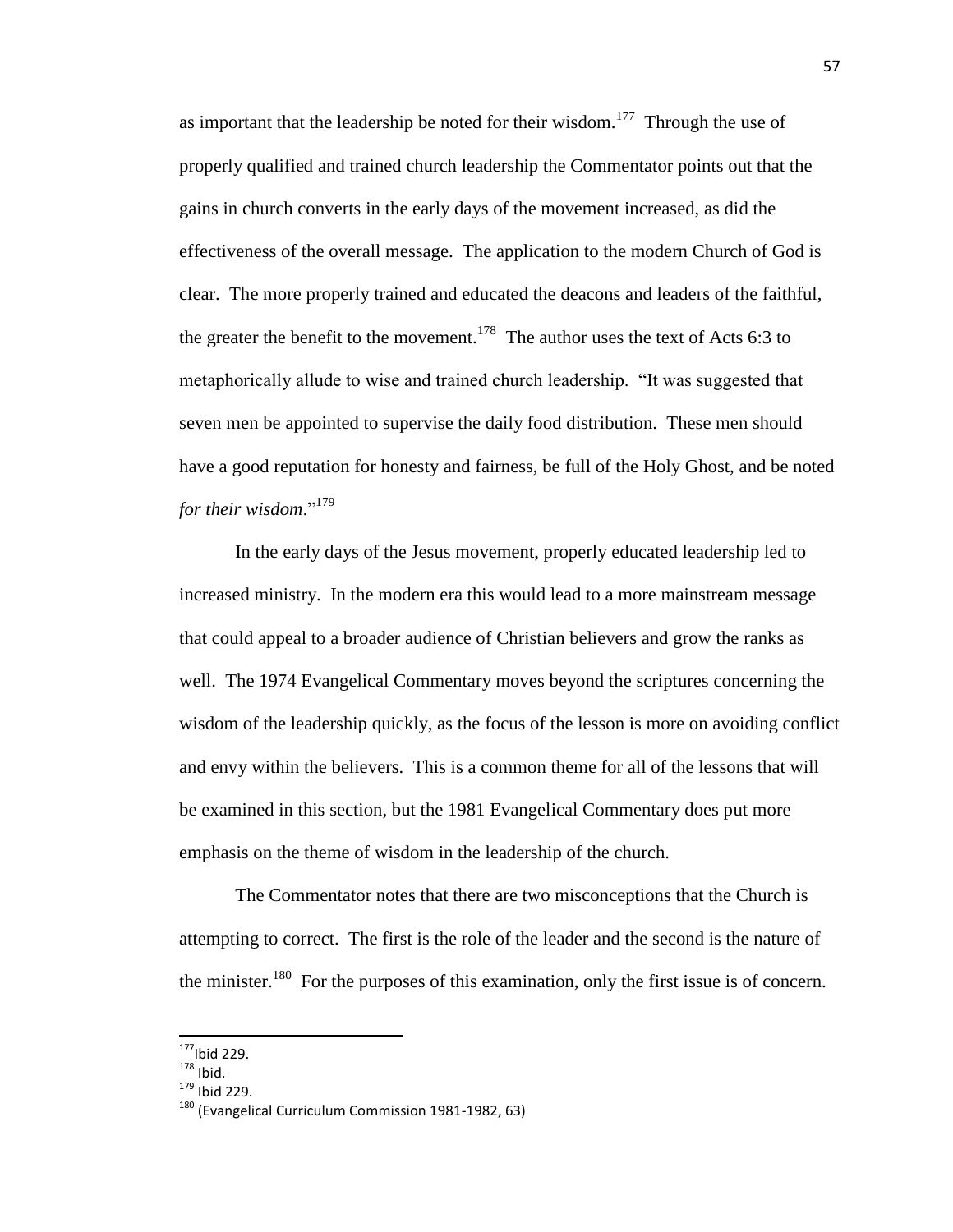Leadership in the Church of God, according to the Commentator, is not that of an authority figure, but of someone who is considered great in his wisdom, and the ability to impart that wisdom to the faithful through the ministry.<sup>181</sup> The leadership is to utilize their wisdom to train the faithful to further the work of the Church of God, rather than to rule over the believers. The most proper way to ensure that the leadership meets the standards is through a proper selection process. Once again turning to the scriptures in Acts, the Commentary expands on the role of wisdom and training to pick qualified leadership. The leadership must be competent in administration as well as learned through proper theological ideology. Without the proper training the leadership could be without the ability to deal with delicate feelings and circumstances that could lead to injured feelings and the leadership would be effectively without use and harmful.<sup>182</sup> Once again the Commentator notes successes of the early movement fathers once properly trained leadership was taking care of the business of the faithful. The size of the movement grew because there were wise and well qualified men attending to the logistical needs of the movement.<sup>183</sup> The role of wisdom and proper training for the leadership in the church is just as important in the modern Church of God as it was to the founders of the Jesus movement in Jerusalem and the Mediterranean.

7.2: 1987 – 1988 Commentary on Church Leadership

The 1987 – 1988 Evangelical Commentary diverges from the pattern of using the same scriptures for repeating lessons, but the message is the same even if it does come from a different section of text. Utilizing the Pauline letter to Corinthians and Timothy, the emphasis on wisdom and proper leadership is still clear. Clear judgment

 $\overline{\phantom{a}}$  $181$  Ibid.

 $182$ Ibid 64 – 65.

 $183$ Ibid 68.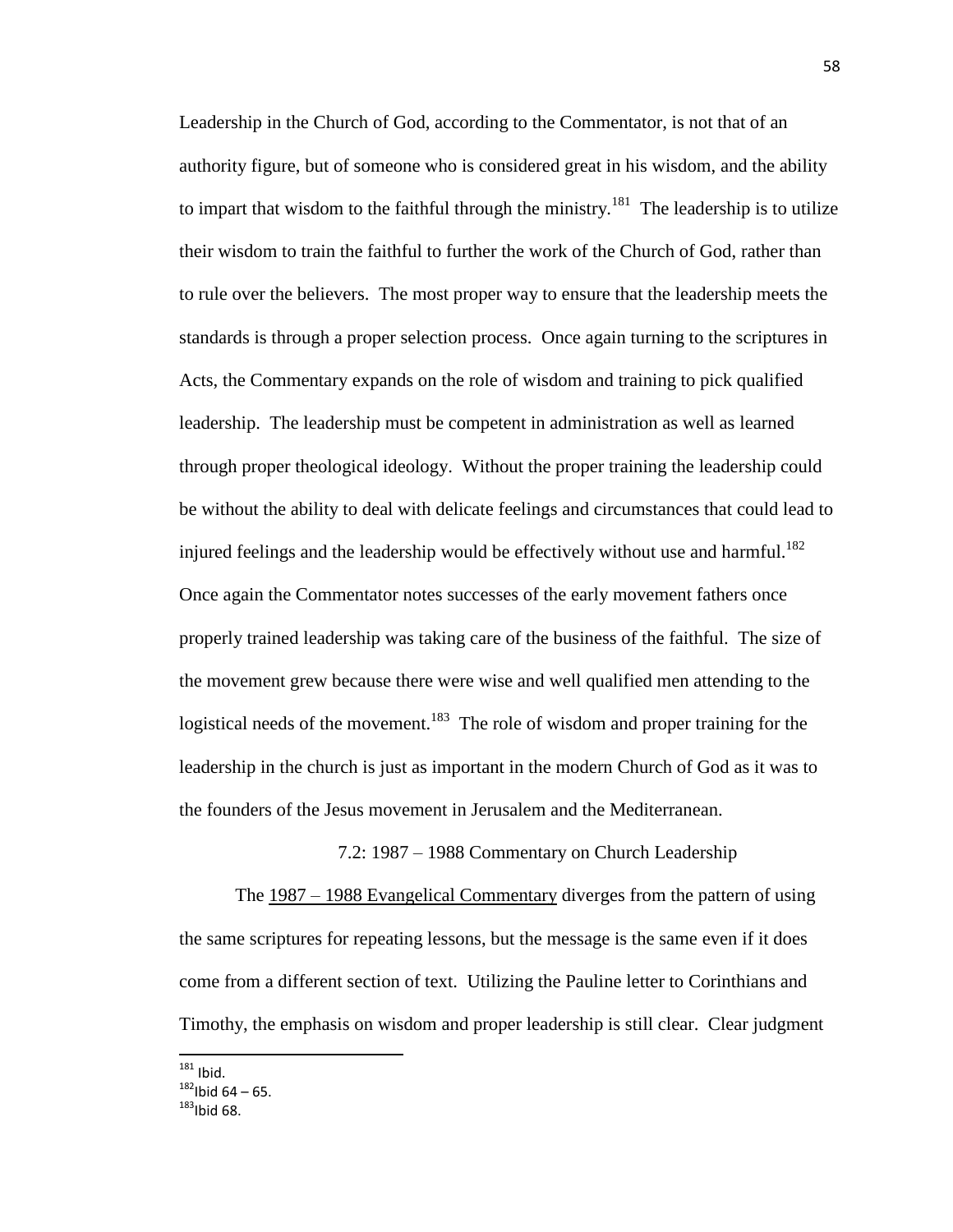and the ability to follow sound course of action is paramount for the leadership of the movement according to the Commentator.<sup>184</sup> Interestingly, the Commentary even puts an emphasis on those who have useful manual skills, putting equal value on church leadership that can benefit the faithful through skilled labor. The importance of all forms of wisdom is displayed through the scriptural references that demonstrate a benefit of greater outpourings of the spirit and growth of the ranks of the faithful.<sup>185</sup>

Another divergence from the previous lesson texts deals with the discernment of the gift of tongues. Speaking in tongues is another of the gifts of the Spirit which stand as one of the major points within the Pentecostal faith. In the book of Acts 2:2 - 12 the apostles were given the ability to speak in foreign tongues on the day of Pentecost while meeting in the upper room. The scholarly term for tongues is glossolalia. While the Commentator emphasizes the importance of the miracle of glossolalia, he also stresses the importance that those under the effects of the spirit remain in control of their cognitive abilities, not succumbing to ecstasy or a loss of self-control.<sup>186</sup> Proper discernment of the gift of tongues and interpretation of the utterances are as much a part of proper wisdom of church leadership because it dismisses the skeptics and cynical nay-sayers who would attempt to stereotype the faithful as the fanatics of old.<sup>187</sup> The leadership must have the knowledge to increase the numbers of the faithful through the utilization of the gifts of the spirit and the outpouring of faith, but also to ensure that the manifestation of these gifts stays within the limits of acceptability that the Church of

<sup>&</sup>lt;sup>184</sup> (Evangelical Curriculum Commission 1987 – 1988, 416)

 $185$  Ibid.

 $186$ Ibid 417 – 418.

 $187$ Ibid 417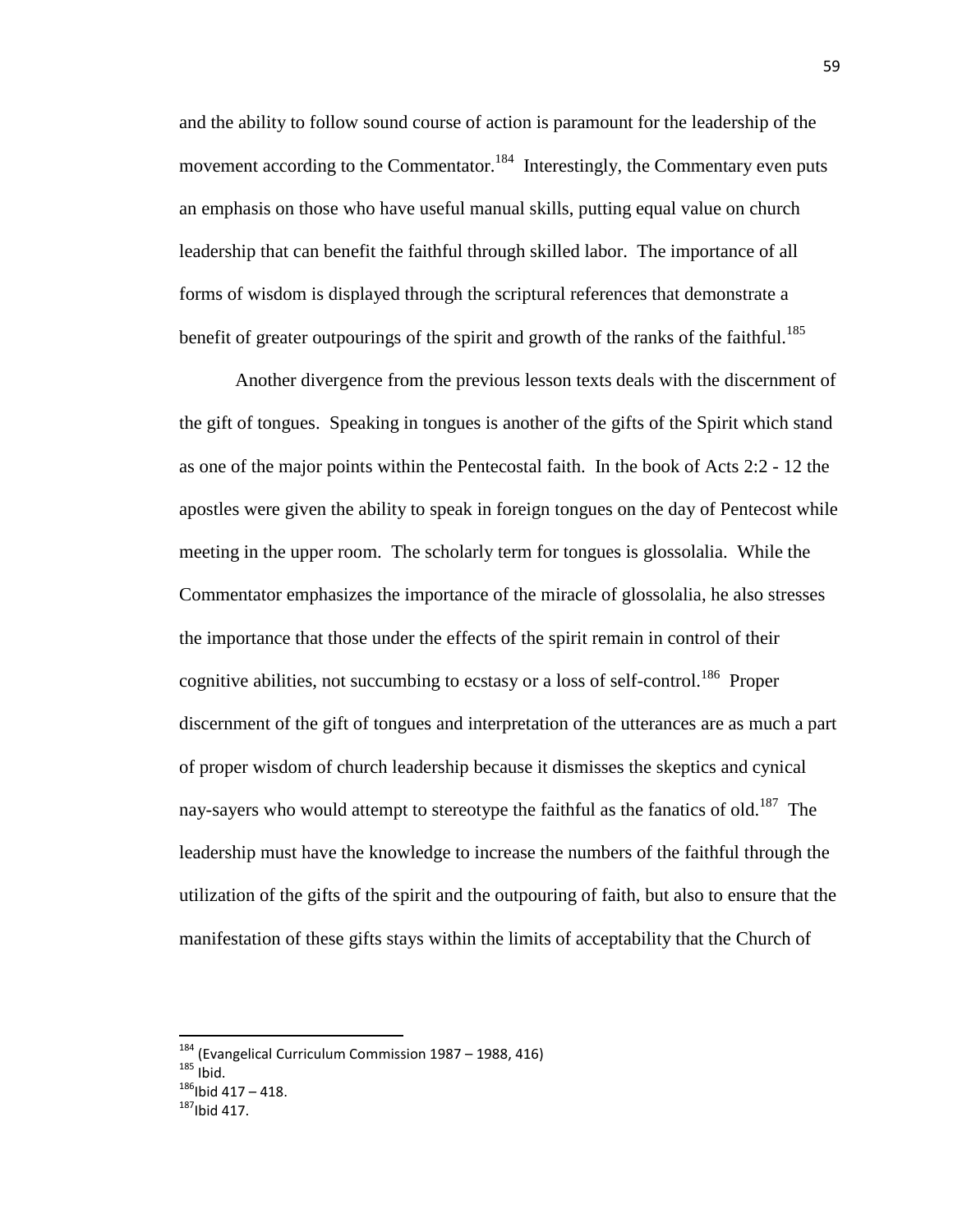God has established.<sup>188</sup> The author speaks directly to the correct manifestation of the gifts of the spirit concerning tongues by pointing out to the faithful  $(A)$ lthough one who speaks in tongues never loses control of himself, his mind, his intellect and his understanding become quiescent."<sup>189</sup>

Weber notes that the leadership of various religions has always utilized its intellectualism to steer the destiny of the movement, so long as sacred scriptures existed which would have required interpretation and teaching of the content. Whether the intellectual class is of the priesthood or political authorities of the movement, the influence has been comprehensive.<sup>190</sup> Weber's interpretation of the importance of intellectualism within a religious movement can is manifest by the Church of God in the same way he noticed in the ancient scripture based religions that he directly studied.<sup>191</sup>

 From the earliest days of the Protestant movement, there has been no distinctive intellectual class with a life pattern characteristic of the ancient priestly cults but a rise in intellectualism amongst the faithful signifies a change in the socioeconomic strata of the adherent.<sup>192</sup> The middle and upper classes are attracted to a growth of popular religious intellectualism, especially in the Judeo-Christian tradition dating back to the late forms of Rabbinic Judaism and Pauline missionary communities.<sup>193</sup>

7.3: Concluding Thoughts on Church Leadership

The evidence of this growth of, and emphasis on, educated and properly trained leadership marks a sharp contrast from the understanding that scholars such as

 $188$  Ibid.

<sup>189</sup> Ibid 418.

<sup>190</sup> Weber, *Sociology of Religion,* 118.

 $191$  Ibid.

 $192$ Ibid 134.

 $193$  Ibid.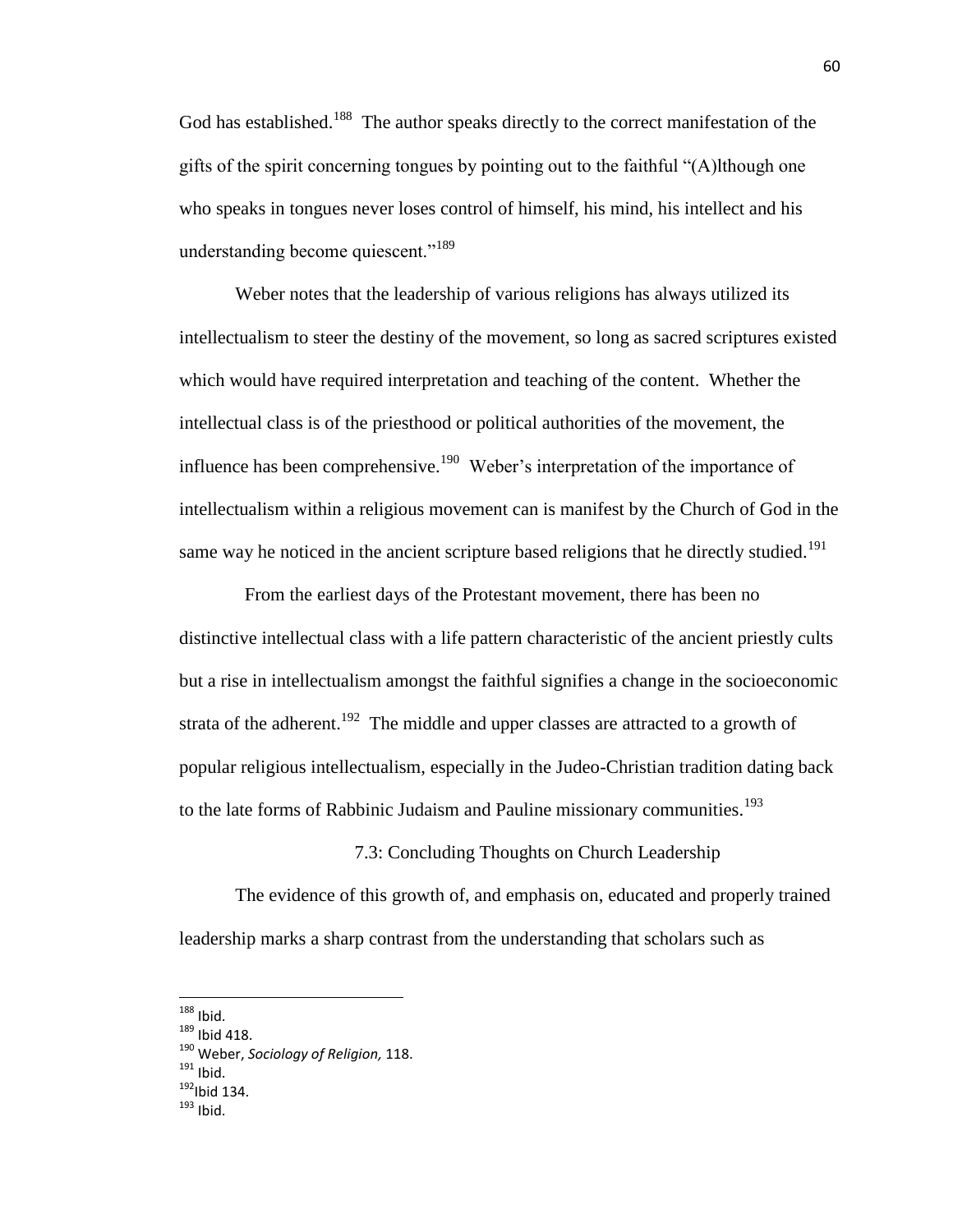Anderson held concerning Pentecostalism. No longer do the members shun knowledge and proper education from worthwhile educational institutions. As the prevalence of learned leadership increases through the generations of the Church of God there has been an increase of higher educated and more affluent members. The message of the Church of God also tempers itself away from its early doctrines and previous interpretations of the scriptures. The Church of God has begun adopting language similar to the mainline denominations which has lent itself to further development and growth of the movement.

The growth of intellectualism and education, along with the acceptance of greater economic success and proper training of stewardship for the faithful are the most important adaptations that the Church of God has made throughout the decades examined. It is clear through the interpretation of the scriptures that the Commentators examine that the movement will only continue to make progress in these areas and continue its journey towards establishing the Church's place among the mainstream denominations. In fact the very existence of the Commentaries proves the emphasis on education and intellectual growth within the Church of God. The Commentaries are meant to be teaching aids for church leadership, not restricted to just the pastor. If the leadership was ignorant, backwards, and uninformed, the education of the laity would be neglected, as the pastor could not handle the work load. The Commentator in each cycle of lessons examined puts emphasis on the distribution of labor within the church as well. This distribution of labor is only possible thanks to the education of the adherent as they progress from laity to leaders within the Church of God.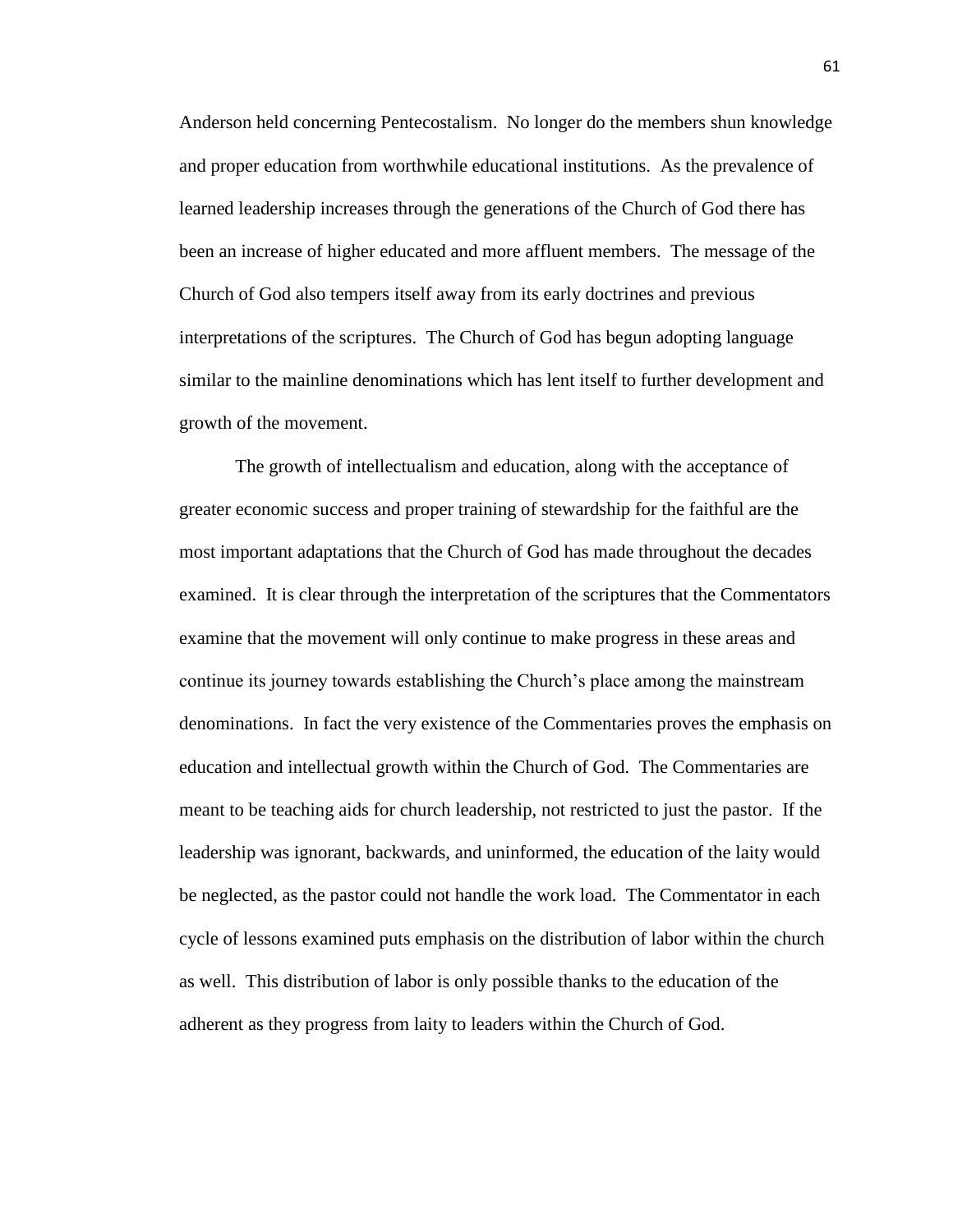#### CHAPTER 8: CONCLUSIONS

The Evangelical Commentary has served the Church of God for many decades as its Sunday school and Bible study literature. Its consistent format and lesson aids ensure that even the laity of the faithful can serve as the instructor for these lessons. The Commentaries are an invaluable part of the Church of God's literature and curriculum concerning the spiritual and personal development of the faithful and their families. As was demonstrated in the chapters on healing and finance, the Commentary puts special emphasis on the personal well-being of the believer, giving advice and warning about making good decisions in the daily lives of members while not absent of spiritual influence, these lessons weave a modern interpretation of the biblical text into the challenges of life in modern day America for the Church of God members.

As this project has demonstrated, the Evangelical Commentary demonstrates a clear change in the perceptions, concepts, and foci of the Church of God. As the society around them adapted to the fast paced and turbulent lifestyle of the 1970s and 80s, the leadership in the Church also adapted.

The Evangelical Commentary followed the Church of God in their efforts to ensure that the church leadership was well educated in either a traditional college or seminary, straying from the older model of having the "call" dictate fully those who are in the position of leadership for the members. The writers of the Commentaries have gone from general laity whom has become pastors and church leaders to better educated and qualified individuals in the Church of God leadership, as noted in chapter 2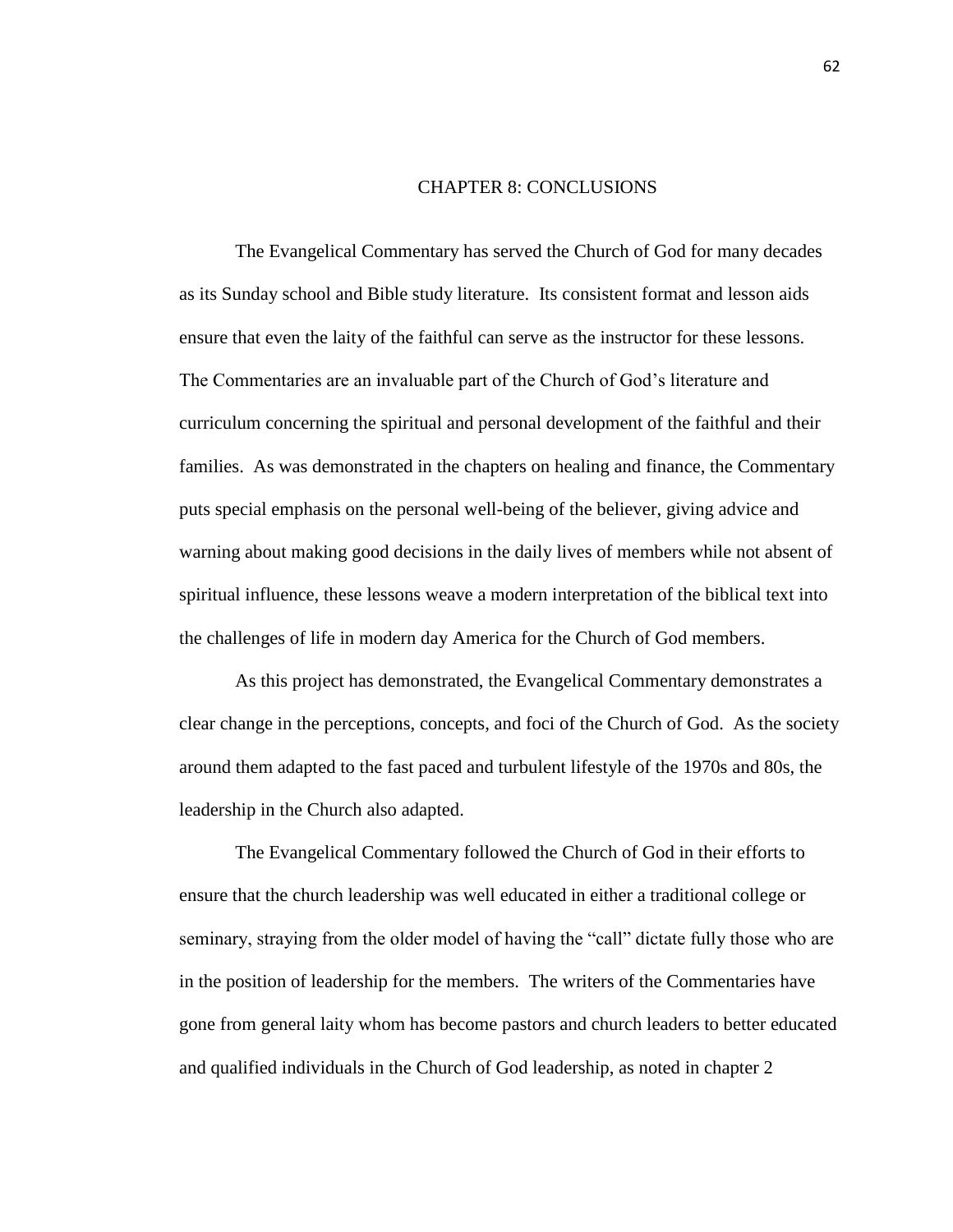explaining the Commentaries. With the focus turning towards a more scholarly approach to the leadership and the educators of the faithful, it follows that the substance of those lessons would also turn to a more modern focus, which is evident in the lessons on the creation narrative and the prophecy concerning the end of days. The literal interpretation of the text continues, but emphasis is put on an understanding that these texts were written for the audience of the day, and modern society requires a modern and more open interpretation of an ancient text. The Church of God realizes that understanding that the earth was created in six days, or that it is only a few thousand years old cannot still be expected to taken as irrefutable truth in the face of scientific advances throughout time.

The same sentiment can be made in the area of faith healing. A reliance on solely prayer, laying on of hands, and belief led to the stigma that the Church worked so hard to rid itself of. A far better interpretation of those same scriptures referenced above is that the miracles of God can be found in doctor's care and modern medicinal advancements. Science has an important place in the understanding of both the beginning and the end narratives in the holy text of the faithful. This clearly demonstrates the change in attitude of the denomination that was once thought of as a social pariah and millenarian cult filled with ecstatics on the fringe of society. The poor and destitute that Anderson saw as the core members of the Church of God, simple and backwards folk from the Appalachian Mountains, have diversified to include many to affluent and well educated adherents.

It is my conclusion that the Church of God has continued its growth and adaptation that Mickey Crews demonstrated in his work, but at the same time retains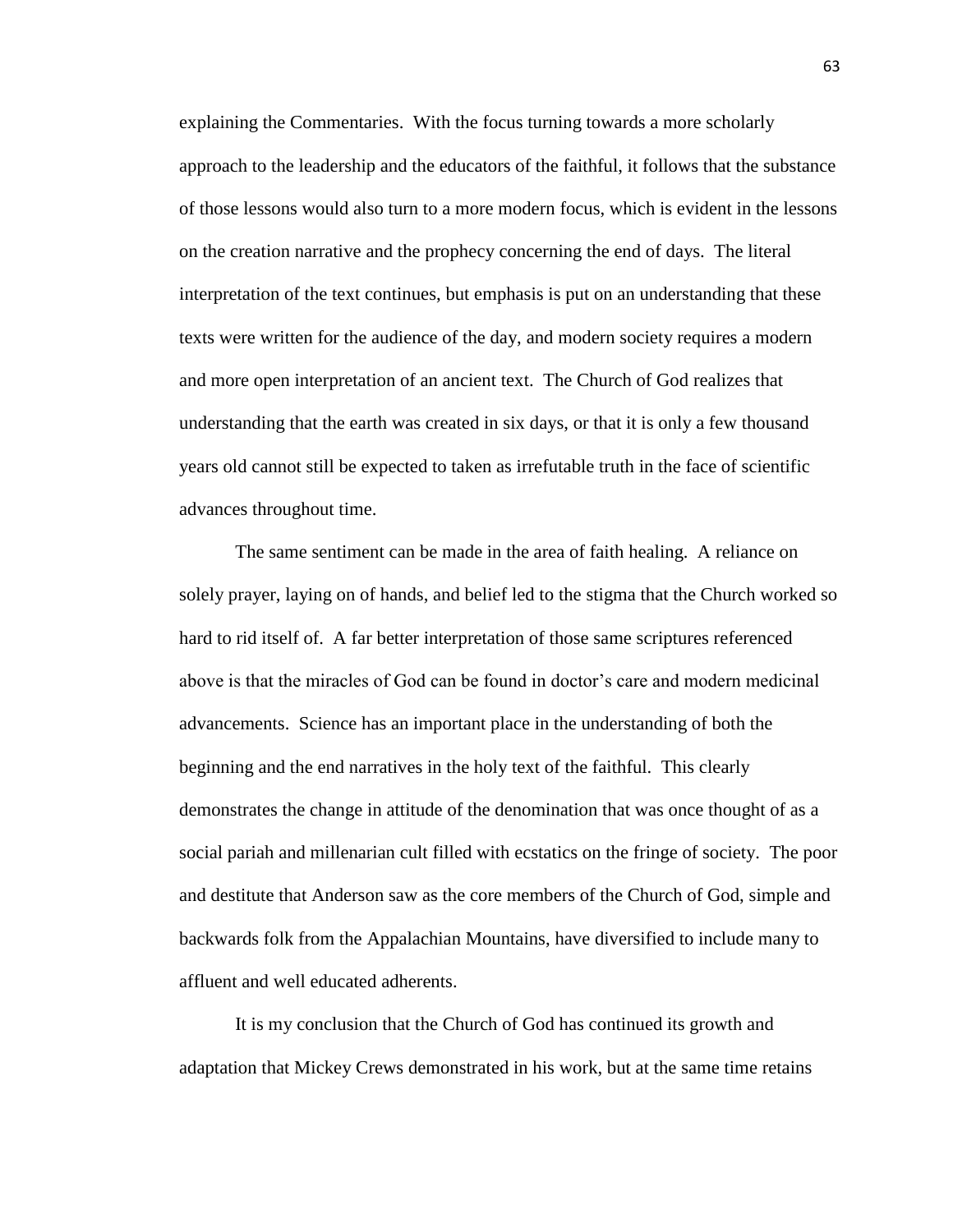faithfulness to the text, as Wacker noted as well. Considering the layout of the Evangelical Commentary and the continuation of its printing and use by the Church of God, it too will be a source for insight into the faithful of the Church of God rather than having to rely on case studies or official publications from the Church of God leadership. With the continued publication of the Evangelical Commentaries by the Church of God there will also continue to be an opportunity to continue this study as the believers face new challenges and changes in the twenty first century.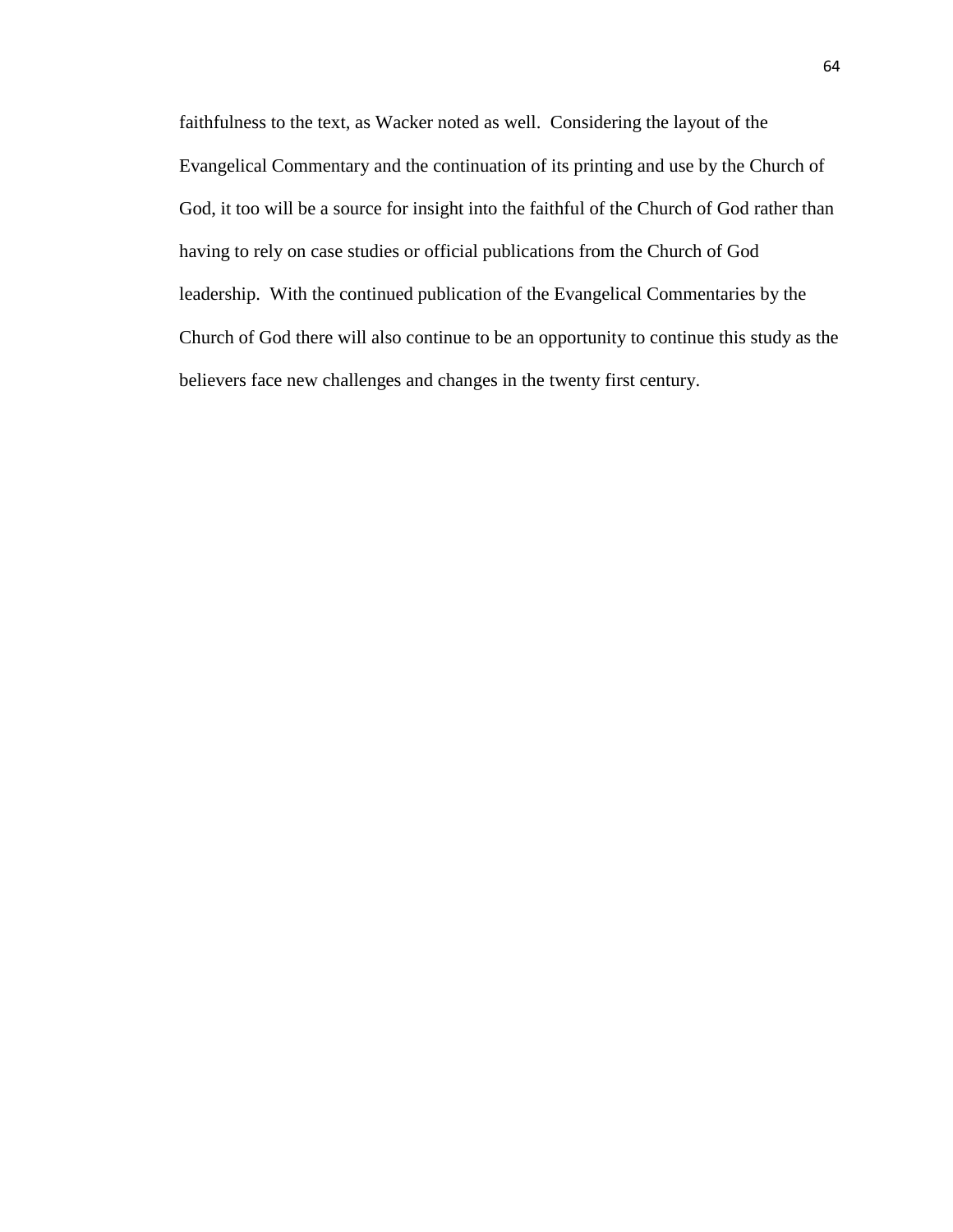### BIBLIOGRAPHY

Anderson, Robert Mapes. *Vision of the Disinherited: The Making of American Pentecostalsim.* Peabody: Hendrickson Publishers, 1979.

Beecher, Henry Ward.

Boyer, Paul. *When Time Shall Be No More: Prophecy Belief in Modern American Culture.* Cambridge: Oxford University Press, 1992.

Chestut, R. Andrew. *Born Again in Brazil: The Pentecostal Boom and the Pathogens of Poverty.* New Brunswick : Rutgers University Press, 1997.

Commission, Evangelical Curriculum. *Evangelical Commentary.* Cleveland TN: Pathway Press, 1971 - 1992.

Crews, Mickey. *The Church of God, A Social History.* Knoxville: University of Tennessee Press, 1990.

Frykholm, Amy Johnson. *Rapture Culture: Left Behind in Evangelical America.* New York: Oxford University Press, 2004.

Greidanus, Sidney. *The Modern Preacher and the Ancient Text.* Grand Rapids: William B. Eerdsmans Publishing Company, 1988.

Hanson, Paul D. *The Dawn of Apocalyptic.* Philadelphia: Fortress Press, 1979.

Harrell Jr., David Edwin. *All Things Are Possible: The Healing and Charismatic Revivals in Modern America.* Bloomington: University of Indiana Press, 1975.

Hendershot, Heather. *Shaking the World for Jesus.* Chicago: University of Chicago Press, 2004.

Le Barr, Weston. *And They Shall Take Up Serpents: Psychology of the Southern Snake-Handling Cult.* New York: Schoken Books, 1969.

Niebuhr, Reinhold. *The Nature and Destiny of Man Vol 1: Human Nature.* Louisville: Westminster John Knox Press, 1996.

—. *The Nature and Destiny of Man Vol 2: Human Destiny.* Louisville: Westminster John Knox Press, 1996.

Poloma, Margaret M. *The Assemblies of God at the Crossroads.* Knoxville: University of Tennessee Press, 1989.